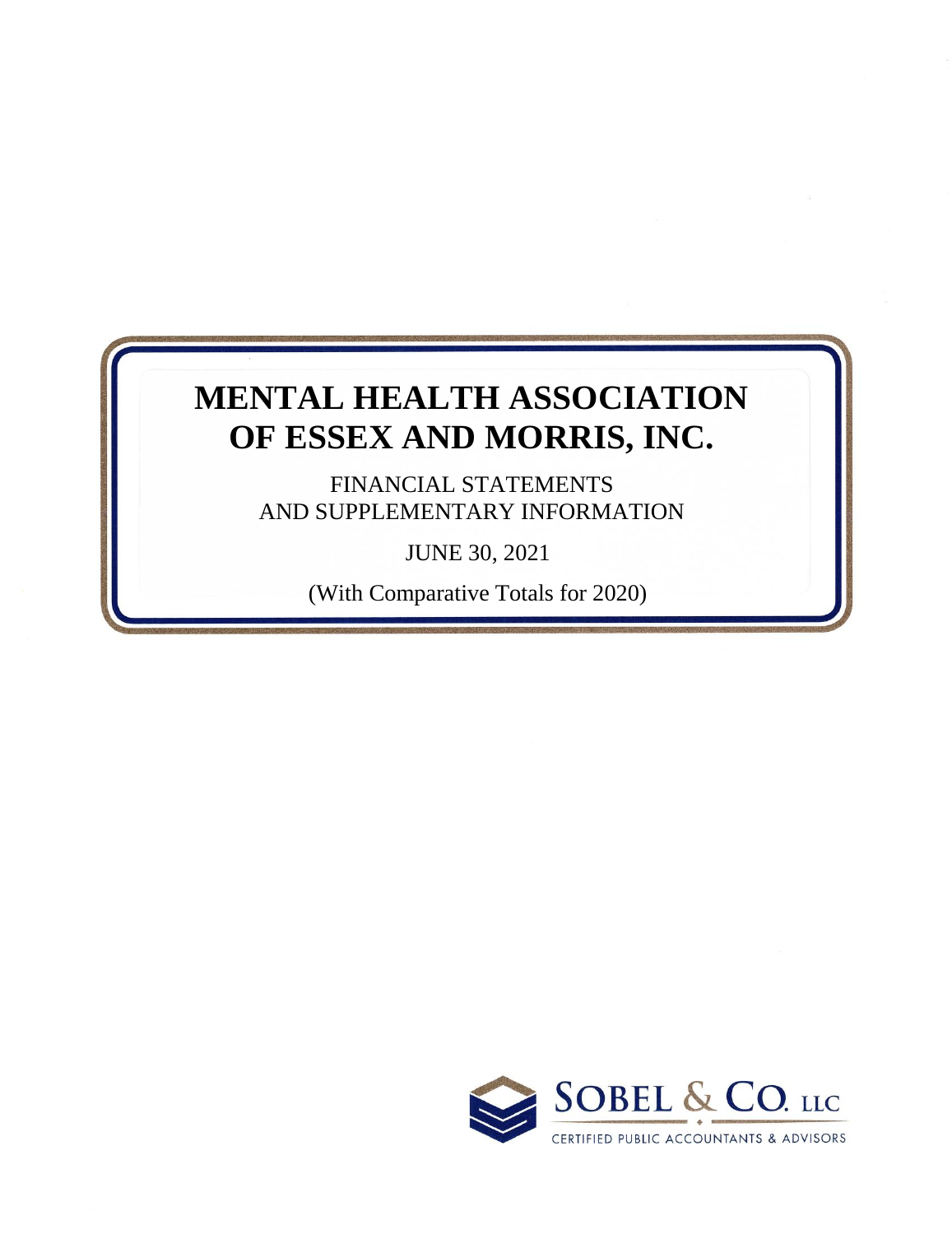# **MENTAL HEALTH ASSOCIATION OF ESSEX AND MORRIS, INC.**

**Page**

# JUNE 30, 2021 AND 2020

# **CONTENTS**

|                                                                                                                                                                                                                                | $1 - 3$        |
|--------------------------------------------------------------------------------------------------------------------------------------------------------------------------------------------------------------------------------|----------------|
| <b>Financial Statements:</b>                                                                                                                                                                                                   |                |
|                                                                                                                                                                                                                                | $\overline{4}$ |
| Statement of Activities and Changes in Net Assets [11] Martin Matter and Changes in Net Assets [11] Martin Matter and Changes in Net Assets [11] Martin Matter and Changes in Net Assets [11] Martin Matter and Matter and Mat | 5              |
|                                                                                                                                                                                                                                | 6              |
|                                                                                                                                                                                                                                | 7              |
|                                                                                                                                                                                                                                | $8 - 28$       |
| Supplementary Information:                                                                                                                                                                                                     |                |
|                                                                                                                                                                                                                                | 29             |
|                                                                                                                                                                                                                                |                |
|                                                                                                                                                                                                                                | 32             |
| Independent Auditors' Report on Internal Control Over Financial Reporting<br>and on Compliance and Other Matters Based on an Audit of Financial<br>Statements Performed in Accordance with Government Auditing Standards 23-34 |                |
| Independent Auditors' Report on Compliance for Each Major Program<br>and on Internal Control Over Compliance Required by the Uniform Guidance                                                                                  |                |
|                                                                                                                                                                                                                                |                |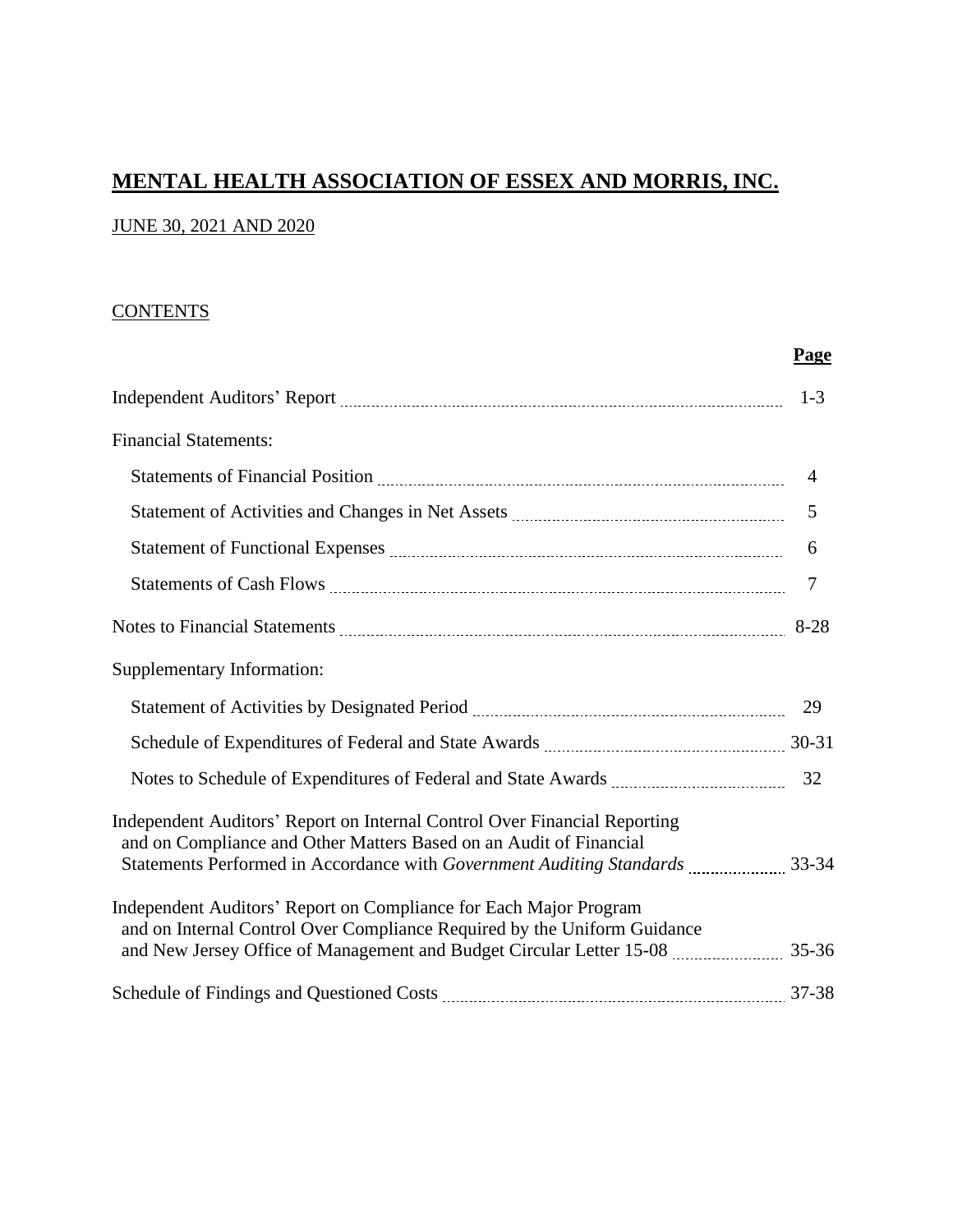

293 Eisenhower Parkway Livingston, NJ 07039-1711 Office: 973.994.9494 Fax: 973.994.1571 www.SobelCoLLC.com

# **INDEPENDENT AUDITORS' REPORT**

To the Board of Directors Mental Health Association of Essex and Morris, Inc. Montclair, New Jersey

### **Report on the Financial Statements**

We have audited the accompanying financial statements of Mental Health Association of Essex and Morris, Inc. ("Association"), a New Jersey nonprofit organization, which comprise the statements of financial position as of June 30, 2021, and the related statements of activities and changes in net assets, functional expenses, and cash flows for the year then ended, and the related notes to the financial statements.

#### *Management's Responsibility for the Financial Statements*

Management is responsible for the preparation and fair presentation of these financial statements in accordance with accounting principles generally accepted in the United States of America; this includes the design, implementation, and maintenance of internal control relevant to the preparation and fair presentation of financial statements that are free from material misstatement, whether due to fraud or error.

#### *Auditors' Responsibility*

Our responsibility is to express an opinion on these financial statements based on our audit. We conducted our audit in accordance with auditing standards generally accepted in the United States of America and the standards applicable to financial audits contained in *Government Auditing Standards*, issued by the Comptroller General of the United States of America. These standards require that we plan and perform the audit to obtain reasonable assurance about whether the financial statements are free of material misstatement.

An audit involves performing procedures to obtain audit evidence about the amounts and disclosures in the financial statements. The procedures selected depend on the auditors' judgment, including the assessment of the risks of material misstatement of the financial statements, whether due to fraud or error. In making those assessments, the auditors consider internal control relevant to the Association's preparation and fair presentation of the financial statements in order to design audit procedures that are appropriate in the circumstances, but not for the purpose of expressing an opinion on the effectiveness of the Association's internal control. Accordingly, we express no such opinion. An audit also includes evaluating the appropriateness of accounting policies used and the reasonableness of significant accounting estimates made by management, as well as evaluating the overall presentation of the financial statements.

We believe that the audit evidence we have obtained is sufficient and appropriate to provide a basis for our opinion.



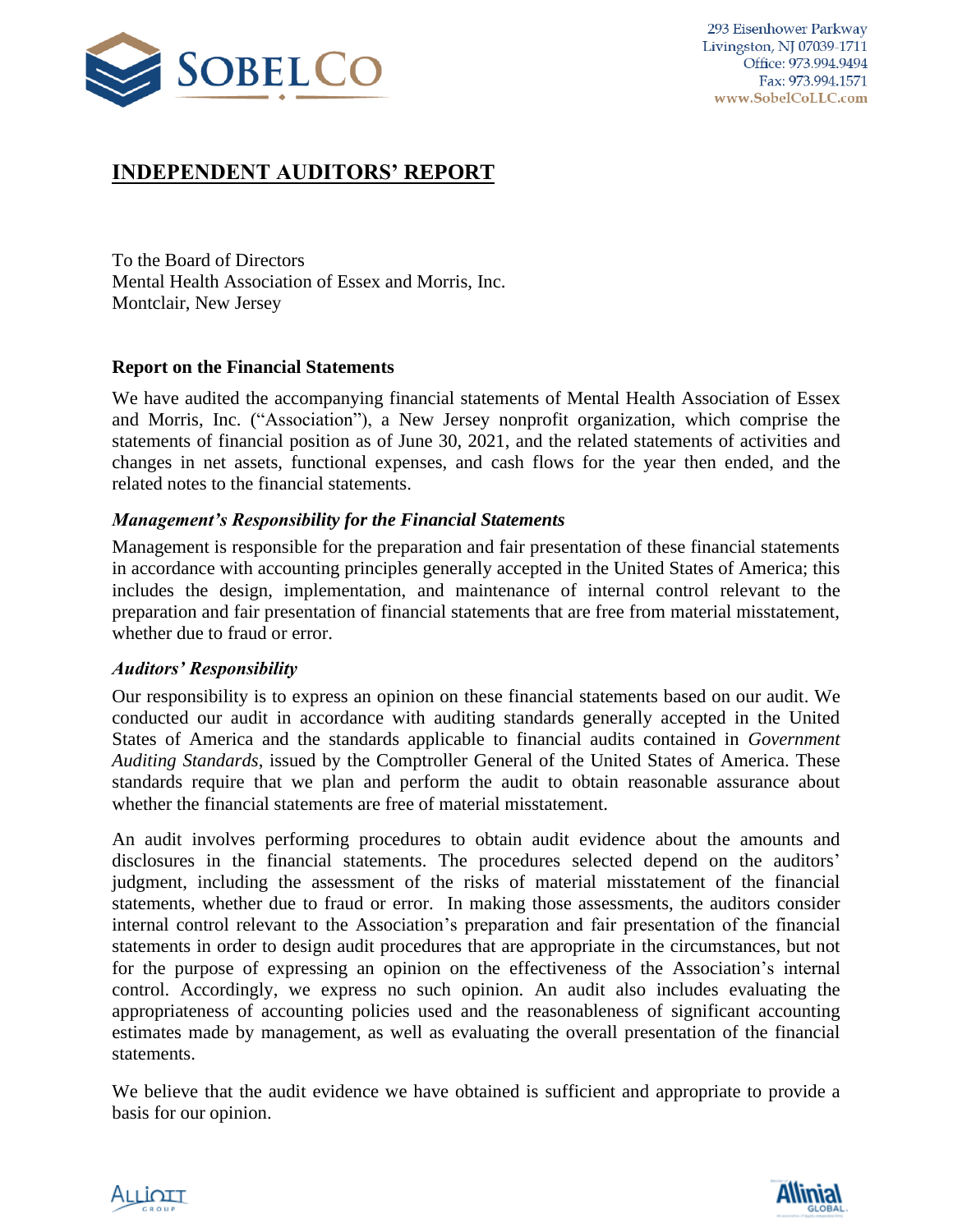### *Opinion*

In our opinion, the financial statements referred to above present fairly, in all material respects, the financial position of Mental Health Association of Essex and Morris, Inc. as of June 30, 2021, and the changes in its net assets and its cash flows for the year then ended in conformity with accounting principles generally accepted in the United States of America.

### *Emphasis of Matter*

The Organization adopted Financial Accounting Standards Board Accounting Standards Update, *Revenue from Contracts with Customers*, and *Not-for-Profit Entities: Clarifying the Scope and the Accounting Guidance for Contributions Received and Contributions Made,* as described in Note 2. Our opinion is not modified with respect to this matter.

### *Other Matters*

### *Other Information*

Our audit was conducted for the purpose of forming an opinion on the financial statements as a whole. The accompanying statement of activities by designated period included on page 29, as required by the State of New Jersey Department of Human Services Division of Mental Health and Addiction Services and the accompanying schedule of expenditures of federal and state awards, shown on pages 30 and 31, as required by Title 2 U.S. *Code of Federal Regulations* Part 200, *Uniform Administrative Requirements, Cost Principles, and Audit Requirements for Federal Awards* and New Jersey Office of Management and Budget Circular Letter 15-08, is presented for purposes of additional analysis and is not a required part of the financial statements. Such information is the responsibility of management and was derived from, and relates directly to, the underlying accounting and other records used to prepare the financial statements. The information has been subjected to the auditing procedures applied in the audit of the financial statements and certain additional procedures, including comparing and reconciling such information directly to the underlying accounting and other records used to prepare the financial statements or to the financial statements themselves, and other additional procedures in accordance with auditing standards generally accepted in the United States of America. In our opinion, the information is fairly stated in all material respects in relation to the financial statements as a whole.

# *Other Reporting Required by Government Auditing Standards*

In accordance with *Government Auditing Standards*, we have also issued our report dated October 22, 2020, on our consideration of the Association's internal control over financial reporting and on our tests of its compliance with certain provisions of laws, regulations, contracts, grant agreements and other matters. The purpose of that report is to describe the scope of our testing of internal control over financial reporting and compliance, and the results of that testing, and not to provide an opinion on the internal control over financial reporting or on compliance. That report is an integral part of an audit performed in accordance with *Government Auditing Standards* in considering the Association's internal control over financial reporting and compliance.

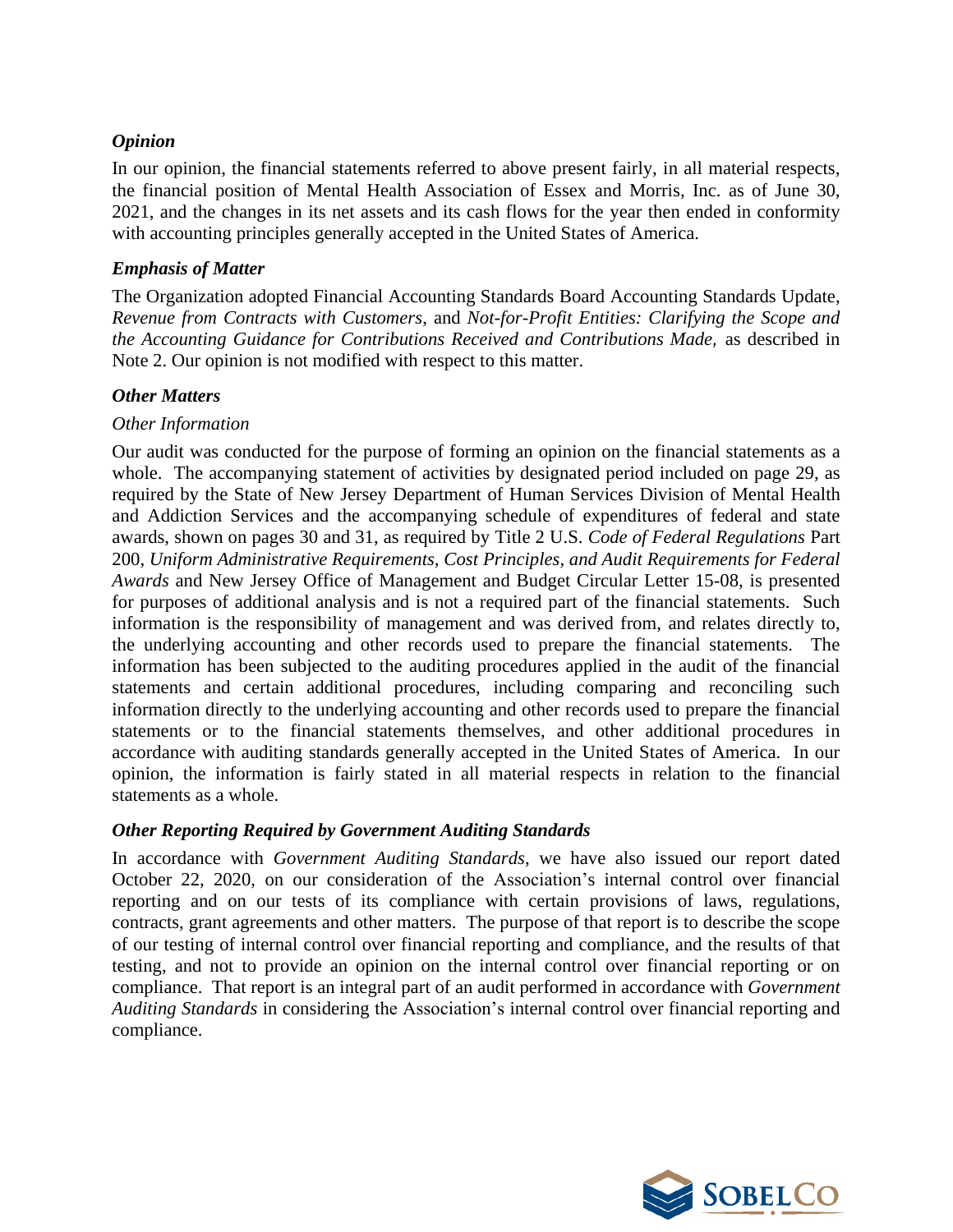#### *Report on Summarized Comparative Information*

We have previously audited the Association's 2020 financial statements, and we expressed an unmodified audit opinion on those audited financial statements in our report dated October 22, 2020. In our opinion, the summarized comparative information presented herein as of and for the year ended June 30, 2020, is consistent, in all material respects, with the audited financial statements from which it has been derived.

Sobel & Co. ILC

October 21, 2021

Certified Public Accountants Livingston, New Jersey

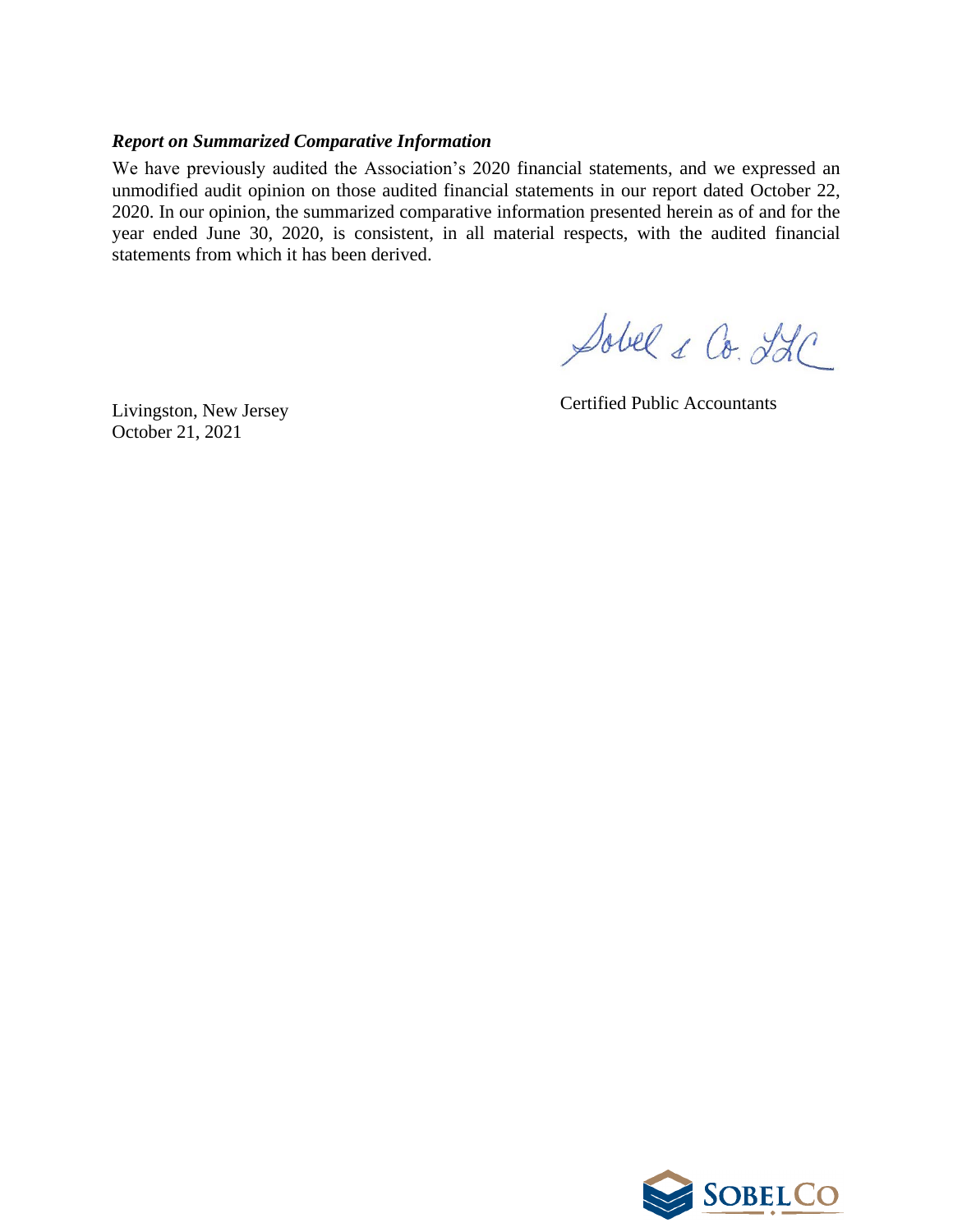# **MENTAL HEALTH ASSOCIATION OF ESSEX AND MORRIS, INC.** STATEMENTS OF FINANCIAL POSITION

|                                                             | <b>June 30,</b> |            |    |            |
|-------------------------------------------------------------|-----------------|------------|----|------------|
|                                                             |                 | 2021       |    | 2020       |
| <b>ASSETS</b>                                               |                 |            |    |            |
| <b>CURRENT ASSETS:</b>                                      |                 |            |    |            |
| Cash                                                        | \$              | 3,485,561  | \$ | 4,411,272  |
| Escrow and security deposits                                |                 | 457,673    |    | 456,411    |
| Investments                                                 |                 | 4,319,472  |    | 1,905,932  |
| Accounts receivable                                         |                 | 329,824    |    | 410,911    |
| Grants and contracts receivable                             |                 | 370,502    |    | 232,171    |
| Charitable lead annuity trusts, current                     |                 | 30,720     |    | 30,720     |
| Prepaid expenses and other assets                           |                 | 210,884    |    | 215,792    |
| <b>Total Current Assets</b>                                 |                 | 9,204,636  |    | 7,663,209  |
| PROPERTY AND EQUIPMENT, Net                                 |                 | 6,595,477  |    | 6,708,942  |
| <b>NONCURRENT ASSETS:</b>                                   |                 |            |    |            |
| Charitable lead annuity trusts, noncurrent, net             |                 | 37,504     |    | 60,335     |
| Intangible assets, net                                      |                 | 57,558     |    | 10,102     |
| <b>Total Noncurrent Assets</b>                              |                 | 95,062     |    | 70,437     |
| <b>Total Assets</b>                                         | \$              | 15,895,175 | \$ | 14,442,588 |
| <b>LIABILITIES AND NET ASSETS</b>                           |                 |            |    |            |
| <b>CURRENT LIABILITIES:</b>                                 |                 |            |    |            |
| Current portion of long-term debt                           | \$              | 121,746    | \$ | 121,340    |
| Accounts payable and accrued expenses                       |                 | 257,015    |    | 244,082    |
| Accrued payroll and related liabilities                     |                 | 617,053    |    | 536,190    |
| State advances payable                                      |                 | 1,899,952  |    | 2,507,810  |
| Refundable advance                                          |                 |            |    | 1,813,667  |
| Deferred revenue                                            |                 | 836,068    |    | 199,007    |
| <b>Total Current Liabilities</b>                            |                 | 3,731,834  |    | 5,422,096  |
| LONG-TERM DEBT - Mortgages                                  |                 |            |    |            |
| Principal amount                                            |                 | 4,873,358  |    | 4,995,311  |
| Less: Unamortized debt issuance costs                       |                 | 135,351    |    | 143,919    |
| Mortgage Notes Payable Less Unamortized Debt Issuance Costs |                 | 4,738,007  |    | 4,851,392  |
| <b>COMMITMENTS AND CONTINGENCIES</b>                        |                 |            |    |            |
| <b>NET ASSETS:</b>                                          |                 |            |    |            |
| Without donor-restrictions:                                 |                 |            |    |            |
| Available for operations                                    |                 | 6,878,598  |    | 3,673,164  |
| With donor-restrictions                                     |                 | 546,736    |    | 495,936    |
| <b>Total Net Assets</b>                                     |                 | 7,425,334  |    | 4,169,100  |
| <b>Total Liabilities and Net Assets</b>                     | S               | 15,895,175 | \$ | 14,442,588 |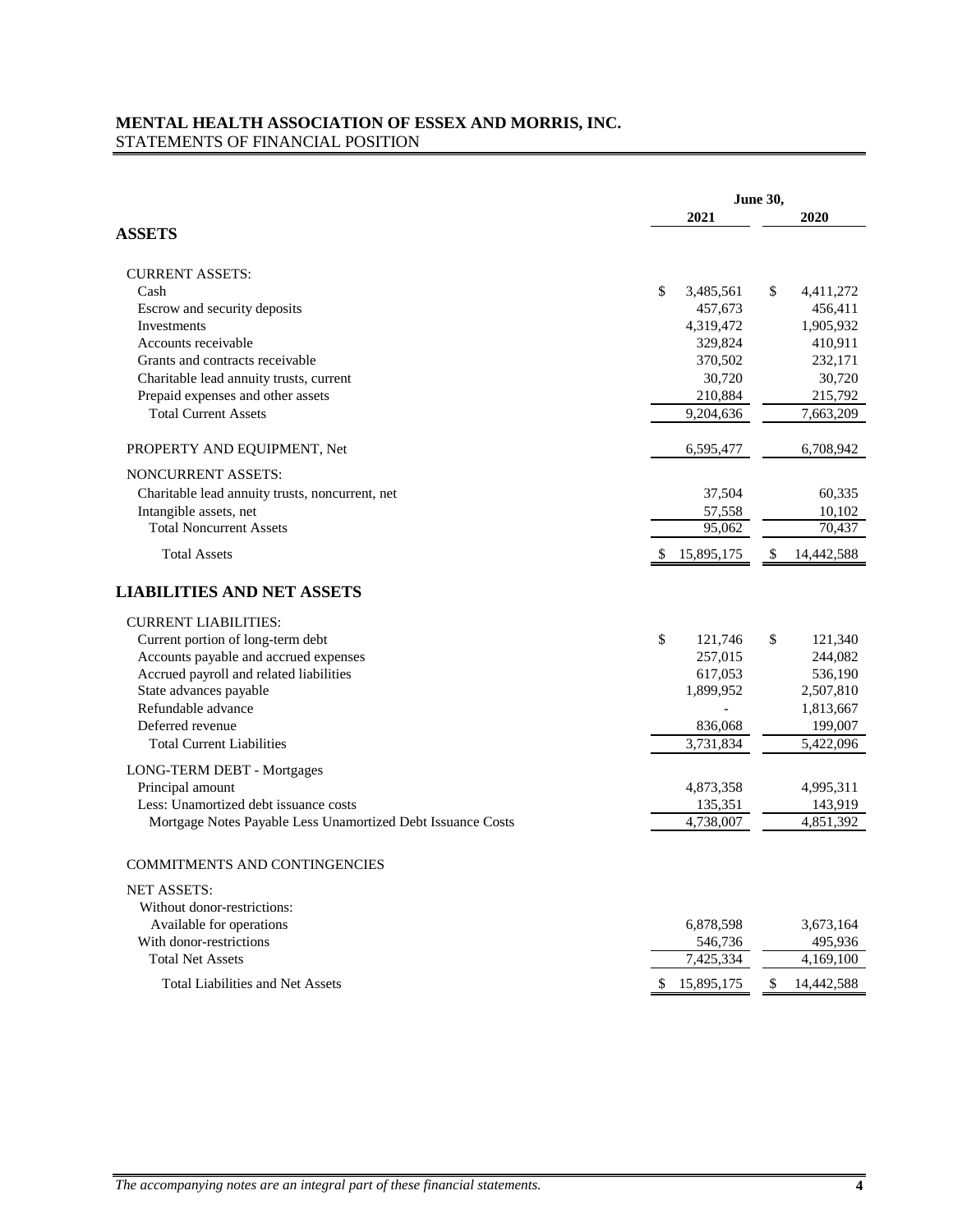#### **MENTAL HEALTH ASSOCIATION OF ESSEX AND MORRIS, INC.**

STATEMENT OF ACTIVITIES AND CHANGES IN NET ASSETS

YEAR ENDED JUNE 30, 2021

(With Summarized, Comparative Totals for the Year Ended June 30, 2020)

|                                                                              | <b>Without Donor</b><br><b>Restrictions</b> | <b>With Donor</b><br><b>Restrictions</b> |     | 2021<br><b>Total</b> | 2020<br><b>Total</b> |
|------------------------------------------------------------------------------|---------------------------------------------|------------------------------------------|-----|----------------------|----------------------|
| REVENUES, GAINS, AND SUPPORT:                                                |                                             |                                          |     |                      |                      |
| Government grants and contracts:                                             |                                             |                                          |     |                      |                      |
| NJ Division of Mental Health Services and Other<br><b>Government Support</b> | \$<br>5,195,453                             | -\$                                      | \$  | 5,195,453            | \$<br>5,653,798      |
| Nutrition Program                                                            | 18,891                                      |                                          |     | 18,891               | 68,086               |
| NJ Child Assault Prevention Program                                          | 73,922                                      |                                          |     | 73,922               | 64,571               |
| <b>Essex County Housing and Community Development</b>                        | 28,679                                      |                                          |     | 28,679               | 9,700                |
| <b>Community Development Block Grant</b>                                     | 14,327                                      |                                          |     | 14,327               | 27,774               |
| <b>Total Support</b>                                                         | 5,331,272                                   | $\overline{a}$                           |     | 5,331,272            | 5,823,929            |
| Revenues:                                                                    |                                             |                                          |     |                      |                      |
| Medicaid, Medicare, Welfare and private insurance                            | 5,619,978                                   |                                          |     | 5,619,978            | 6,152,265            |
| Non-Medicaid (fee for service)                                               | 1,591,547                                   |                                          |     | 1,591,547            | 1,719,747            |
| Managed Care Organization                                                    | 284,895                                     |                                          |     | 284,895              | 199,769              |
| Fees for service                                                             | 1,365                                       |                                          |     | 1,365                | 3,518                |
| Net realized and unrealized gain (loss) on investments                       | 299,844                                     | 39,290                                   |     | 339,134              | (42, 408)            |
| Interest and dividends                                                       | 48,808                                      | 2,867                                    |     | 51,675               | 61,541               |
| Rental income                                                                | 205,107                                     |                                          |     | 205,107              | 206,550              |
| Amortized income on mortgages                                                | 111,096                                     |                                          |     | 111,096              | 111,096              |
| Other revenue                                                                | 1,840,113                                   |                                          |     | 1,840,113            | 42,180               |
| <b>Total Revenues</b>                                                        | 10,002,753                                  | 42,157                                   |     | 10,044,910           | 8,454,258            |
| Public Support:                                                              |                                             |                                          |     |                      |                      |
| Contributions and membership dues                                            | 128,255                                     | 12,528                                   |     | 140,783              | 125,074              |
| Bequests and annuities                                                       | 1,196,300                                   |                                          |     | 1,196,300            | 11,399               |
| Grants                                                                       | 634,347                                     | 164,967                                  |     | 799,314              | 273,442              |
| Special events                                                               | 87,086                                      |                                          |     | 87,086               | 74,638               |
| <b>Total Public Support</b>                                                  | 2,045,988                                   | 177,495                                  |     | 2,223,483            | 484,553              |
| Net assets released from restrictions                                        | 168,852                                     | (168, 852)                               |     |                      |                      |
| Total Revenues, Gains and Support                                            | 17,548,865                                  | 50,800                                   |     | 17,599,665           | 14,762,740           |
| <b>EXPENSES:</b>                                                             |                                             |                                          |     |                      |                      |
| Program services                                                             | 11,889,813                                  |                                          |     | 11,889,813           | 11,850,341           |
| Supporting services:                                                         |                                             |                                          |     |                      |                      |
| Management and general                                                       | 2,217,906                                   |                                          |     | 2,217,906            | 2,109,692            |
| Fundraising                                                                  | 235,712                                     | $\overline{\phantom{a}}$                 |     | 235,712              | 231,845              |
| <b>Total Expenses</b>                                                        | 14,343,431                                  |                                          |     | 14,343,431           | 14,191,878           |
| CHANGES IN NET ASSETS                                                        | 3,205,434                                   | 50,800                                   |     | 3,256,234            | 570,862              |
| NET ASSETS - Beginning of year                                               | 3,673,164                                   | 495,936                                  |     | 4,169,100            | 3,598,238            |
| NET ASSETS - End of year                                                     | \$<br>6,878,598 \$                          | 546,736                                  | -\$ | 7,425,334            | \$<br>4,169,100      |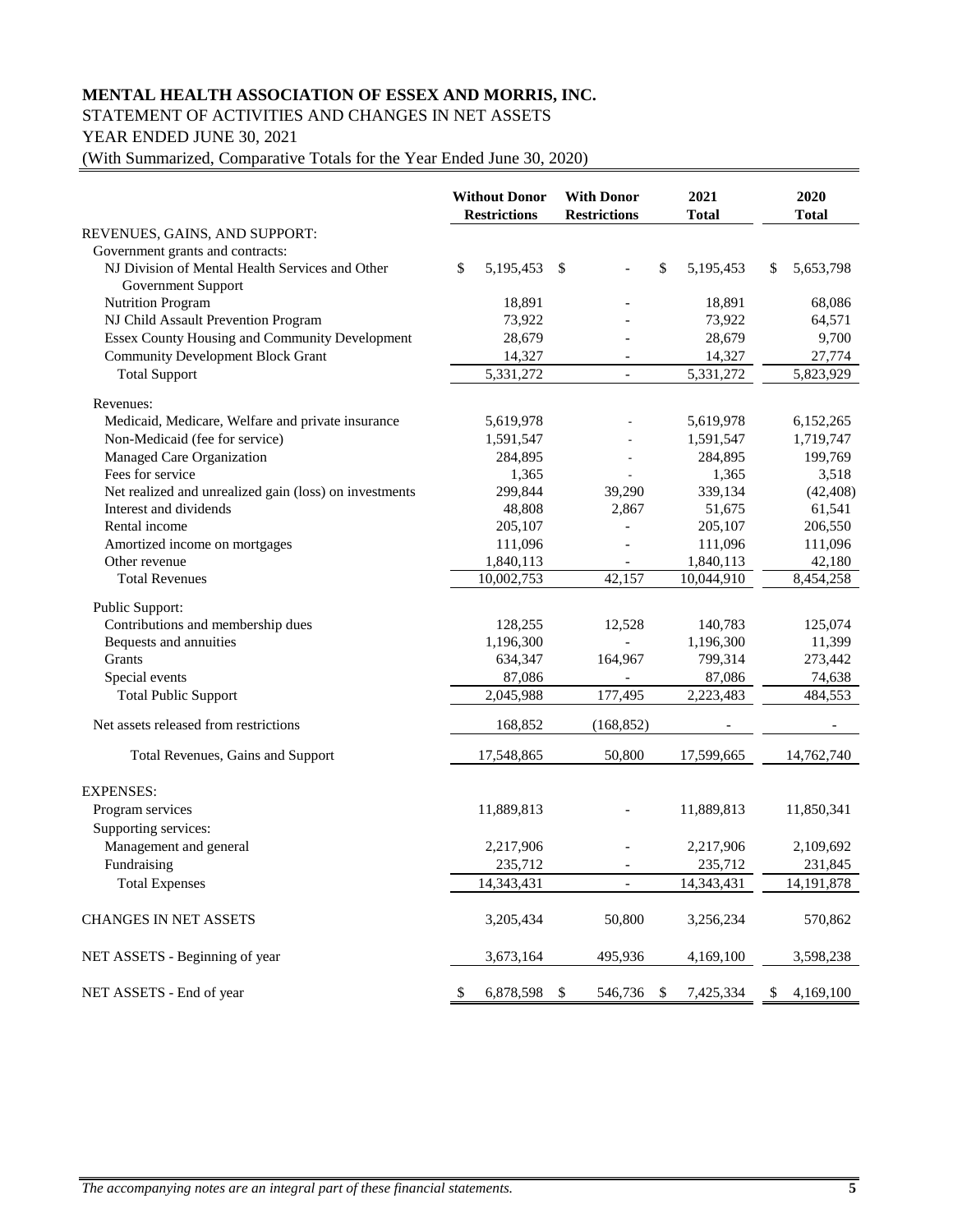# **MENTAL HEALTH ASSOCIATION OF ESSEX AND MORRIS, INC.**

# STATEMENT OF FUNCTIONAL EXPENSES

YEAR ENDED JUNE 30, 2021

(With Summarized, Comparative Totals for the Year Ended June 30, 2020)

|                                       |                                                                      |                                            |                                                          |                                             |                          |                                                                 | <b>Program Services</b>                        |                                                  |            |                          |                                                |                                |                                  |                                     |                           |                    |                      |                      |
|---------------------------------------|----------------------------------------------------------------------|--------------------------------------------|----------------------------------------------------------|---------------------------------------------|--------------------------|-----------------------------------------------------------------|------------------------------------------------|--------------------------------------------------|------------|--------------------------|------------------------------------------------|--------------------------------|----------------------------------|-------------------------------------|---------------------------|--------------------|----------------------|----------------------|
|                                       | <b>Integrated</b><br>Case<br>Management<br><b>Service</b><br>Program | <b>Prospect</b><br><b>House</b><br>Program | <b>Supported</b><br><b>Employment</b><br><b>Programs</b> | Family<br><b>Support</b><br><b>Programs</b> | Youth<br><b>Programs</b> | <b>Criminal</b><br>Justice/<br><b>Jail Diversion</b><br>Program | Community<br><b>Support</b><br><b>Services</b> | <b>Center for</b><br><b>Behavioral</b><br>Health | <b>RCC</b> | AOT<br><b>Programs</b>   | <b>Homeless</b><br><b>Services</b><br>Programs | <b>CECE</b><br><b>Programs</b> | <b>FEMA Crisis</b><br>Counseling | Total<br>Program<br><b>Services</b> | Management<br>and General | <b>Fundraising</b> | <b>Total</b><br>2021 | <b>Total</b><br>2020 |
| Salaries and wages                    | 1,428,181                                                            | 824,634                                    | 109,723                                                  | 354,968                                     | 69,321                   | 315,943                                                         | 1,281,326                                      | 295,450                                          | 113,844    | 523,136                  | 823.841                                        | 300.119                        | 114,623                          | 6.555.109                           | 1.363.610                 | 162,844            | 8,081,563            | 7,968,079            |
| Payroll taxes and employee benefits   | 460,813                                                              | 266,074                                    | 35,403                                                   | 114,533                                     | 22,367                   | 101,941                                                         | 413,429                                        | 95,329                                           | 36,732     | 168,794                  | 265,819                                        | 96,836                         | 36,984                           | 2,115,054                           | 439,979                   | 52,543             | 2,607,575            | 2,467,090            |
| Therapists/consultants                | 3.938                                                                | 109,916                                    | $\sim$ $ \sim$                                           | $\sim$                                      | 69,480                   | $\sim$                                                          | 23,883                                         | $\sim$                                           | $\sim$     | 76,883                   | 20,192                                         | $\sim$                         |                                  | 304,292                             | $\sim$                    | $\sim$             | 304,292              | 247,484              |
| Occupancy                             | 172,823                                                              | 90,474                                     | 16,165                                                   | 15,773                                      | 5,473                    | 10,434                                                          | 303,113                                        | 8,338                                            |            | 52,880                   | 79,308                                         | 30,184                         | $\sim$                           | 784,965                             | 95,266                    | $\sim$             | 880,231              | 902,283              |
| Equipment rental and maintenance      | 15,502                                                               | 12,915                                     | 2,474                                                    | 8,705                                       | 300                      | 5,380                                                           | 11,541                                         | 4,670                                            | $\sim$     | 9,220                    | 8,861                                          | 1,708                          | $\sim$                           | 81,276                              | 8,055                     | $\sim$             | 89,331               | 91,541               |
| Telephone                             | 42,230                                                               | 18,486                                     | 3,644                                                    | 12,761                                      | 1,835                    | 6,219                                                           | 53,791                                         | 4,445                                            | $\sim$     | 14,650                   | 29,187                                         | 6,684                          | 1,015                            | 194,947                             | 20,519                    | $\sim$             | 215,466              | 163,696              |
| Supplies                              | 16,221                                                               | 47,132                                     | 1,379                                                    | 7,459                                       | 3,917                    | 949                                                             | 71,449                                         | 5,713                                            | $\sim$     | 10,830                   | 11,637                                         | 12,395                         | $\sim$                           | 189,081                             | 22,822                    | 3,628              | 215,531              | 234,609              |
| Travel, transportation and conference | 71,528                                                               | 41,423                                     | 6,667                                                    | 8,769                                       | 5,683                    | 13,352                                                          | 73,288                                         | 5,839                                            | 505        | 21,971                   | 46,276                                         | 16,424                         | $\sim$                           | 311,725                             | 12,116                    | 1,440              | 325,281              | 360,790              |
| Insurance                             | 65,327                                                               | 36,454                                     | 5,092                                                    | 10,274                                      | 6,278                    | 11,112                                                          | 65,418                                         | 5,512                                            | $\sim$     | 20,068                   | 31,127                                         | 11,948                         | $\sim$                           | 268,610                             | 30,471                    | $\sim$             | 299,081              | 303,342              |
| Advertising and promotion             | 2,773                                                                | 745                                        | 370                                                      | 135                                         | 340                      | 145                                                             | 1,933                                          | 110                                              | 295        | 1,320                    | 2,568                                          | 295                            | 74                               | 11,103                              | 393                       | $\sim$             | 11.496               | 14,234               |
| Professional fees                     | 17,993                                                               | 27,883                                     | 1,347                                                    | 3.405                                       | 3,146                    | 3,155                                                           | 15,783                                         | 5,654                                            | $\sim$     | 5,354                    | 10,214                                         | 65,668                         | $\sim$                           | 159,602                             | 65,408                    | $\sim$             | 225,010              | 232,962              |
| Food                                  | $\sim$                                                               | 32,181                                     |                                                          |                                             | $\sim$                   | $\sim$                                                          | $\sim$                                         |                                                  |            | $\sim$                   | $\sim$                                         | $\sim$                         | $\sim$                           | 32,181                              | $\sim$                    | $\sim$             | 32,181               | 83,876               |
| Postage and printing                  | 876                                                                  | 215                                        | 60                                                       | 364                                         | 488                      | 426                                                             | 439                                            | 426                                              |            | 159                      | 242                                            | 69                             |                                  | 3,764                               | 1,073                     | 863                | 5,700                | 6,513                |
| Subscriptions and publications        | 1,359                                                                | 2,685                                      | 94                                                       | 274                                         | 218                      | 329                                                             | 3,085                                          | 1,332                                            |            | 688                      | 827                                            | 575                            |                                  | 11,466                              | 8,984                     | 2,607              | 23,057               | 26,603               |
| Information technology                | 21,523                                                               | 22,610                                     | 1,729                                                    | 5,239                                       | 4,609                    | 2,783                                                           | 16,689                                         | 5,943                                            |            | 8,197                    | 15,503                                         | 4,602                          | $\sim$                           | 109,427                             | 56,690                    | 8,686              | 174,803              | 161,826              |
| Mental Health Association dues        | $\sim$                                                               | $\sim$                                     |                                                          | $\sim$                                      | $\sim$                   | $\sim$                                                          | $\sim$                                         |                                                  |            | $\sim$                   | $\sim$                                         | $\overline{\phantom{a}}$       | $\overline{\phantom{a}}$         | $\sim$                              | 12,110                    | $\sim$             | 12,110               | 13,297               |
| Consumer assistance                   | 6,192                                                                | 5,387                                      | 520                                                      | 100                                         | $\sim$                   | 1,821                                                           | 91,475                                         | 410                                              | $\sim$     | 2,707                    | 65,300                                         | 357                            | $\sim$                           | 174,269                             | $\sim$                    | $\sim$             | 174,269              | 273,605              |
| Public awareness                      | 8,578                                                                | 8,578                                      | 8,578                                                    | 11,431                                      | 8,578                    | 11,431                                                          | 10,068                                         | 8,578                                            | 25,040     | 12,857                   | 11,431                                         | 46,910                         | 27,440                           | 199,498                             | $\sim$                    | $\sim$             | 199,498              | 144,464              |
| Special events                        | $\sim$                                                               | $\sim$                                     | $\sim$                                                   | $\sim$                                      | $\sim$                   | $\sim$                                                          | $\sim$                                         | $\sim$                                           | $\sim$     | $\sim$ $-$               | $\sim$                                         | $\sim$                         | $\sim$                           | $\sim$                              | $\sim$                    | 3,031              | 3,031                | 16,380               |
| Depreciation and amortization         | 34,875                                                               | 52,313                                     | 4,359                                                    | 4,359                                       | 1,744                    | 4,359                                                           | 231,049                                        | 1,308                                            | 2,616      | 13,950                   | 21,797                                         | 4,359                          | $\sim$                           | 377,088                             | 58,852                    | $\sim$             | 435,940              | 430,582              |
| Minor equipment                       | 274                                                                  | 730                                        | 239                                                      | 141                                         | $\sim$                   | 28                                                              | 281                                            | 971                                              | $\sim$     | 239                      | 430                                            | $\overline{\phantom{a}}$       | $\overline{\phantom{a}}$         | 3,333                               | 489                       | $\sim$             | 3,822                | 25,693               |
| Interest                              | $\overline{\phantom{a}}$                                             | $\sim$                                     |                                                          | $\sim$                                      |                          | $\sim$                                                          | $\sim$                                         |                                                  |            | $\overline{\phantom{0}}$ | $\sim$                                         | $\overline{\phantom{a}}$       |                                  |                                     | 10,437                    | $\sim$             | 10,437               | 10,418               |
| Miscellaneous                         | 336                                                                  | 211                                        | 211                                                      | 336                                         |                          | 436                                                             | 236                                            | 296                                              |            | 461                      | 337                                            | 163                            |                                  | 3,023                               | 10,632                    | 70                 | 13,725               | 12,511               |
| <b>Total Operating Expenses</b>       | 2.371.342 \$                                                         | 1.601.046                                  | 198,054                                                  | 559,026                                     | 203.777<br>- S           | 490.243                                                         | 2.668.276 \$                                   | 450,324                                          | 179,032    | 944.364<br>- 85          | 1,444,897<br>-SS                               | 599,296<br>- 8                 | 180,136<br>- 8                   | 11,889,813<br>- S                   | 2,217,906                 | 235,712            | 14,343,430           | 14, 191, 878         |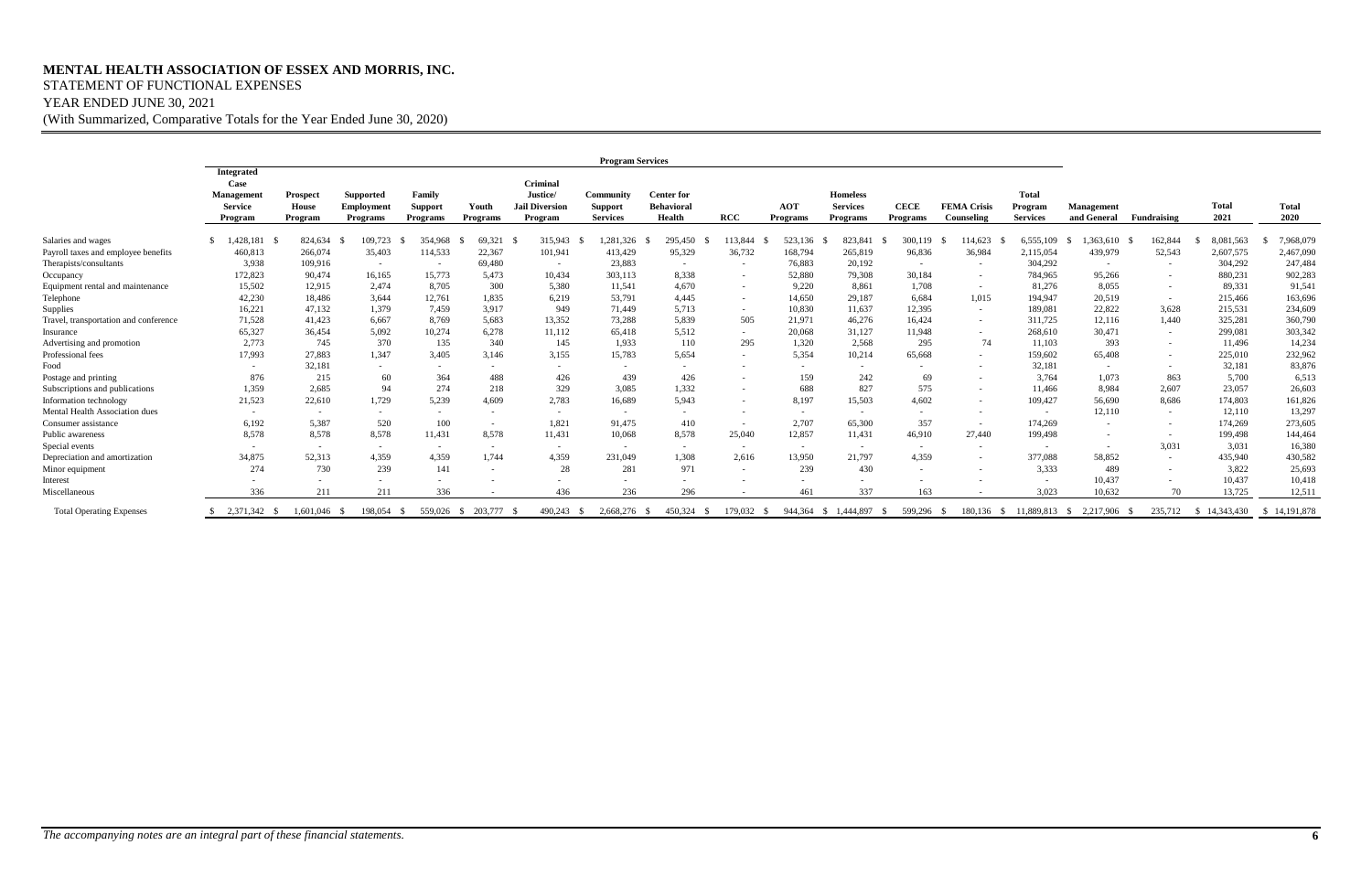# **MENTAL HEALTH ASSOCIATION OF ESSEX AND MORRIS, INC.** STATEMENTS OF CASH FLOWS

|                                                                | Year Ended June 30, |             |    |            |  |
|----------------------------------------------------------------|---------------------|-------------|----|------------|--|
|                                                                |                     | 2021        |    | 2020       |  |
| <b>CASH FLOWS PROVIDED BY:</b>                                 |                     |             |    |            |  |
| <b>OPERATING ACTIVITIES:</b>                                   |                     |             |    |            |  |
| Changes in net assets                                          | \$                  | 3,256,234   | \$ | 570,862    |  |
| Adjustments to reconcile changes in net assets to              |                     |             |    |            |  |
| net cash provided by operating activities:                     |                     |             |    |            |  |
| Depreciation and amortization                                  |                     | 435,941     |    | 430,582    |  |
| Noncash interest expense (amortization of debt issuance costs) |                     | 8,568       |    | 8,568      |  |
| Net realized and unrealized losses on investments              |                     | (339, 134)  |    | 42,408     |  |
| (Gain) loss on disposal of fixed assets                        |                     |             |    | (1,986)    |  |
| Amortized income on mortgages                                  |                     | (111,096)   |    | (111,096)  |  |
| Changes in certain assets and liabilities:                     |                     |             |    |            |  |
| Escrow and security deposits                                   |                     | (1,262)     |    | 14,369     |  |
| Accounts receivable                                            |                     | 81,087      |    | (33,707)   |  |
| Grants and contracts receivable                                |                     | (138, 331)  |    | 22,633     |  |
| Pledges receivable                                             |                     |             |    | 9,827      |  |
| Charitable lead annuity trusts                                 |                     | 22,831      |    | 20,650     |  |
| Prepaid expenses                                               |                     | 4,908       |    | (7,571)    |  |
| Accounts payable and accrued expenses                          |                     | 12,933      |    | (151, 479) |  |
| Accrued payroll and related liabilities                        |                     | 80,863      |    | 96,653     |  |
| State advances payables                                        |                     | (607, 858)  |    | 1,164,479  |  |
| Refundable advance                                             |                     | (1,813,667) |    | 1,813,667  |  |
| Deferred revenue                                               |                     | 637,061     |    | 20,822     |  |
| Net Cash Provided by Operating Activities                      |                     | 1,529,078   |    | 3,909,681  |  |
| <b>INVESTING ACTIVITIES:</b>                                   |                     |             |    |            |  |
| Purchases of property and equipment                            |                     | (369, 932)  |    | (406, 247) |  |
| Proceeds from sale of investments                              |                     | 566,977     |    | 264,990    |  |
| Purchases of investments                                       |                     | (2,641,383) |    | (357, 662) |  |
| Net Cash Used for Investing Activities                         |                     | (2,444,338) |    | (498, 919) |  |
| FINANCING ACTIVITIES:                                          |                     |             |    |            |  |
| Payments on long term debt                                     |                     | (10, 451)   |    | (39,250)   |  |
| Net Cash Used for Financing Activities                         |                     | (10, 451)   |    | (39,250)   |  |
| NET (DECREASE) INCREASE IN CASH                                |                     | (925,711)   |    | 3,371,512  |  |
| <b>CASH</b>                                                    |                     |             |    |            |  |
| Beginning of year                                              |                     | 4,411,272   |    | 1,039,760  |  |
| End of year                                                    | \$                  | 3,485,561   | \$ | 4,411,272  |  |
| SUPPLEMENTAL DISCLOSURE OF CASH-FLOW INFORMATION:              |                     |             |    |            |  |
| Cash paid for interest                                         | \$                  | 10,437      | \$ | 10,418     |  |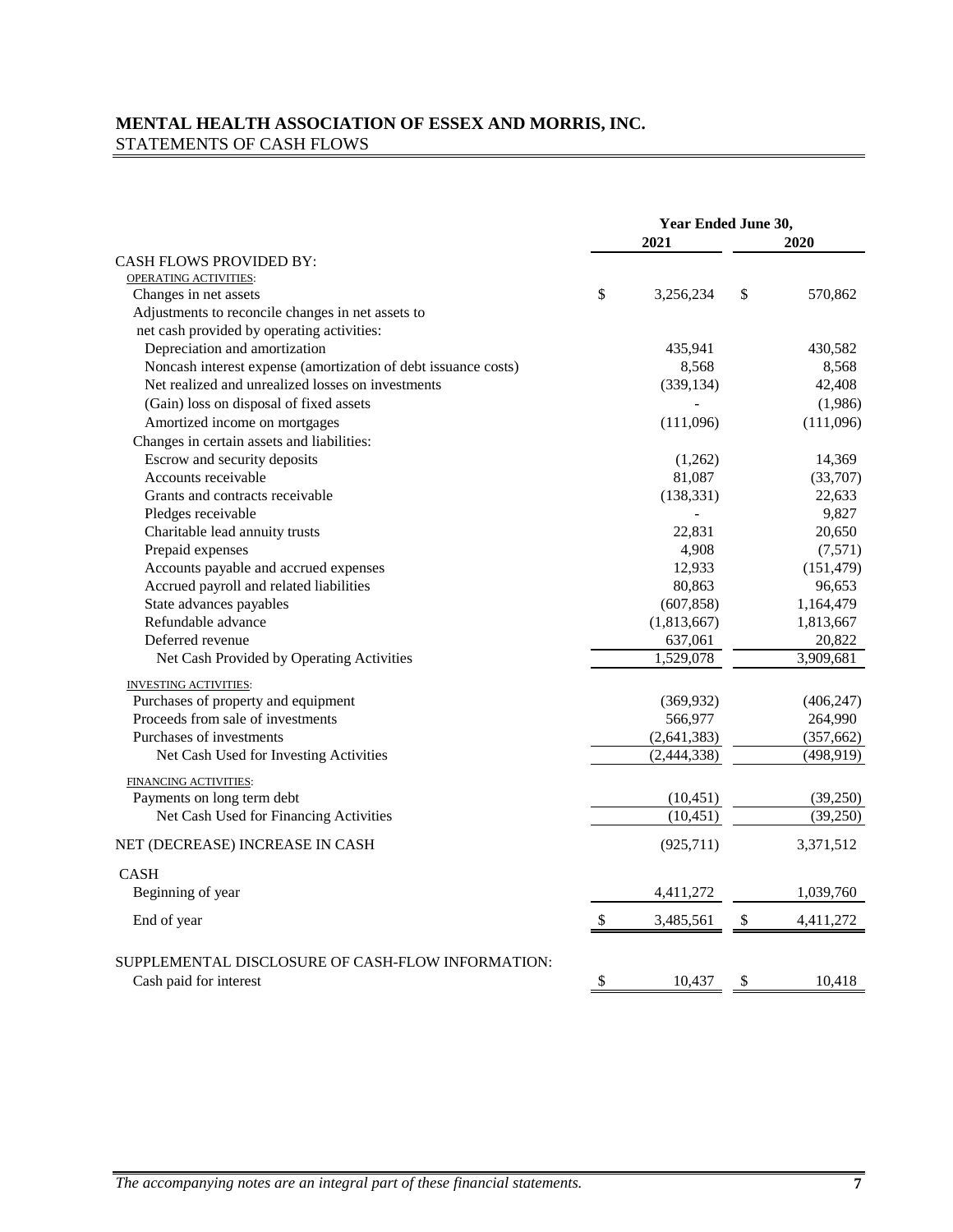## NOTE 1 - NATURE OF ORGANIZATION:

The Mental Health Association of Essex and Morris, Inc. ("Association") is a nonprofit organization serving Essex, Morris, Sussex and Passaic Counties in New Jersey, whose mission is to promote mental health, including the integration of physical healthcare, to improve the care and treatment of individuals with mental illness, and to remove the stigma associated with emotional and mental disorders. This is accomplished through advocacy, education, prevention, early intervention, treatment and service. The Association's revenues are derived principally from state funding, third-party reimbursements, and support from the general public.

# NOTE 2 - SUMMARY OF SIGNIFICANT ACCOUNTING POLICIES:

### *Basis of Accounting:*

The accompanying financial statements have been prepared on the accrual basis of accounting in accordance with accounting principles generally accepted in the United States of America.

#### *Financial Statement Presentation:*

Net assets and revenue, expenses, gains, and losses are classified based on the existence or absence of donor-imposed restrictions. Accordingly, net assets of the Association and changes therein are classified and reported as follows:

Net Assets without Donor Restrictions - Net assets not subject to donor-imposed stipulations.

Net Assets with Donor Restrictions - Net assets subject to donor-imposed stipulations that may or will be met, either by actions of the Association and/or the passage of time and other net assets subject to donor-imposed stipulations that they be maintained permanently by the Association. Generally, the donors of these assets permit the Association to use all or part of the income earned on any related investments for general or specific purposes. When a restriction expires, net assets with donor restrictions are reclassified to net assets without donor restrictions and reported in the statements of activities and changes in net assets as net assets released from restrictions.

In the absence of donor restrictions, contributions and bequests are considered to be available for unrestricted use. All income is recognized in the period when the contribution, pledge, or unconditional promise to give is received.

The Association records donor-restricted contributions whose restrictions are met in the same reporting period as unrestricted support.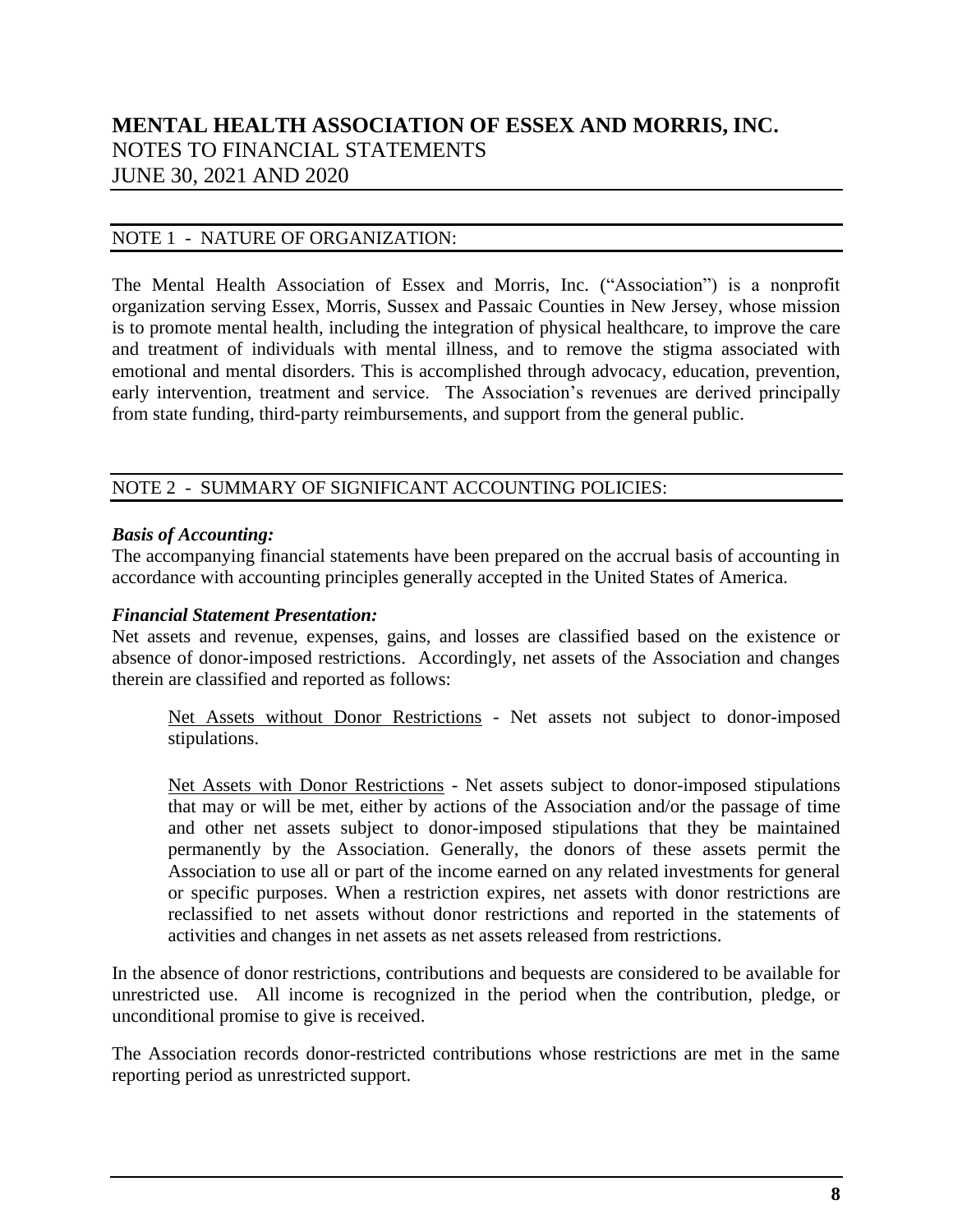## NOTE 2 - SUMMARY OF SIGNIFICANT ACCOUNTING POLICIES: (Continued)

### *Fair Value:*

Fair value measurements are defined as the amount that would be received to sell an asset or paid to transfer a liability in an orderly transaction between market participants at the measurement date. There are three defined hierarchical levels based on the quality of inputs used that directly relate to the amount of subjectivity associated with the determination of fair value.

The fair value hierarchy defines the three levels as follows:

- Level 1: Valuations based on quoted prices (unadjusted) in an active market that are accessible at the measurement date for identical assets or liabilities. The fair value hierarchy gives the highest priority to Level 1 inputs.
- Level 2: Valuations based on observable inputs other than Level 1 prices, such as quoted prices for similar assets or liabilities; quoted prices in inactive markets; or model-derived valuations in which all significant inputs are observable or can be derived principally from, or corroborated by, observable market data.
- Level 3: Valuations based on unobservable inputs used when little or no market is available. The fair value hierarchy gives lowest priority to Level 3 inputs.

In determining fair value, the Association utilizes valuation techniques that maximize the use of observable inputs and minimize the use of unobservable inputs to the extent possible, as well as considers counterparty credit risk (or other parties such as counterparty in a swap) in its assessment of fair value.

The fair value of investments is summarized as follows:

Mutual funds – valued at the net asset value of shares held by the Association at year-end.

Certificates of deposit – estimated using rates currently offered for deposits of similar remaining maturities.

 Bonds – valued using pricing models maximizing the use of observable inputs for similar securities.

Gains and losses, both realized and unrealized, resulting from increases or decreases in the fair value of investments are reflected in the statements of activities and changes in net assets as increases or decreases in unrestricted net assets unless the use was restricted by explicit donor stipulations or by law.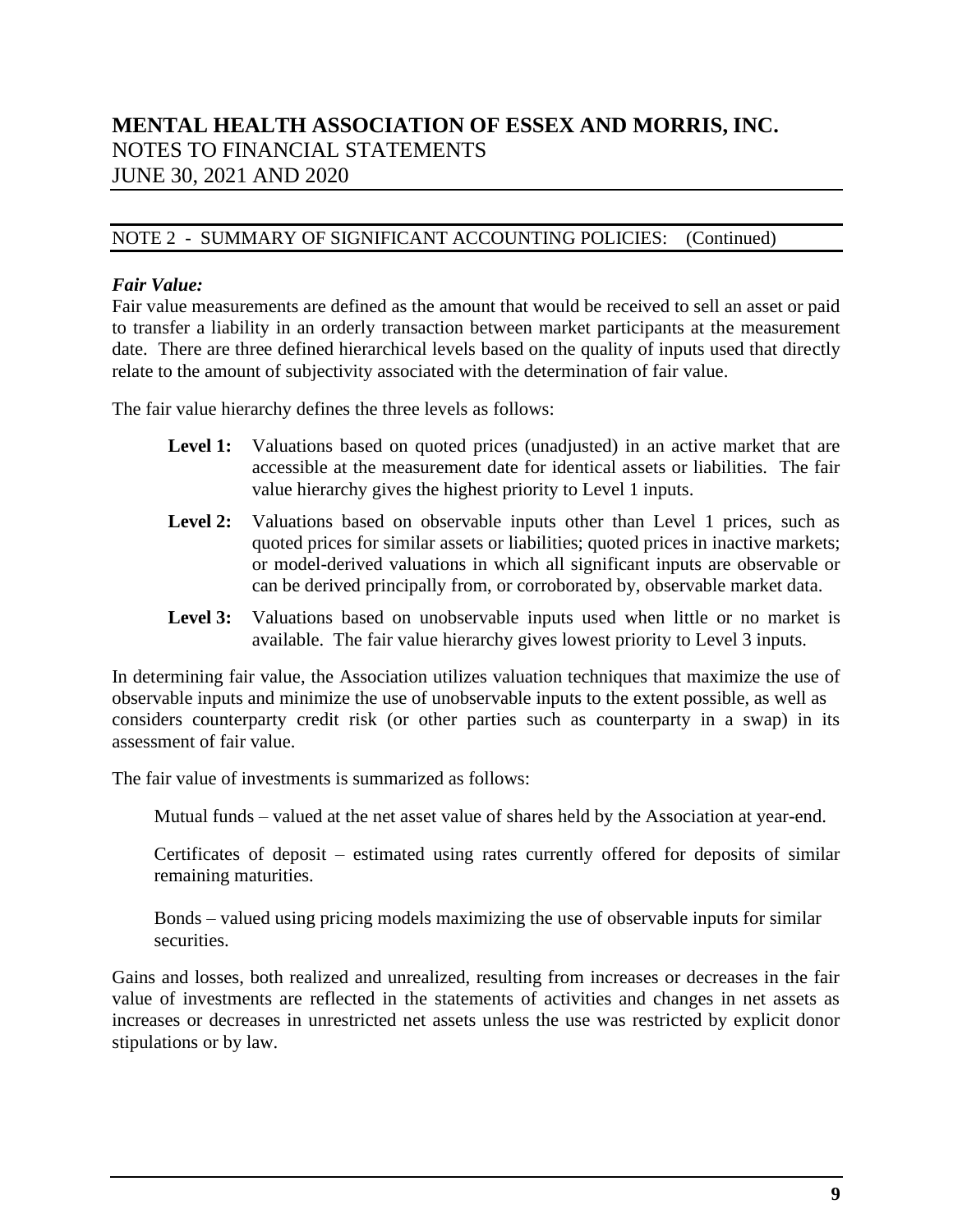## NOTE 2 - SUMMARY OF SIGNIFICANT ACCOUNTING POLICIES: (Continued)

### *Investments:*

Investment income is presented net of investment advisory/management fees and is reflected as realized and unrealized gain (loss) on investments in the accompanying statements of activities and changes in net assets. All investment income is credited directly to unrestricted net assets unless otherwise restricted by the donor. All capital appreciation/depreciation earned on investments is reported as a change in unrestricted net assets unless otherwise restricted by the donor. All investments are carried at fair value with the related gains and losses in the statements of activities and changes in net assets.

#### *Accounts Receivable:*

Accounts receivable represents amounts due from Medicaid. The amounts are stated at the amount management expects to collect from outstanding balances based on historical trends. The Association charges uncollectible accounts receivable to operations when determined to be uncollectible.

#### *Grants and Contracts Receivable:*

Grants and contracts receivable is stated at the amount management expects to collect from outstanding balances. The Association charges uncollectible accounts receivable to operations when determined to be uncollectible.

Financial assistance received from federal, state, and local government entities in the form of grants are recognized on a cost-reimbursement basis and are recorded in government grants and contracts on the accompanying statements of activities and changes in net assets. Grants receivable from government agencies are periodically reviewed by management for collectability. Consequently, no allowance has been recorded.

#### *Contributions:*

Contributions, including unconditional promises to give, are recorded as made. All contributions are available for unrestricted use unless specifically restricted by the donor. When a donor restriction expires, that is, when a stipulated time restriction ends or purpose restriction is accomplished, temporarily restricted net assets are reclassified to unrestricted net assets and reported in the statement of activities as net assets released from restrictions. Contributions with restrictions that are met in the same reporting period as they are received are reported as unrestricted support.

### *Notes Payable:*

The Association occasionally enters into notes payable transactions with various state government agencies, some of which are forgivable upon the passage of time and the performance of the terms of the loans. It is the Association's policy to ratably write off applicable loans to revenue over their lives. The Association does not discount noninterestbearing or below-market-rate loans from government agencies.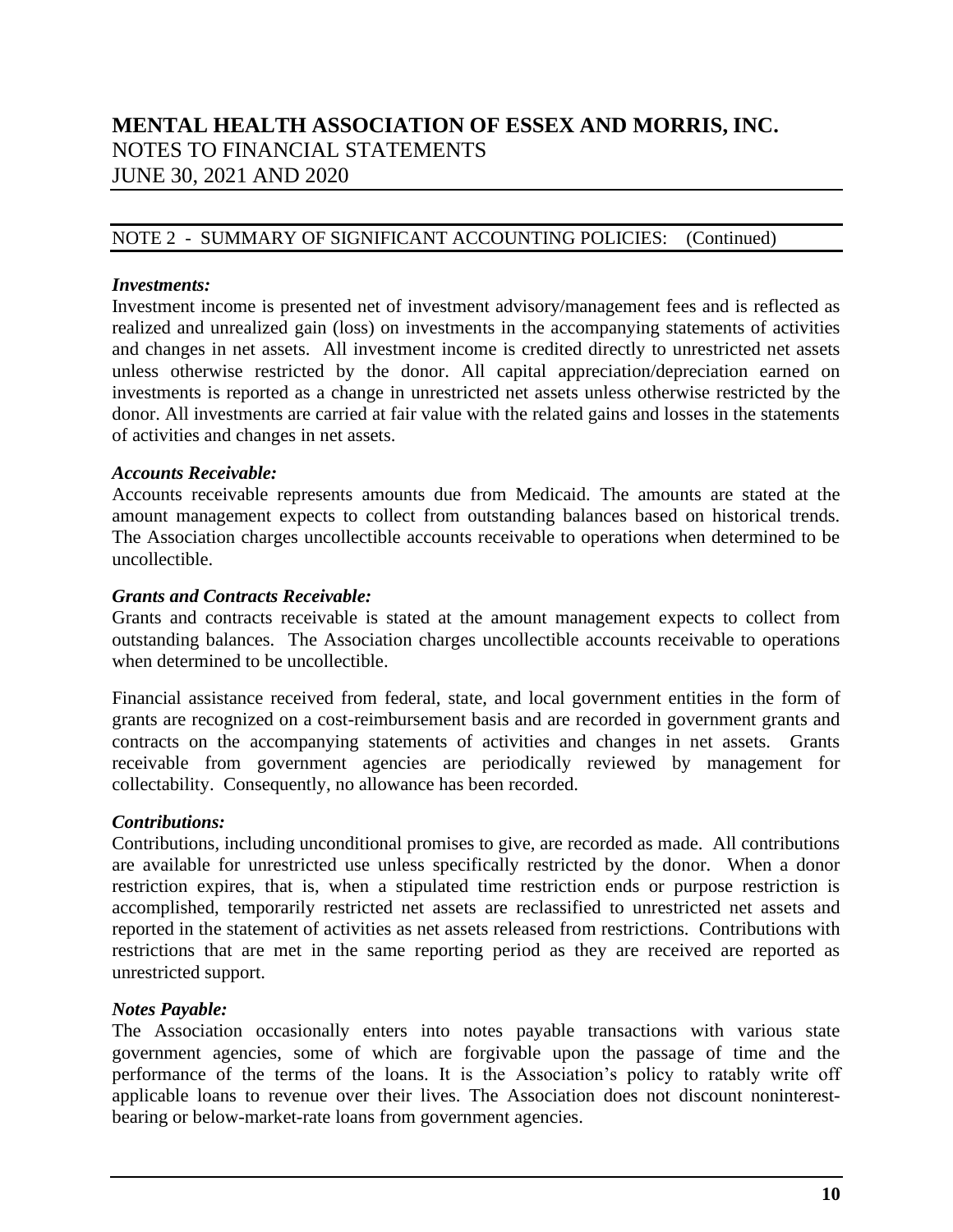# NOTE 2 - SUMMARY OF SIGNIFICANT ACCOUNTING POLICIES: (Continued)

#### *Deferred Revenue:*

Deferred revenue represents revenues received in advance not yet earned.

### *Property and Equipment:*

Fixed assets are recorded at cost on the date of acquisition, or at the fair market value of the asset, based on values of comparable assets at the date of gift for donated assets. Property and equipment are depreciated using the straight-line method over their estimated useful lives ranging from 3 to 40 years. The estimated lives of the assets are as follows:

|                            | <b>Estimated</b>   |
|----------------------------|--------------------|
| Asset                      | <b>Useful Life</b> |
| Computer software          | 3-5 years          |
| Buildings and improvements | 5-40 years         |
| Furniture and fixtures     | 5-7 years          |
| Transportation equipment   | 5 years            |
| Computer equipment         | 5 years            |

In the absence of donor-imposed restrictions on the use of the asset, gifts of long-lived assets are reported as unrestricted support. When an asset is sold or retired, the cost and accumulated depreciation are removed from the respective accounts. Maintenance, repairs, and minor renewals are charged to operations as incurred, significant renewals and betterments greater than \$7,500 that increase the useful life of the assets are capitalized.

Although the title to all property and equipment is held by the Association, state funding sources may maintain an equitable interest in the property purchased with grant monies, as well as the right to determine the use of proceeds from the sale of those assets.

### *State Advances Payable:*

State advances payable represents amounts due back to the state due to underspending on certain programs. The amount owed to the state as of June 30, 2021 and 2020, is \$1,899,952 and \$2,507,810, respectively, and is included on the accompanying statement of financial position.

### *Debt Issuance Costs:*

Debt issuance costs are reported on the statement of financial position as a direct deduction from the face amount of the debt. The debt issuance costs are being amortized over the term of the debt on a method that approximates the interest method. The Association reflects amortization of debt issuance costs within interest expense.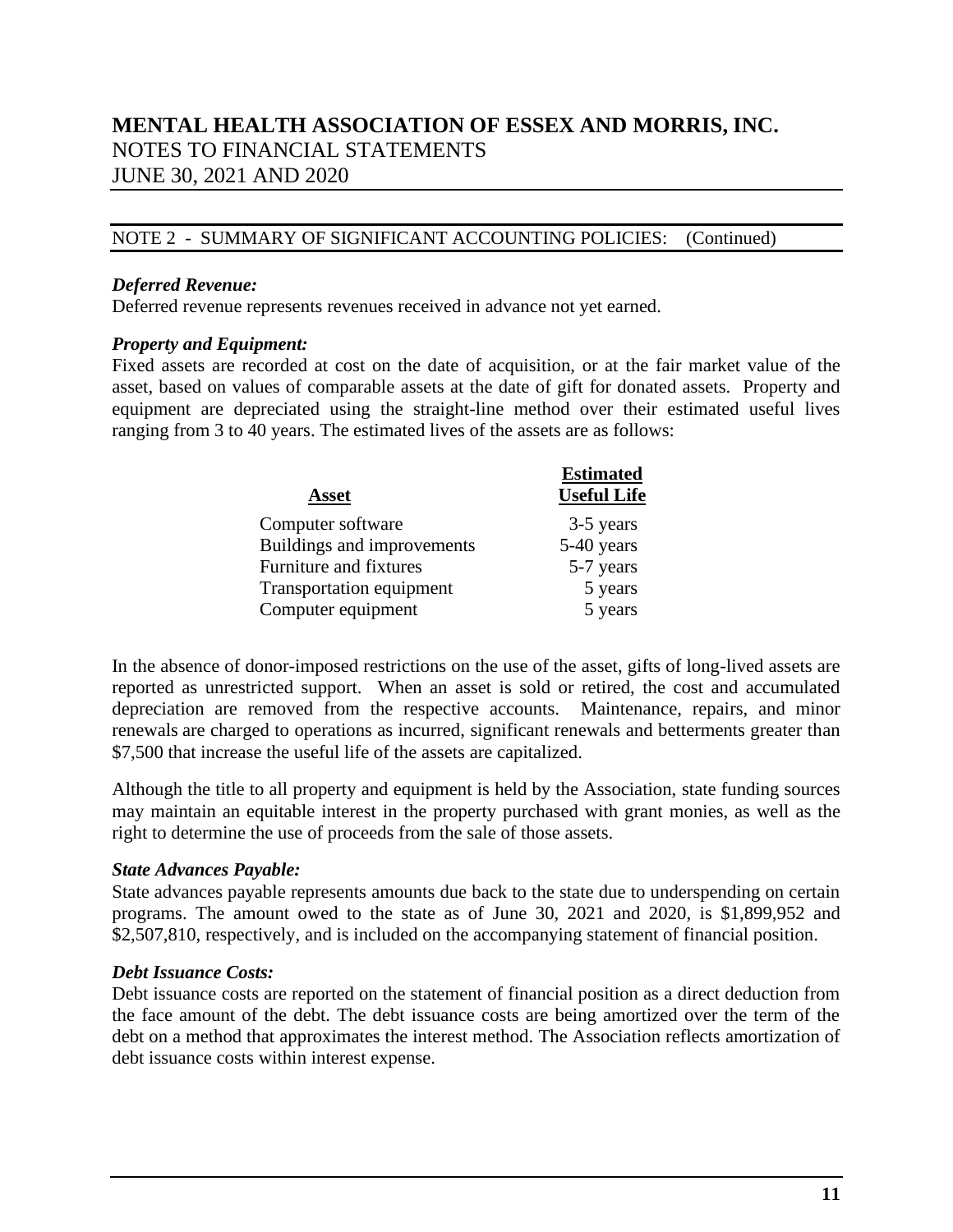## NOTE 2 - SUMMARY OF SIGNIFICANT ACCOUNTING POLICIES: (Continued)

#### *Revenue Recognition:*

Funds received from various federal, state, and local agencies represent grants awarded to the Association to provide program services. Revenue with respect to these awards is recognized to the extent of expenses incurred under the award terms, pursuant to donor-imposed restrictions. Upon completion or expiration of a grant, unexpended funds are not available to the Association and must be returned to the awarding agency. Amounts received from granting agencies in excess of incurred expenditures are recorded as refundable advances, included in accounts payable and accrued expenses on the statements of financial position.

The Association is reimbursed by Medicaid for services provided to consumers, subject to the rules and regulations of the program. Medicaid revenue is recognized when the services have been provided and billed to the Medicaid program. Related expenses are offset primarily by Medicaid and, secondarily, by other state funding. Revenue generated from those services are included on the statements of activities and changes in net assets. Service fees are recorded at estimated, net realizable amounts from consumers, third-party payers, and others for services rendered and include estimated retroactive revenue adjustments due to future audits, reviews, and investigations. Retroactive adjustments are considered in the recognition of revenue on an estimated basis in the period the related services are rendered, and such amounts are adjusted in future periods as adjustments become known or as years are no longer subject to such audits, reviews, and investigations. Estimated adjustments are accrued in the period the related services are rendered and adjusted in future periods as final settlements are determined.

### *Functional Allocation of Expenses:*

Program services, management and general, and fundraising expenses have been recorded in the statement of activities and changes in net assets and on the statement of functional expenses based on both a direct-costing method for those expenses directly attributable to a particular program or special event, or on an allocation basis based on the salary percentage of each program to total salaries for joint costs attributable to all functions. The Association's management allocates management and general expenses based upon analysis of time expended on various grants.

### *Advertising:*

The Association expenses advertising costs as incurred. Advertising is primarily for staff recruitment.

### *Income Taxes:*

The Association is exempt from federal and state income taxes under Section  $501(c)(3)$  of the Internal Revenue Code. The Association follows standards that provide clarification on accounting for uncertainty in income taxes recognized in the Association's financial statements.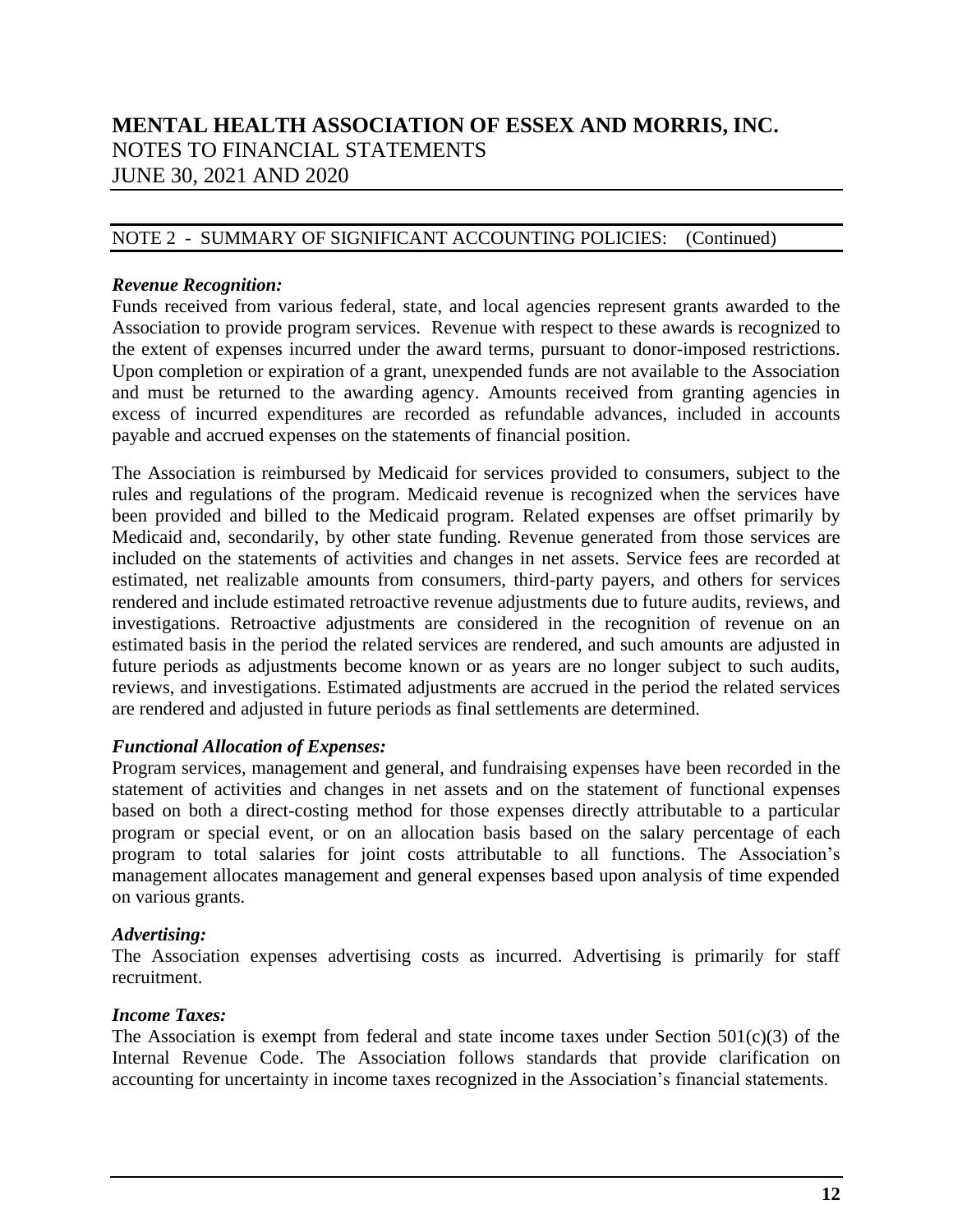# NOTE 2 - SUMMARY OF SIGNIFICANT ACCOUNTING POLICIES: (Continued)

### *Income Taxes: (Continued)*

The guidance prescribes a recognition threshold and measurement attribute for the recognition and measurement of a tax position taken, or expected to be taken, in a tax return, and also provides guidance on derecognition, classification, interest and penalties, disclosure and transition. The Association's policy is to recognize interest and penalties on unrecognized tax benefits in income tax expense. No interest and penalties were recorded during the fiscal years ended June 30, 2021 and 2020. There are no significant income tax uncertainties at June 30, 2021 and 2020.

### *Endowment Funds:*

The Association reports permanently restricted net assets held for educational purposes and other related activities in accordance with accounting principles generally accepted in the United States of America.

### *Use of Estimates:*

In preparing the financial statements in conformity with accounting principles generally accepted in the United States of America, management is required to make estimates and assumptions that affect the reported amounts of assets and liabilities, the disclosure of contingent assets and liabilities at the date of the financial statements, and the reported amounts of revenues and expenses during the reporting period. Actual results could differ from those estimates.

### *Prior Year Summarized Comparative Information:*

The financial statements include certain prior-year, summarized, comparative information in total, but not by net asset class or functional area. Such information does not include sufficient detail to constitute a presentation in conformity with accounting principles generally accepted in the United States of America. Accordingly, such information should be read in conjunction with the Association's financial statements for the fiscal year ended June 30, 2020, from which the summarized information was derived.

### *Recent Accounting Pronouncements:*

The FASB issued an accounting pronouncement, *Leases*, which requires lessees to recognize a right-of-use asset and lease liability on the statement of financial position for all leases with a term longer than 12 months. Under this new pronouncement, a modified retrospective transition approach is required, and the new standard is applied to all leases existing at the date of initial application. The pronouncement is effective for annual periods beginning after December 15, 2021. It will be effective for the Association for the year ended June 30, 2023. The Association is currently evaluating the effect the new pronouncement will have on its financial statements.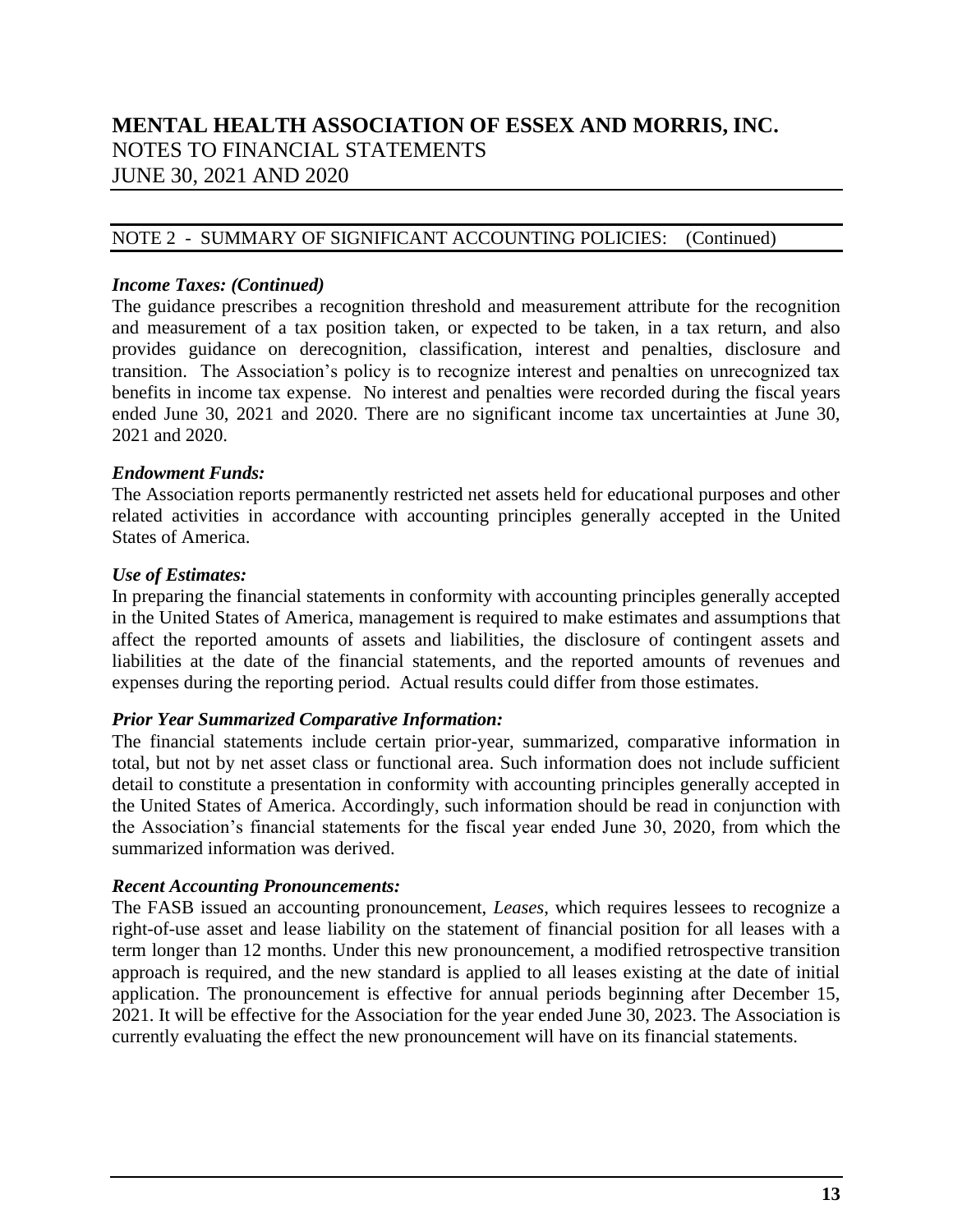## NOTE 2 - SUMMARY OF SIGNIFICANT ACCOUNTING POLICIES: (Continued)

#### *Subsequent Events:*

The Association has evaluated events subsequent to the statement of financial position date as of June 30, 2021 through October 21, 2021, the date that the financial statements were available to be issued.

#### *Reclassification:*

Certain amounts have been reclassified in the 2020 financial statements to confirm to the 2021 presentation.

### NOTE 3 - INVESTMENTS:

The Association has categorized its investments, based on the priority of inputs to the valuation technique, into a three-level fair value hierarchy. The fair value hierarchy gives the highest priority to quoted prices in the active markets for identical assets or liabilities (Level 1) and the lowest priority to unobservable inputs (Level 3). If the inputs used to measure the investments fall within the different levels of the hierarchy, the categorization is based on the lowest level input that is significant to the fair value measurement of the investments.

Investments consist of both permanently restricted net assets and assets designated by the Board of Directors for long-term purposes. They were invested in money market funds, certificates of deposit, corporate bonds (financial markets), and mutual funds.

The Investment Committee periodically monitors the investment portfolios for consistency in each investment manager's investment philosophy, return relative to objectives and investment risk measured by asset concentration, exposure to extreme economic conditions and volatility.

Cash and cash equivalents include short-term, highly liquid investments with maturity dates of three months or less on the date of acquisition.

|                                  | <b>FAIR VALUE MEASUREMENTS</b><br><b>AS OF JUNE 30, 2021</b> |                               |                                |              |  |  |  |  |
|----------------------------------|--------------------------------------------------------------|-------------------------------|--------------------------------|--------------|--|--|--|--|
|                                  | <b>LEVEL 1</b>                                               | <b>LEVEL 2</b>                | <b>LEVEL 3</b>                 | <b>TOTAL</b> |  |  |  |  |
| Cash and cash equivalents        | 424,731<br>S                                                 | S<br>$\overline{\phantom{a}}$ | \$<br>$\overline{\phantom{a}}$ | 424,731      |  |  |  |  |
| Certificates of deposit          |                                                              | 636,921                       |                                | 636,921      |  |  |  |  |
| <b>Bonds</b>                     |                                                              | 1,324,690                     |                                | 1,324,690    |  |  |  |  |
| <b>Mutual funds</b>              | 1,933,130                                                    |                               |                                | 1,933,130    |  |  |  |  |
| <b>Investments at Fair Value</b> | \$2,357,861                                                  | 1,961,611                     | S                              | 4,319,472    |  |  |  |  |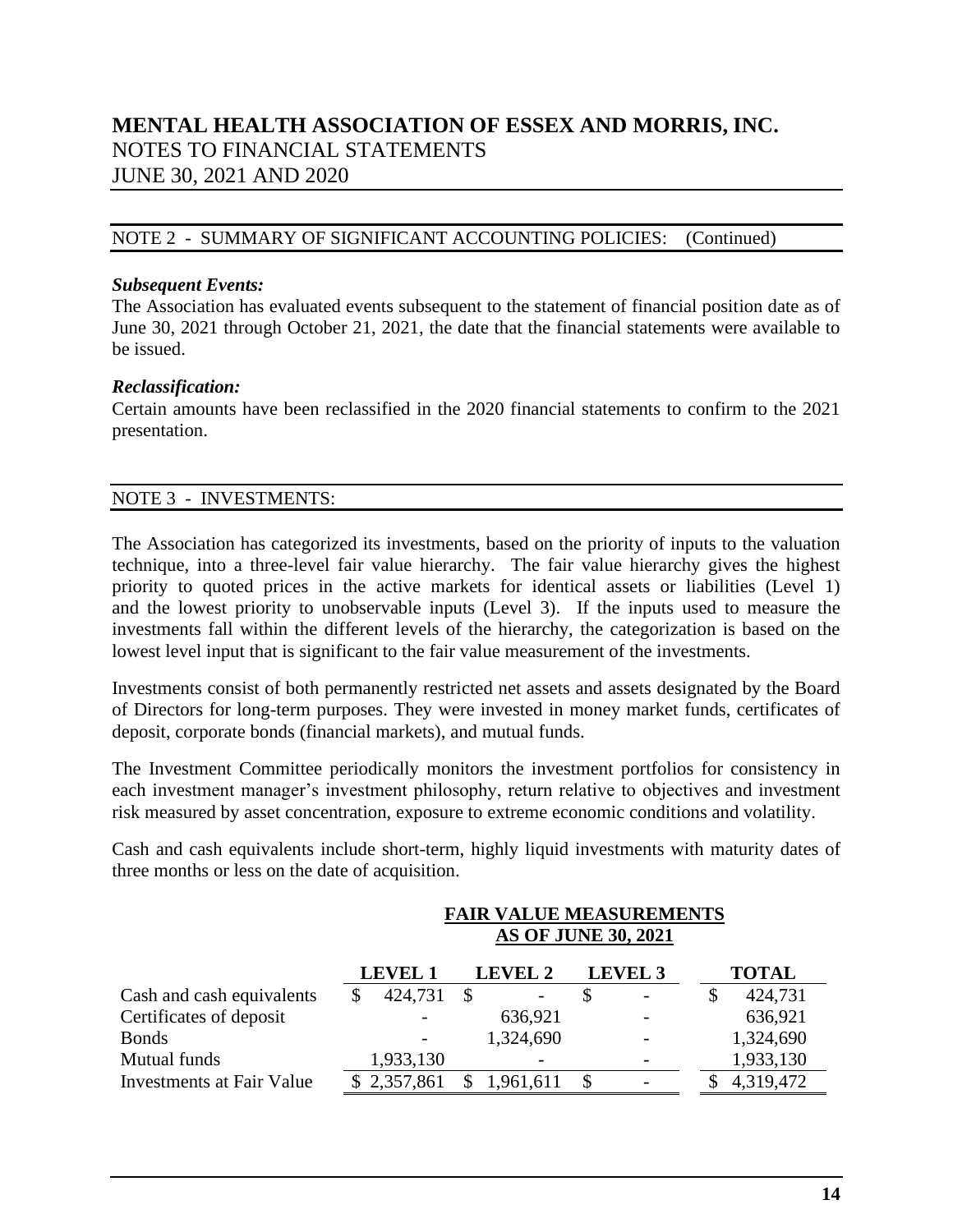#### NOTE 3 - INVESTMENTS: (Continued)

|                                  | <b>FAIR VALUE MEASUREMENTS</b><br><b>AS OF JUNE 30, 2020</b> |                |  |                |  |                |   |              |
|----------------------------------|--------------------------------------------------------------|----------------|--|----------------|--|----------------|---|--------------|
|                                  |                                                              | <b>LEVEL 1</b> |  | <b>LEVEL 2</b> |  | <b>LEVEL 3</b> |   | <b>TOTAL</b> |
| Cash and cash equivalents        |                                                              | 29,802         |  |                |  |                | S | 29,802       |
| Certificates of deposit          |                                                              |                |  | 810,618        |  |                |   | 810,618      |
| <b>Bonds</b>                     |                                                              |                |  | 196,333        |  |                |   | 196,333      |
| Mutual funds                     |                                                              | 869,179        |  |                |  |                |   | 869,179      |
| <b>Investments at Fair Value</b> |                                                              | 898,981        |  | 1,006,951      |  |                |   | 1,905,932    |

### NOTE 4 - CHARITABLE LEAD ANNUITY TRUSTS:

Under the 2016 agreements, the Association will receive monthly installments over a seven-year period. The present value of the Association's future interest in its charitable lead annuity trusts is summarized as follows as of June 30, 2021 and 2020:

|                                                                  |     | 2021           | 2020      |
|------------------------------------------------------------------|-----|----------------|-----------|
| Fair market value of assets to be received in less than one year | -SS | 30,720 \$      | 30.720    |
| Fair market value of assets to be received in one to three years |     | 46,098         | 76.812    |
| Less: Discount to present value                                  |     | (8,594)        | (16, 477) |
| <b>Present Value of Future Interest</b>                          |     | 68.224<br>- \$ | 91,055    |

The present value of the estimated future interest is calculated using the discount rate of 0.84% for June 30, 2021 and 2020, and applicable life expectancy tables. The present value of the charitable lead annuity trusts is included in the accompanying statements of financial position.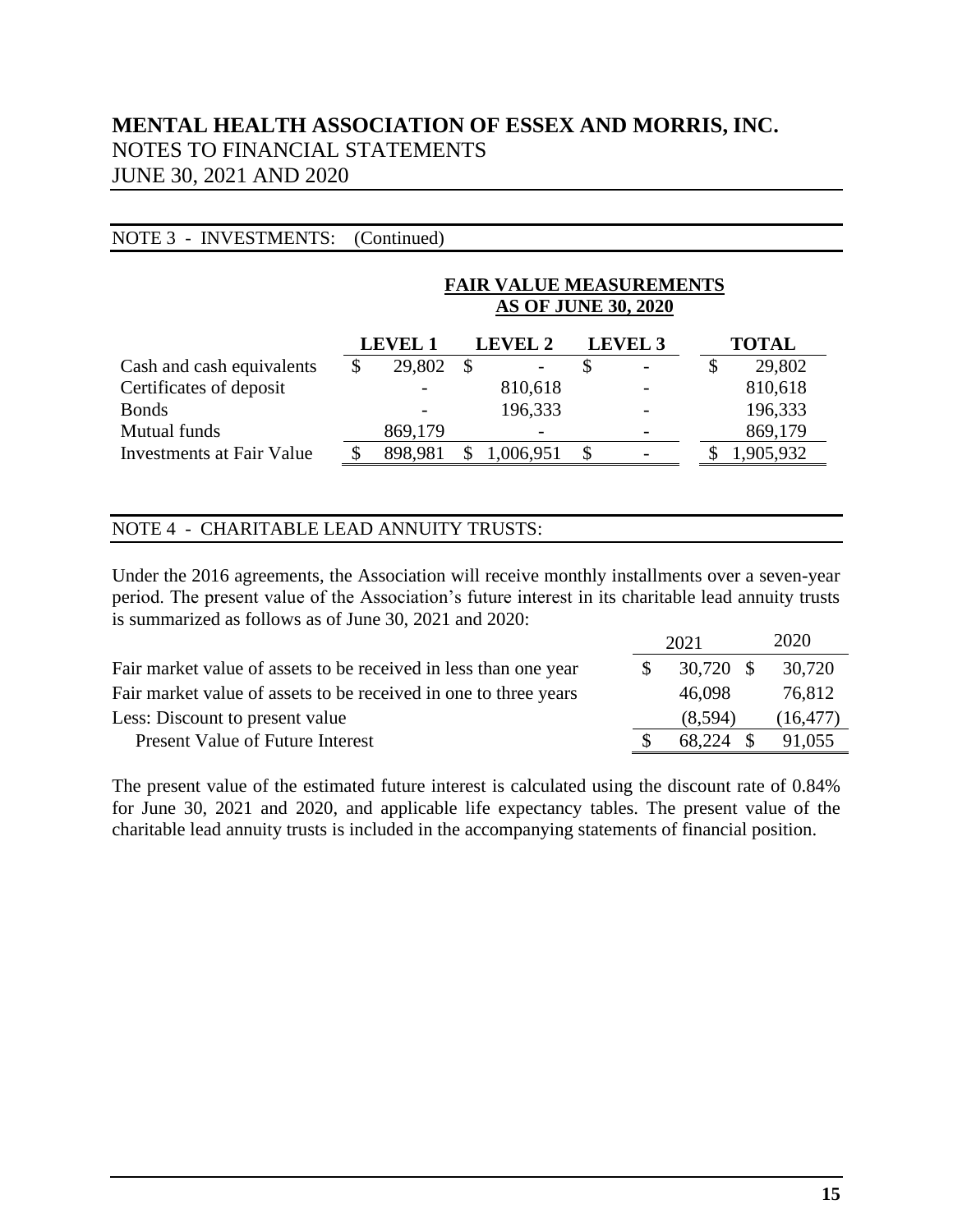# NOTE 5 - PROPERTY, PLANT AND EQUIPMENT:

|                                | <b>June 30,</b> |             |  |  |
|--------------------------------|-----------------|-------------|--|--|
|                                | 2021            | 2020        |  |  |
| Land                           | \$2,073,191     | \$2,073,191 |  |  |
| Building and improvements      | 6,533,796       | 6,463,240   |  |  |
| Furniture and fixtures         | 332,820         | 332,820     |  |  |
| Transportation equipment       | 1,925,453       | 1,757,786   |  |  |
| Computer equipment             | 104,013         | 104,013     |  |  |
|                                | 10,969,273      | 10,731,050  |  |  |
| Less: Accumulated depreciation | 4,373,796       | 4,022,108   |  |  |
| Property and Equipment, Net    | \$6,595,477     | \$6,708,942 |  |  |

Depreciation expense for the years ended June 30, 2021 and 2020 was \$433,397 and \$428,038, respectively.

| NOTE 6 - LONG-TERM DEBT:                                                                                                                                                                                                                                                                                                                                                                                                                                                                                                                                                                   |                 |                         |
|--------------------------------------------------------------------------------------------------------------------------------------------------------------------------------------------------------------------------------------------------------------------------------------------------------------------------------------------------------------------------------------------------------------------------------------------------------------------------------------------------------------------------------------------------------------------------------------------|-----------------|-------------------------|
|                                                                                                                                                                                                                                                                                                                                                                                                                                                                                                                                                                                            | <b>June 30,</b> |                         |
|                                                                                                                                                                                                                                                                                                                                                                                                                                                                                                                                                                                            | 2021            | 2020                    |
| Mortgage payable to New Jersey Housing and Mortgage<br>Finance Agency ("NJHMFA") due November 2023, bearing<br>no interest. Principal to be repaid with 25% of the project's<br>annual available cash flow (for a term not to exceed 15 years).<br>The note is collateralized by land and building on Bay Avenue<br>in Bloomfield, New Jersey, and the property is restricted to<br>specific uses specified by NJHMFA. The unpaid balance at<br>maturity will be renegotiable under new terms. The loan is<br>shown net of unamortized debt issuance costs of \$3,823 at<br>June 30, 2021. | 360,069<br>S    | 358,173<br>$\mathbb{S}$ |
| Mortgage payable to the county of Essex due April 2028,<br>bearing no interest. The note is collateralized by land and<br>building on Bay Avenue in Bloomfield, New Jersey. The                                                                                                                                                                                                                                                                                                                                                                                                            |                 |                         |

mortgage is scheduled to be forgiven over the 20-year compliance period; scheduled to be completely forgiven at

maturity. 62,082 71,178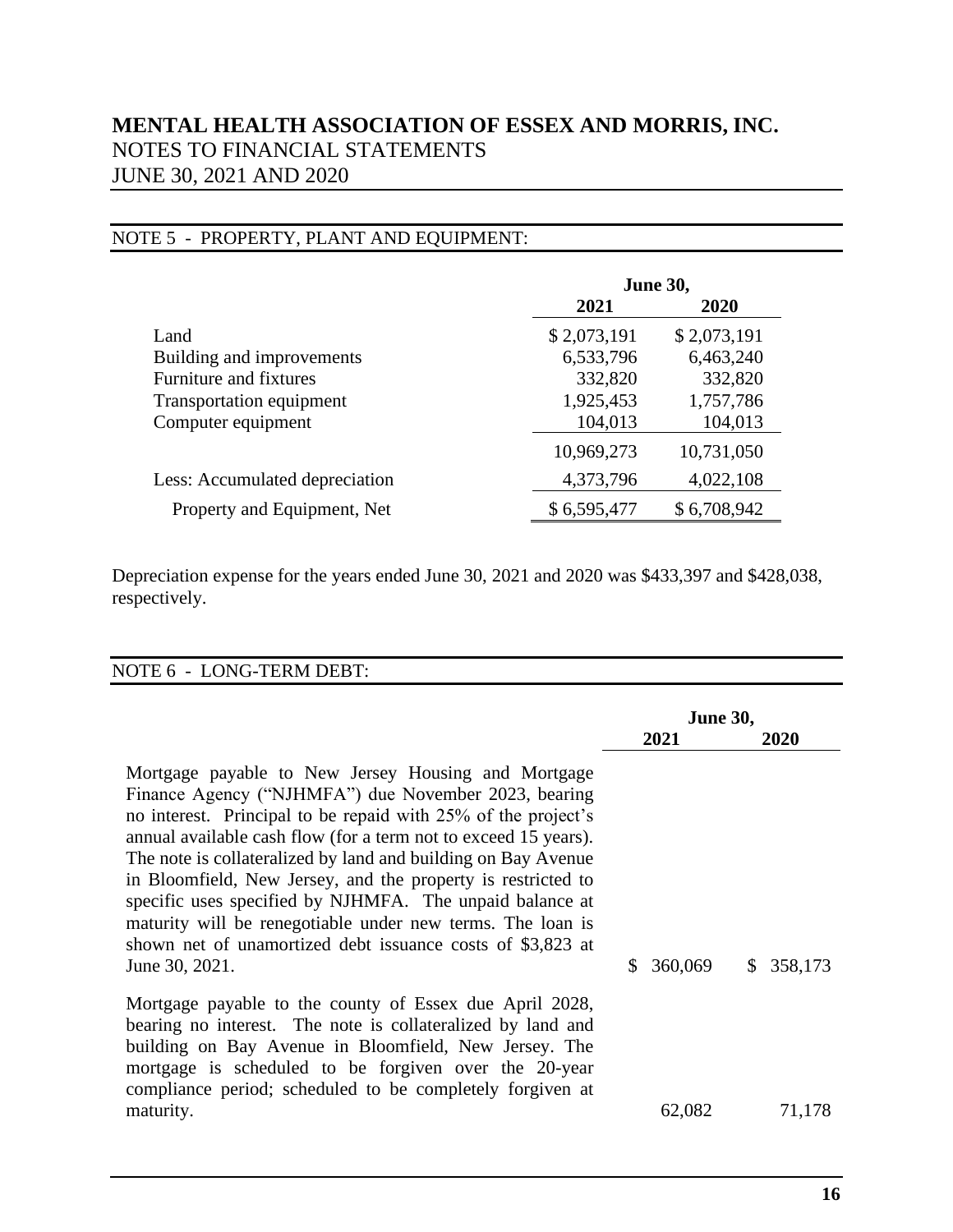# NOTE 6 - LONG-TERM DEBT: (Continued)

|                                                                                                                                                                                                                                                                                                                                                                                                                                                                                                                                                   | <b>June 30,</b> |           |
|---------------------------------------------------------------------------------------------------------------------------------------------------------------------------------------------------------------------------------------------------------------------------------------------------------------------------------------------------------------------------------------------------------------------------------------------------------------------------------------------------------------------------------------------------|-----------------|-----------|
|                                                                                                                                                                                                                                                                                                                                                                                                                                                                                                                                                   | 2021            | 2020      |
| Mortgage payable to the county of Essex due July 2029,<br>bearing no interest. The note is collateralized by land and<br>building in Nutley, New Jersey. The mortgage is scheduled to<br>be forgiven over the 20-year compliance period; scheduled to<br>be completely forgiven at maturity.                                                                                                                                                                                                                                                      | 111,962         | 125,966   |
| Mortgage payable to NJHMFA due October 2039, bearing no<br>interest. Principal to be repaid with 25% of the project's<br>annual available cash flow (for a term not to exceed 30 years).<br>The note is collateralized by land and building on 16 <sup>th</sup> Street<br>in Bloomfield, New Jersey, and the property is restricted to<br>specific uses specified by NJHMFA. The unpaid balance at<br>maturity will be renegotiable under new terms. The loan is<br>shown net of unamortized debt issuance costs of \$18,202 at<br>June 30, 2021. | 485,035         | 484,017   |
| Mortgage payable to NJHMFA due October 2039, bearing no<br>Principal to be repaid with 25% of the project's<br>interest.<br>annual available cash flow (for a term not to exceed 30 years).<br>The note is collateralized by land and building in Nutley, New<br>Jersey, and the property is restricted to specific uses specified<br>by NJHMFA. The unpaid balance at maturity will be<br>renegotiable under new terms. The loan is shown net of<br>unamortized debt issuance costs of \$41,539 at June 30, 2021.                                | 1,142,649       | 1,140,347 |
| Mortgage payable to the county of Essex due March 2029,<br>bearing no interest. The note is collateralized by land and<br>building on 16 <sup>th</sup> Street in Bloomfield, New Jersey.<br>The<br>mortgage is scheduled to be forgiven in full over the 20-year<br>compliance period.                                                                                                                                                                                                                                                            | 42,663          | 48,159    |
| Mortgage payable to NJHMFA due August 2042, bearing no<br>interest.<br>Principal to be repaid with 25% of the project's<br>annual available cash flow (for a term not to exceed 30 years).<br>The note is collateralized by land and building in Montclair,<br>New Jersey, and the property is restricted to specific uses<br>specified by NJHMFA. The unpaid balance at maturity will be<br>renegotiable under new terms. The loan is shown net of<br>unamortized debt issuance costs of \$71,787 at June 30, 2021.                              | 1,544,625       | 1,541,079 |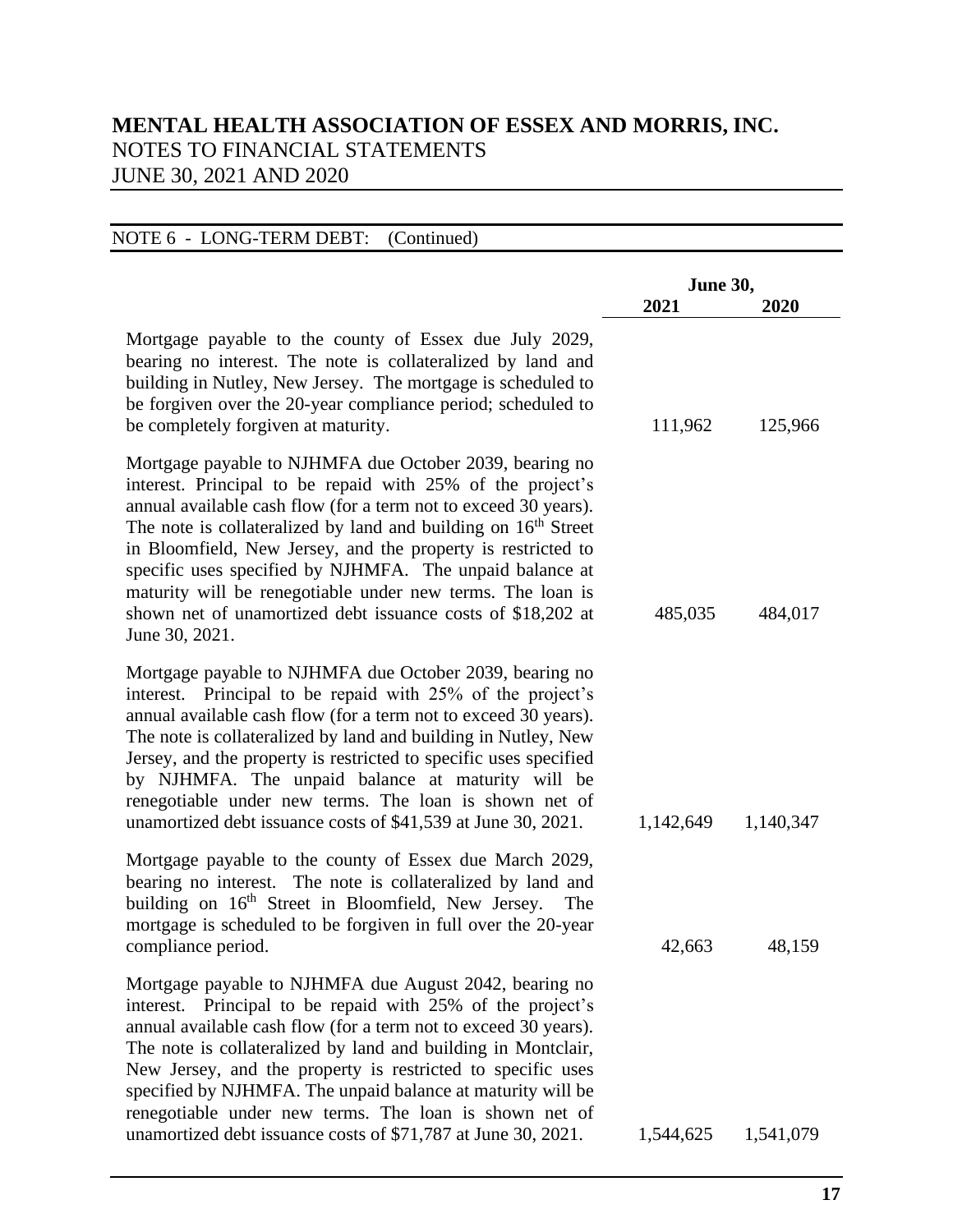# NOTE 6 - LONG-TERM DEBT: (Continued)

|                                                                                                                                                                                                                                                                                                                                                                     | June 30,    |             |  |  |
|---------------------------------------------------------------------------------------------------------------------------------------------------------------------------------------------------------------------------------------------------------------------------------------------------------------------------------------------------------------------|-------------|-------------|--|--|
|                                                                                                                                                                                                                                                                                                                                                                     | 2021        | 2020        |  |  |
| Mortgage payable to the Department of Housing and Urban<br>Development due November 2030, bearing no interest. The<br>note is collateralized by land and building in Montclair, New<br>Jersey. The mortgage is scheduled to be forgiven over the 20-<br>year compliance period; scheduled to be completely forgiven<br>at maturity.                                 | 520,000     | 560,000     |  |  |
| Mortgage payable to the county of Essex due July 2029,<br>bearing no interest. The note is collateralized by land and<br>building in Bloomfield, New Jersey. The mortgage is<br>scheduled to be forgiven over the 20-year compliance period;<br>scheduled to be completely forgiven at maturity.                                                                    | 552,500     | 595,000     |  |  |
| Note payable to an auto finance agency, payments of \$446 per<br>month, due June 2025, bearing no interest. The note is<br>collateralized by a vehicle, with a net book value of<br>approximately $$25,000$ .<br>Imputed interest has not been<br>calculated since, in the opinion of management, it is not<br>material to these financial statements.              | 21,398      | 26,738      |  |  |
| Note payable to an auto finance agency, payments of \$564 per<br>month, due April 2024, bearing 7.34% interest. The note is<br>collateralized by a vehicle, with a net book value of<br>approximately \$17,000. Imputed interest has not been<br>calculated since, in the opinion of the project's management,<br>it is not material to these financial statements. | 16,770      | 22,075      |  |  |
|                                                                                                                                                                                                                                                                                                                                                                     |             |             |  |  |
| Total Long-term Debt, net of unamortized debt issuance costs                                                                                                                                                                                                                                                                                                        | 4,859,753   | 4,972,732   |  |  |
| Less: Current maturities                                                                                                                                                                                                                                                                                                                                            | 121,746     | 121,340     |  |  |
| Long-term Debt, Net of Current Maturities and                                                                                                                                                                                                                                                                                                                       |             |             |  |  |
| <b>Unamortized Debt Issuance Costs</b>                                                                                                                                                                                                                                                                                                                              | \$4,738,007 | \$4,851,392 |  |  |

Amortization of debt issuance costs of approximately \$8,600 for the years ended June 30, 2021 and 2020, is reported on the statement of activities and changes in net assets as interest expense.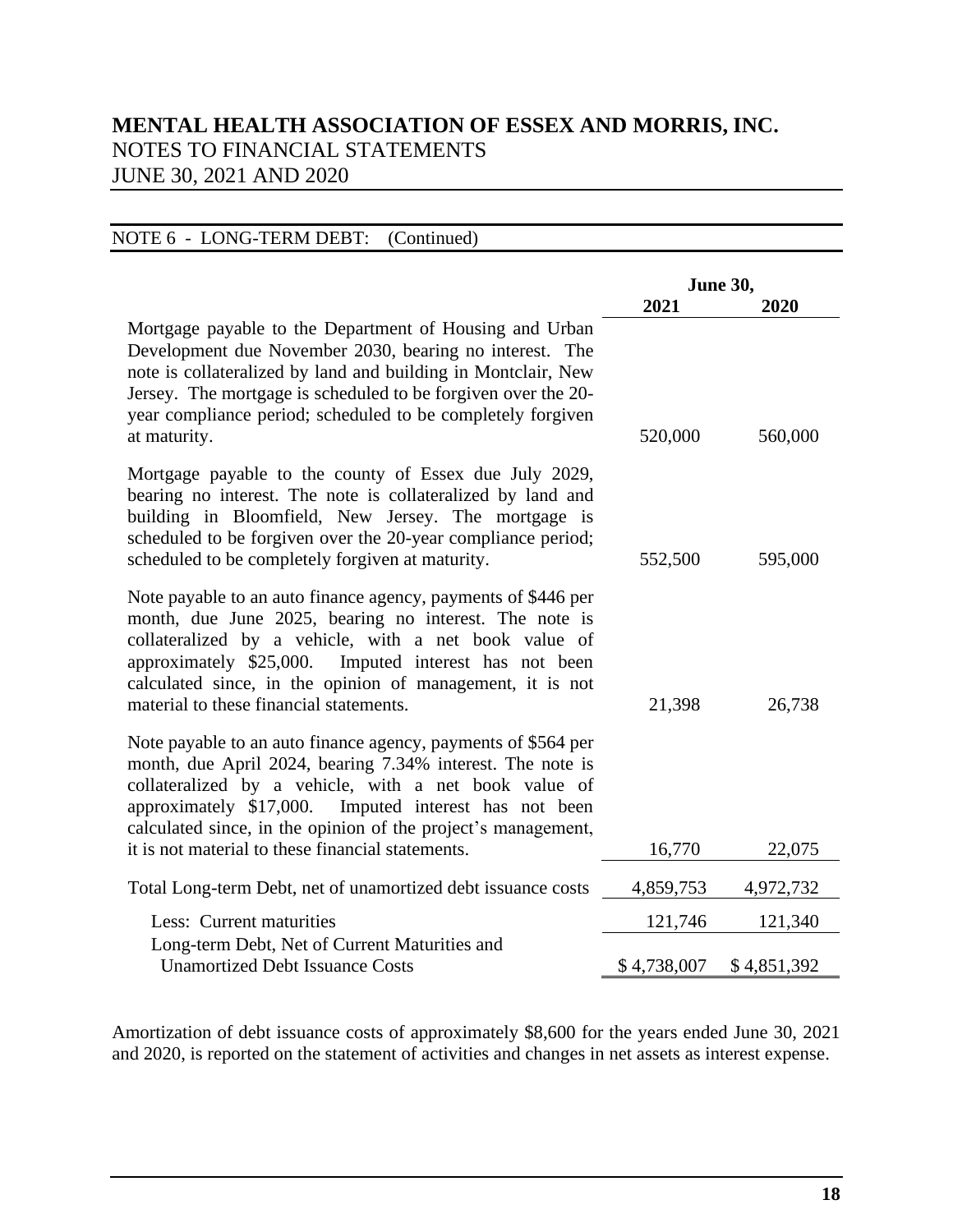### NOTE 6 - LONG-TERM DEBT: (Continued)

At June 30, 2021, the aggregate maturities of long-term debt are as follows:

|                                                        | Year       | <b>Amount</b> |
|--------------------------------------------------------|------------|---------------|
|                                                        | 2022       | 121,746<br>S  |
|                                                        | 2023       | 122,156       |
|                                                        | 2024       | 122,603       |
|                                                        | 2025       | 116,443       |
|                                                        | 2026       | 111,096       |
|                                                        | Thereafter | 4,401,060     |
|                                                        |            | 4,995,104     |
| Less: Unamortized debt issuance costs                  | 135,351    |               |
| Long-term debt, net of unamortized debt issuance costs | 4,859,753  |               |

### NOTE 7 - REFUNDABLE ADVANCE:

The Association obtained a Paycheck Protection Program loan of \$1,813,667 in April 2020. The loan is to provide the Association with working capital for the purpose of maintaining employment levels and paying occupancy costs during a stay-at-home period ordered by the governor of New Jersey. Paycheck Protection Program loans may be forgiven in part or in whole if the borrower maintains its employee count, as well as salary levels, during a specified period.

The Organization recorded the \$1,813,667 received as a conditional government grant and recognized revenue as expenses were incurred, which satisfied the conditions set forth by the U.S. Small Business Administration. As of June 30, 2021, all amounts received under the PPP were expended and recognized as government contributions on the statements of activities and changes in net assets. The Organization received forgiveness of \$1,770,253 from the Small Business Administration on February 22, 2021. This revenue is reflected within other revenue on the accompanying statement of activities. The remaining amount of \$43,414 was paid back to the Small Business Administration during the year ended June 30, 2021.

| NOTE 8 - NET ASSETS WITH DONOR RESTRICTIONS:    |                 |  |         |  |  |  |
|-------------------------------------------------|-----------------|--|---------|--|--|--|
|                                                 | <b>June 30,</b> |  |         |  |  |  |
|                                                 | 2021            |  | 2020    |  |  |  |
| Net Assets with Donor Restrictions:             |                 |  |         |  |  |  |
| Restricted due to time or use                   | 476,487         |  | 426,977 |  |  |  |
| Restricted in perpetuity - endowment            | 70,249          |  | 68,959  |  |  |  |
| <b>Total Net Assets with Donor Restrictions</b> | 546,736         |  | 495.936 |  |  |  |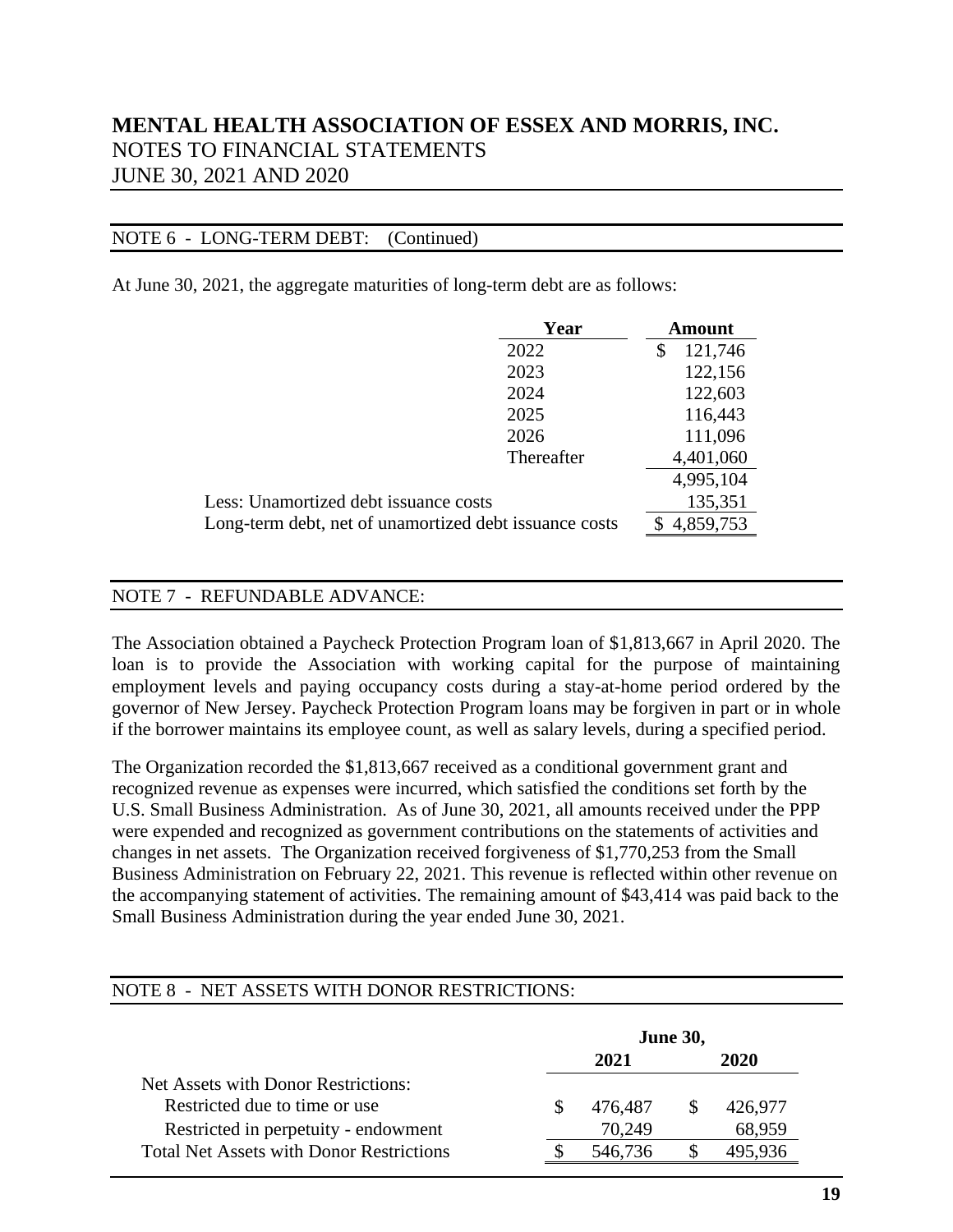### NOTE 8 - NET ASSETS WITH DONOR RESTRICTIONS: (Continued)

Net assets released from restrictions were \$168,852 and \$229,131 for the year ended June 30, 2021 and 2020, respectively.

### NOTE 9 - ENDOWMENT FUNDS:

### *Donor-designated Endowment:*

The Association's endowment consists of individual funds established for the purpose of supporting Mental Health Association of Essex and Morris, Inc.'s client programs. Its endowment includes donor-restricted funds.

Net assets associated with endowment funds are classified and reported based on the existence or absence of donor-imposed restrictions.

The Association follows accounting standards that provide clarification on accounting for donor-restricted endowment funds. The guidance prescribes that the portion of donor-restricted endowment funds that are classified as permanently restricted should not be reduced by losses on the investment of the fund or an organization's appropriations from the fund.

The Board of Directors' interpretation requires the preservation of the fair value of the original gift as of the gift date of the donor-restricted endowment funds absent explicit donor stipulations to the contrary. As a result of this, the Association classifies as permanently restricted net assets the original value of gifts donated to the permanent endowment and the original value of subsequent gifts to the permanent endowment. The remaining portion of the donor-restricted endowment fund that is not classified in permanently restricted net assets is classified as temporarily restricted net assets until those amounts are appropriated for expenditure by the Association. The Association considers the following factors in making a determination to appropriate or accumulate donor-restricted endowment funds: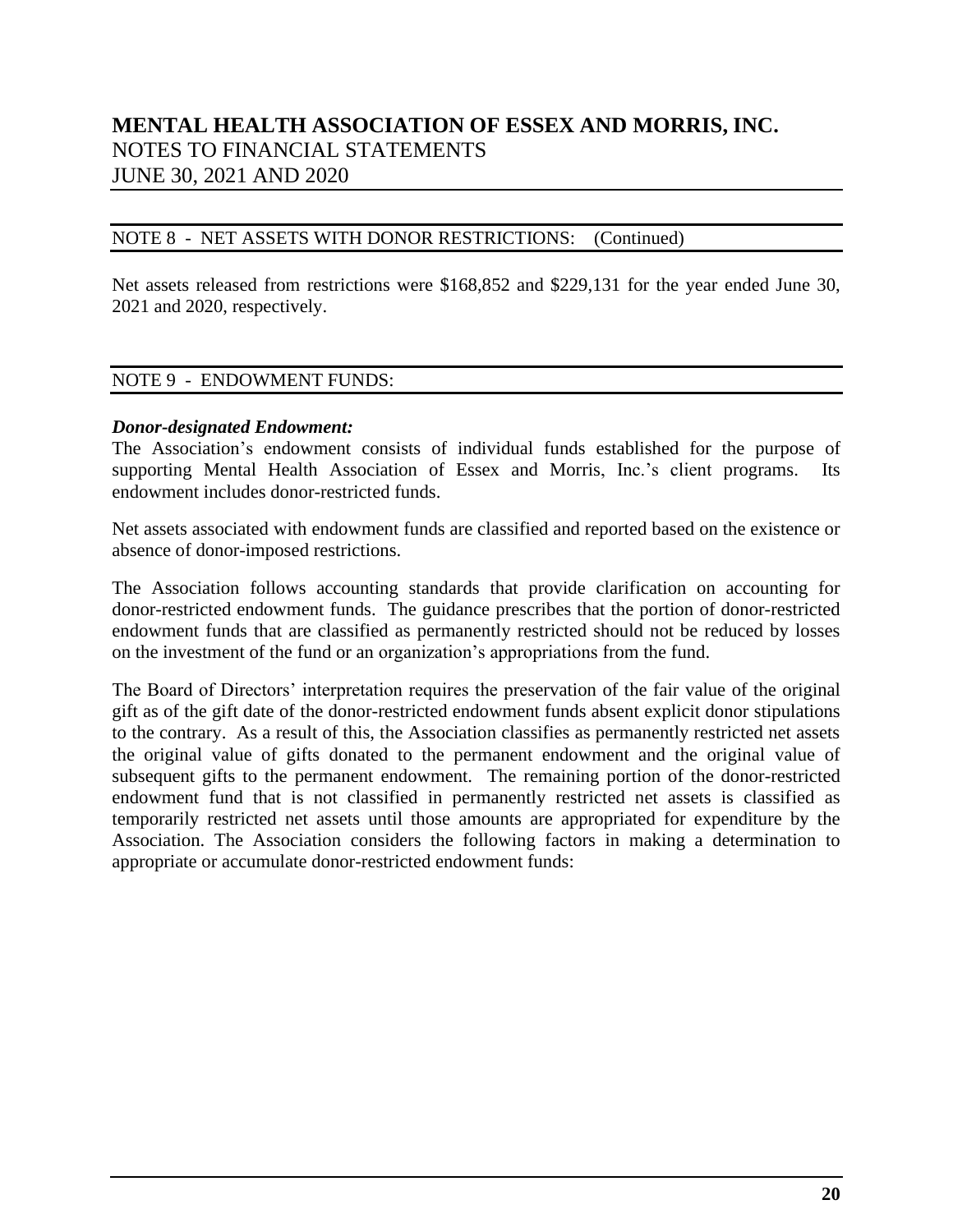## NOTE 9 - ENDOWMENT FUNDS: (Continued)

- (1) The duration and preservation of the principal of contributions
- (2) The purposes of the Association and the donor-restricted endowment fund
- (3) General economic conditions
- (4) The possible effects of inflation and deflation
- (5) The expected total return from income and the appreciation of investments
- (6) Other resources of the Association
- (7) The investment policies of the Association

### Investment Return Objectives, Risk Parameters and Strategies

The Association has adopted investment and spending policies, approved by the Board of Directors, for endowment assets that attempt to provide a predictable stream of funding to programs supported by its endowment funds while also maintaining the purchasing power of those endowment assets over the long-term. Accordingly, the investment process seeks to achieve an after-cost, total real rate of return, including investment income, as well as capital appreciation, which exceeds the annual distribution with acceptable levels of risk.

Endowment assets are invested in a well-diversified asset mix, which includes equity and debt securities, that is intended to result in a consistent, inflation-protected rate of return that has sufficient liquidity to make an annual distribution of 5%, while growing the funds if possible. Therefore, the Association expects its endowment assets, over time, to produce an average rate of return exceeding the Consumer Price Index by 3% annually. Actual returns in any given year may vary from this amount. Investment risk is measured in terms of the total endowment fund's investment assets and allocation between asset classes. Strategies are managed so as not to expose the fund to unacceptable levels of risk.

### Spending Policy

The Association has a policy of each year appropriating for distribution 5% of the average total net assets at year-end for the five-year period ended with the most recent fiscal year-end. In establishing this policy, the Association considered the long-term expected return on its investment assets; the nature and duration of the individual endowment funds, many of which must be maintained in perpetuity because of donor restrictions; and the possible effects of inflation. The Association expects the current spending policy to allow its endowment funds to grow at a nominal average rate of 3% annually. This is consistent with the Association's objective to maintain the purchasing power of the endowment assets, as well as to provide additional growth through new gifts and investment return.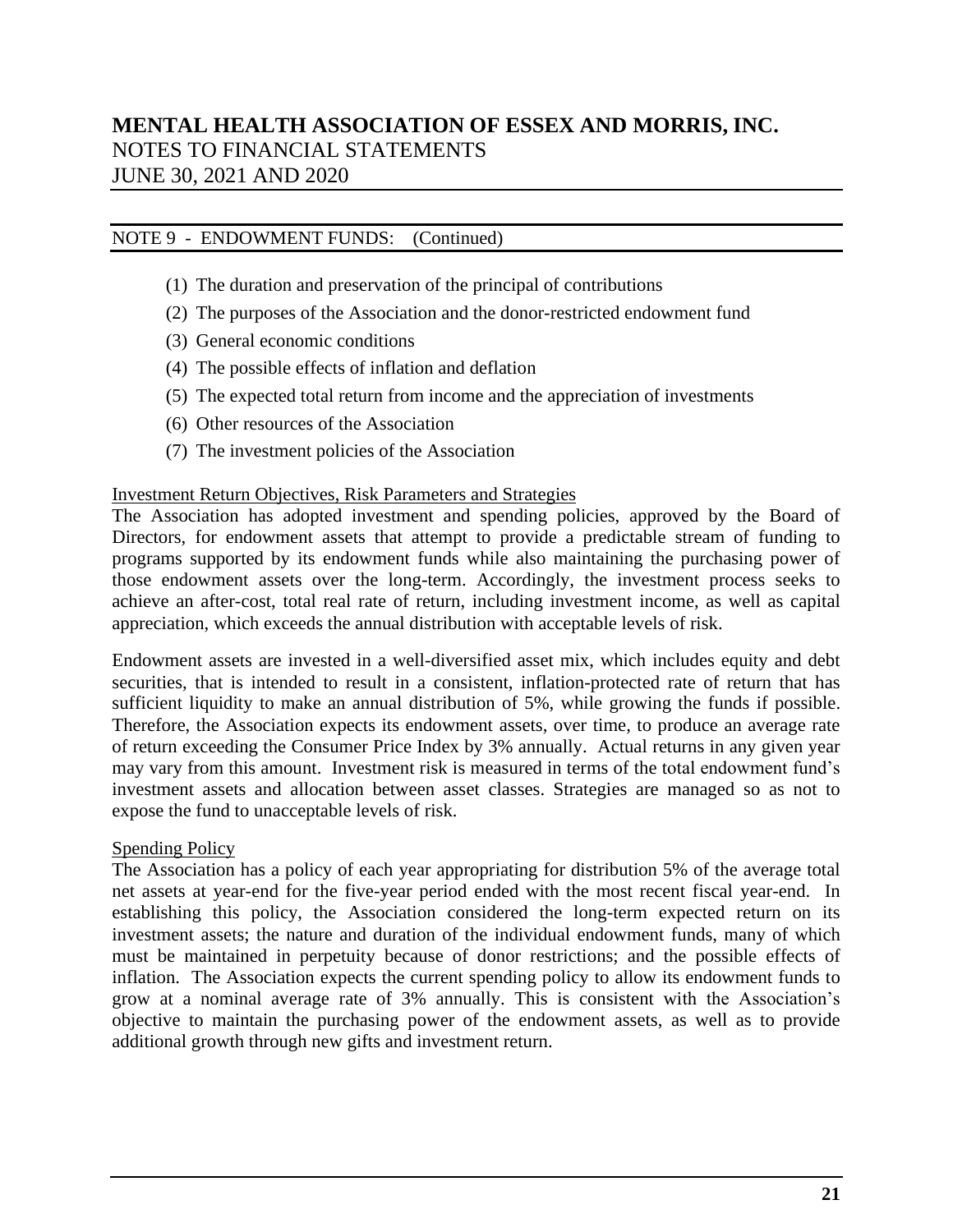# NOTE 9 - ENDOWMENT FUNDS: (Continued)

Endowment net asset composition by type of fund is as follows as of June 30, 2021 and 2020:

|                                       | 2021                 |                     |    |                     |   |              |  |  |  |
|---------------------------------------|----------------------|---------------------|----|---------------------|---|--------------|--|--|--|
|                                       | <b>Without Donor</b> |                     |    | <b>With Donor</b>   |   |              |  |  |  |
|                                       |                      | <b>Restrictions</b> |    | <b>Restrictions</b> |   | <b>Total</b> |  |  |  |
| Donor-restricted endowment funds:     |                      |                     |    |                     |   |              |  |  |  |
| Original donor-restricted gift amount |                      |                     |    |                     |   |              |  |  |  |
| and amounts required to be            |                      |                     |    |                     |   |              |  |  |  |
| maintained in perpetuity by donor     | \$                   |                     | \$ | 70,500              | S | 70,500       |  |  |  |
| Accumulated investment losses         |                      |                     |    | 251                 |   | 251          |  |  |  |
|                                       |                      |                     |    | 70,249              |   | 70.249       |  |  |  |

|                                                                     |                      |    | 2020                |   |              |
|---------------------------------------------------------------------|----------------------|----|---------------------|---|--------------|
|                                                                     | <b>Without Donor</b> |    | <b>With Donor</b>   |   |              |
|                                                                     | <b>Restrictions</b>  |    | <b>Restrictions</b> |   | <b>Total</b> |
| Donor-restricted endowment funds:                                   |                      |    |                     |   |              |
| Original donor-restricted gift amount<br>and amounts required to be |                      |    |                     |   |              |
| maintained in perpetuity by donor                                   | \$                   | \$ | 70,500              | S | 70,500       |
| Accumulated investment losses                                       |                      |    | 1,541               |   | 1,541        |
|                                                                     |                      |    | 68,959              |   | 68,959       |

Changes in endowment net assets for the years ended June 30, 2021 and 2020:

|                                         | 2021 |                     |                   |                     |  |              |  |  |  |  |
|-----------------------------------------|------|---------------------|-------------------|---------------------|--|--------------|--|--|--|--|
|                                         |      | Without             |                   |                     |  |              |  |  |  |  |
|                                         |      | <b>Donor</b>        | <b>With Donor</b> |                     |  |              |  |  |  |  |
|                                         |      | <b>Restrictions</b> |                   | <b>Restrictions</b> |  | <b>Total</b> |  |  |  |  |
| Endowment Net Assets, Beginning of year |      |                     |                   | 70.500              |  | 70,500       |  |  |  |  |
| Investment return, net                  |      |                     |                   | (251)               |  | (251         |  |  |  |  |
| Endowment Net Assets, End of year       |      |                     |                   | 70,249              |  | 70,249       |  |  |  |  |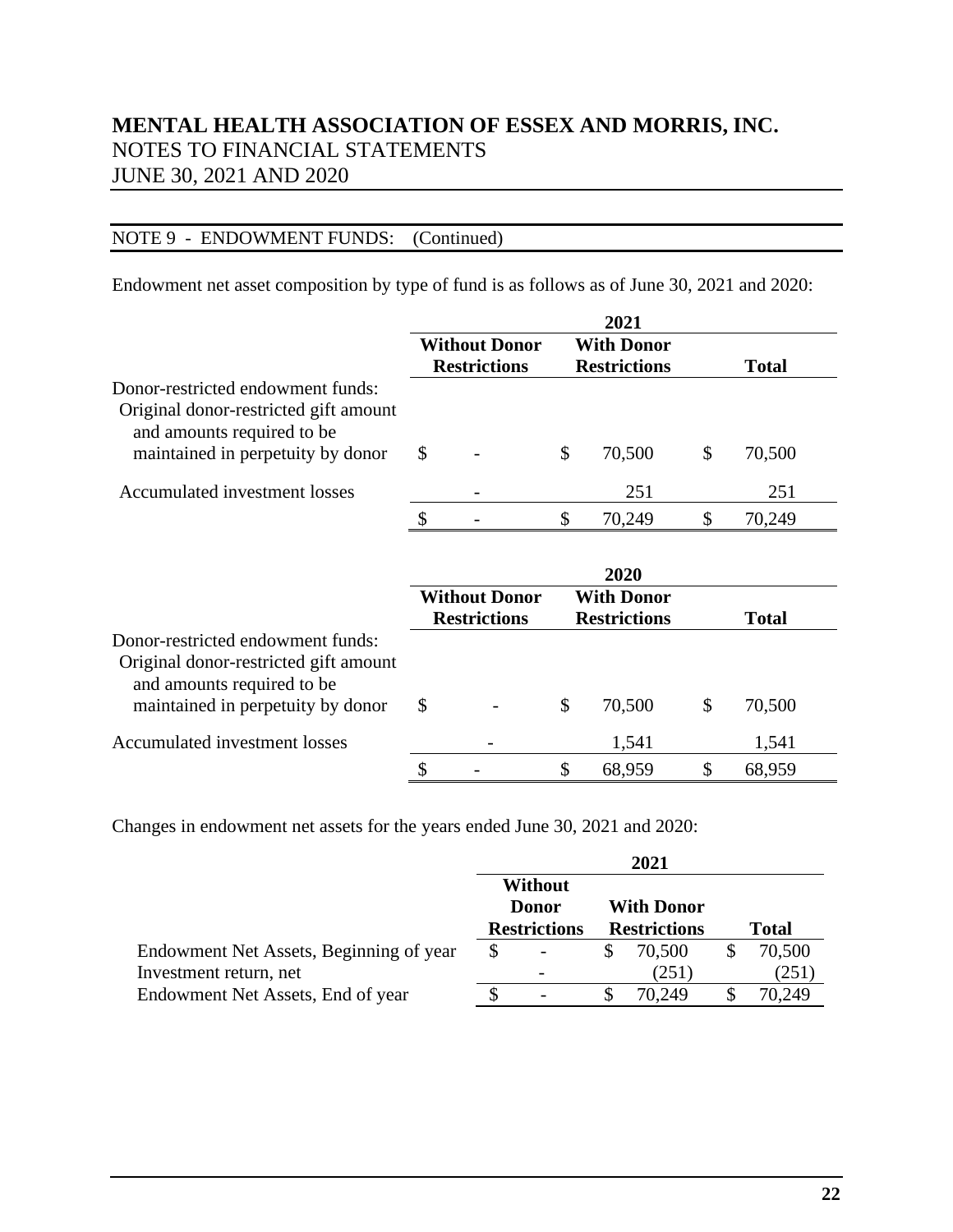| NOTE 9 - ENDOWMENT FUNDS:<br>(Continued) |                           |                                                |    |                                          |              |          |  |
|------------------------------------------|---------------------------|------------------------------------------------|----|------------------------------------------|--------------|----------|--|
|                                          |                           |                                                |    | 2020                                     |              |          |  |
|                                          |                           | Without<br><b>Donor</b><br><b>Restrictions</b> |    | <b>With Donor</b><br><b>Restrictions</b> | <b>Total</b> |          |  |
| Endowment Net Assets, Beginning of year  | \$                        | -                                              | \$ | 70,500                                   | \$           | 70,500   |  |
| Investment return, net                   |                           |                                                |    | (1, 541)                                 |              | (1, 541) |  |
| Endowment Net Assets, End of year        | $\boldsymbol{\mathsf{S}}$ |                                                | S  | 68,959                                   | \$           | 68,959   |  |

Contributions include donor-restricted contributions, the change in the allowance for uncollectible pledges, and amortization of present value of pledges made for more than one year. Endowment funds are invested with operating funds and all investment income is available for operating expenses at the Board of Director's discretion.

Funds with Deficiencies:

From time to time, certain donor-restricted endowment funds may have fair values less than the amount required to be maintained by donors or law (underwater endowments). The Association has interpreted the Uniform Prudent Management of Institutional Funds Act ("UPMIFA") to permit spending from underwater endowments in accordance with prudent measures required under law.

At June 30, 2021, funds with deficiencies of \$251 were reported in net assets with donor restrictions.

|                                 | <b>June 30, 2021</b> |        |  |  |  |  |
|---------------------------------|----------------------|--------|--|--|--|--|
| Fair value of endowment funds   |                      | 70,249 |  |  |  |  |
| Original endowment gift amount  |                      | 70,500 |  |  |  |  |
| Deficiencies of endowment funds |                      | (251)  |  |  |  |  |

At June 30, 2020, funds with deficiencies of \$1,541 were reported in net assets with donor restrictions.

|                                 | <b>June 30, 2020</b> |
|---------------------------------|----------------------|
| Fair value of endowment funds   | 68.959               |
| Original endowment gift amount  | 70,500               |
| Deficiencies of endowment funds | 1.541                |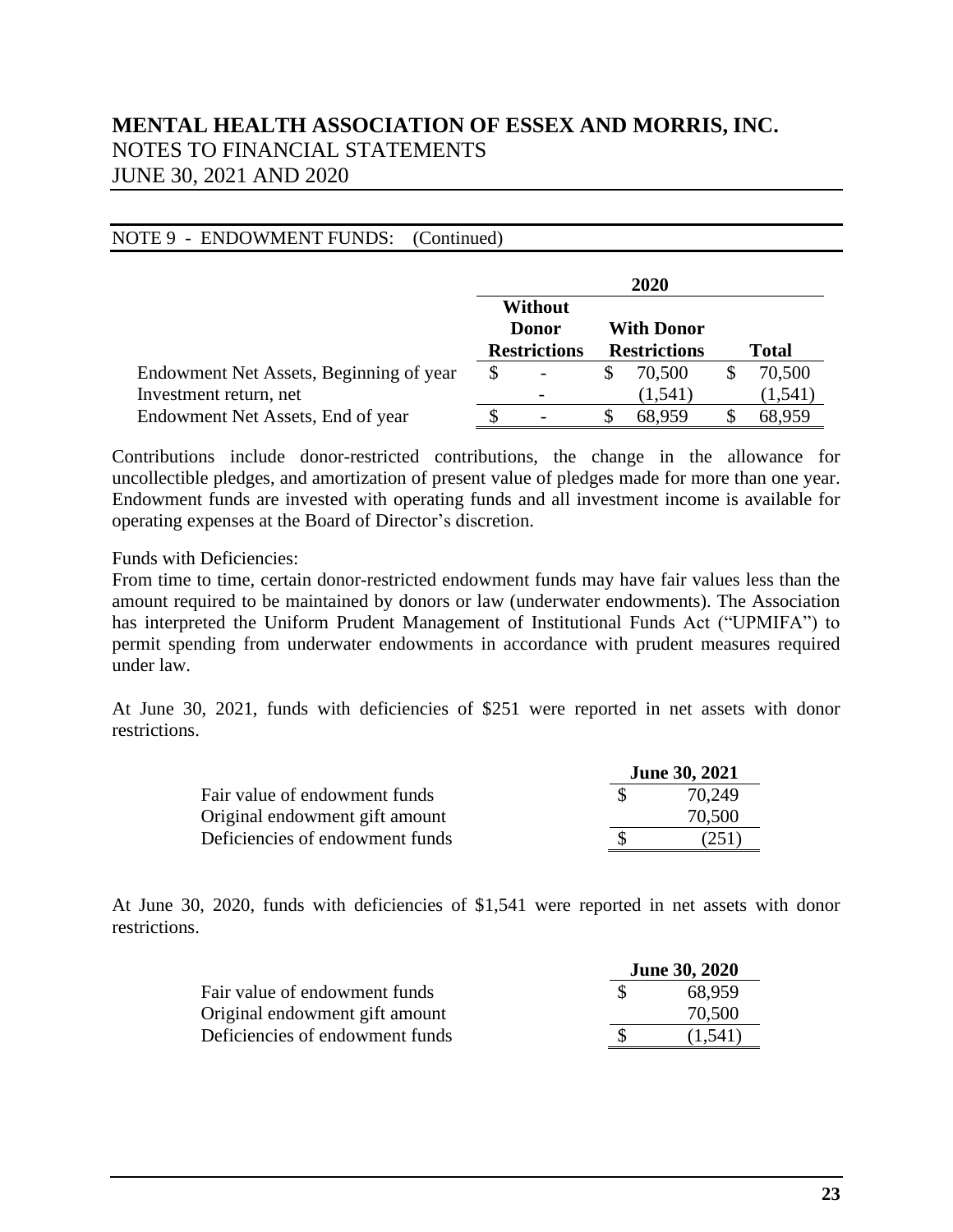### NOTE 10 - PENSION PLANS:

The Association currently maintains a defined contribution safe harbor profit-sharing plan. The Plan is open to all employees who meet certain eligibility requirements. The Safe Harbor Plan provides up to a 4% match and discretionary employer contributions to be determined at yearend by the Board of Directors. As of June 30, 2021 and 2020, there were 149 and 148 employees participating in the plan, respectively. Contribution expense for the years ended June 30, 2021 and 2020, was approximately \$519,069 and \$465,200, respectively.

### NOTE 11 - NEW JERSEY CHILD ASSAULT PREVENTION PROGRAM:

As a participant in the New Jersey Child Assault Prevention Program ("NJCAP"), the Association receives the funds necessary to pay staff stipends and other expenses associated with the program. Advances of \$69,368 and \$60,017 are included in support, and disbursements of \$69,480 and \$52,749 are included in program expenses, for the years ended June 30, 2021 and 2020, respectively. Timing differences in the recording of advances and expenses may result in the appearance of a slight program deficit or a surplus in any given year. As required by the NJCAP, a separate bank account is maintained for all program receipts and disbursements.

# NOTE 12 - CONCENTRATIONS OF RISKS:

Financial instruments that expose the Association to concentrations of credit risk consist primarily of cash, cash equivalents, receivables, investments, and debt. The Association maintains its cash in bank deposit accounts at high-quality financial institutions. These balances at times may exceed federally insured limits.

The Association receives the majority of its funding from various federal, state, and local governmental agencies. The operations of the Association are subject to the administrative directives, rules, and regulations of federal, state, and local regulatory agencies. Such administrative directives, rules, and regulations are subject to changes that may occur because of inadequate funding with little notice to pay for the related costs, including the additional administrative burden, to comply with a change. In addition, under the terms of certain state of New Jersey grants, periodic audits of the grants are required. Such audits could result in claims against the Association for disallowed costs or noncompliance with grantor restrictions. Provisions for estimated adjustments resulting from audit and final settlement have been recorded. Differences between the estimated adjustments and the amount settled are recorded in the year of settlement.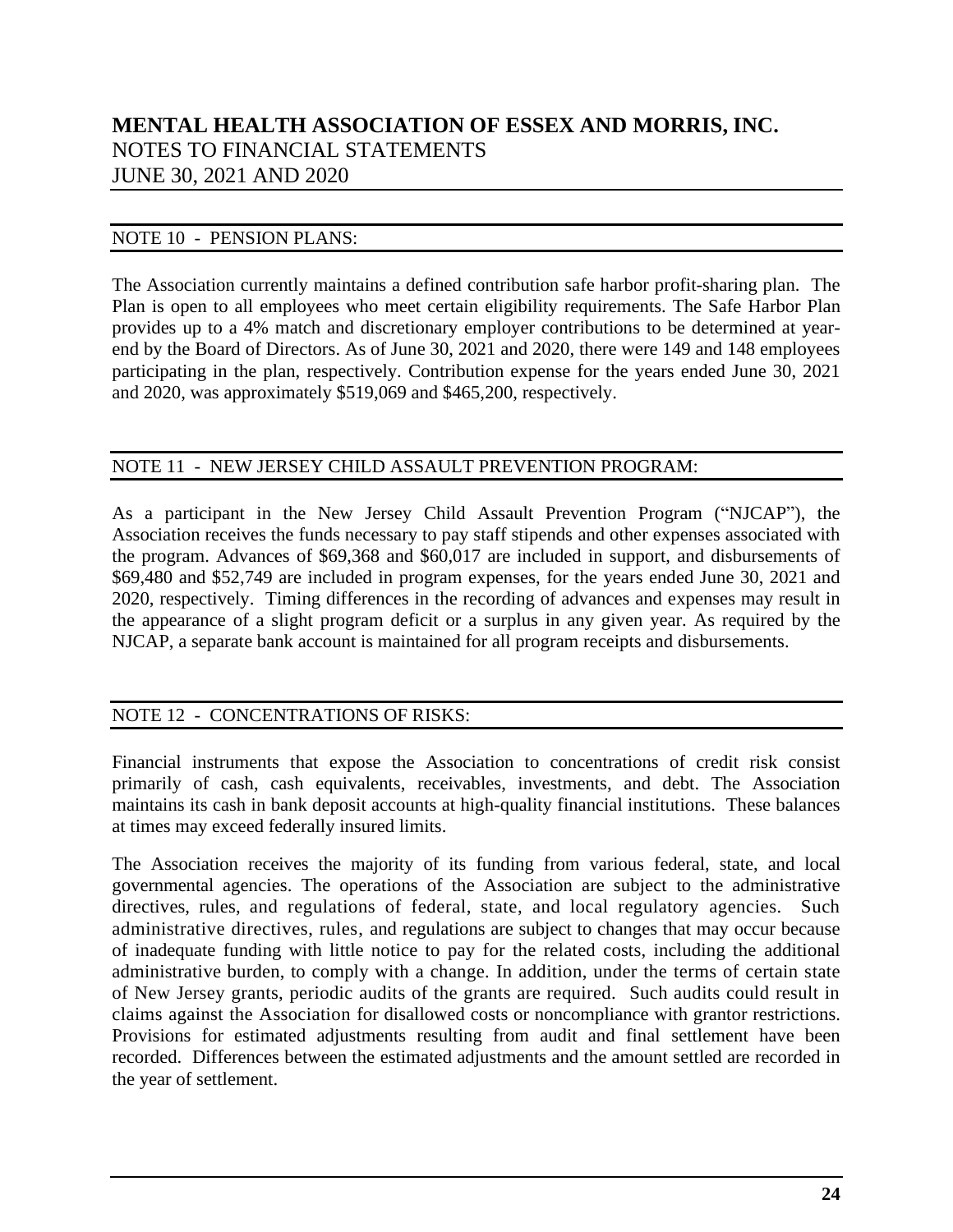# NOTE 12 - CONCENTRATIONS OF RISKS: (Continued)

The Association receives support and revenue primarily from grants, fees from governmental agencies, resident and private fees and special events. A significant reduction of such support could have a material impact on the Association's operations. Management does not expect that its support will be materially reduced.

Approximately 31% and 40% of the Association's revenue for the years ended June 30, 2021 and 2020, respectively, is from government grants and contracts and fee for service (non-Medicaid) revenue.

The Association's receivables are concentrated with Medicaid and a significant amount of its debt financing is concentrated with governmental agencies. A considerable balance of the Association's investments is concentrated in mutual funds and certificates of deposit. The Association's exposure to concentrations of credit risk is limited by its policy of investing in diverse investments that can be easily converted to cash.

### NOTE 13 - COMMITMENTS AND CONTINGENCIES:

### *Contributions:*

The Association is committed to contributing to the support of the State and National Mental Health Associations. The Association has paid or accrued its commitment of \$13,297 for the years ended June 30, 2021 and 2020.

### *Leases:*

The Association leases facilities in Newton and Passaic, New Jersey, under month-to-month leases. The Association is responsible for security expenses and for all utilities metered to these spaces.

The Association also leases office facilities in Parsippany, New Jersey. The term of the lease is two years and eight months and will expire in March 2023.

During March 2019, the Association entered into a lease agreement for a facility and office space located in West Orange, New Jersey. The term of the lease is five years and ten months and will expire in May 2026.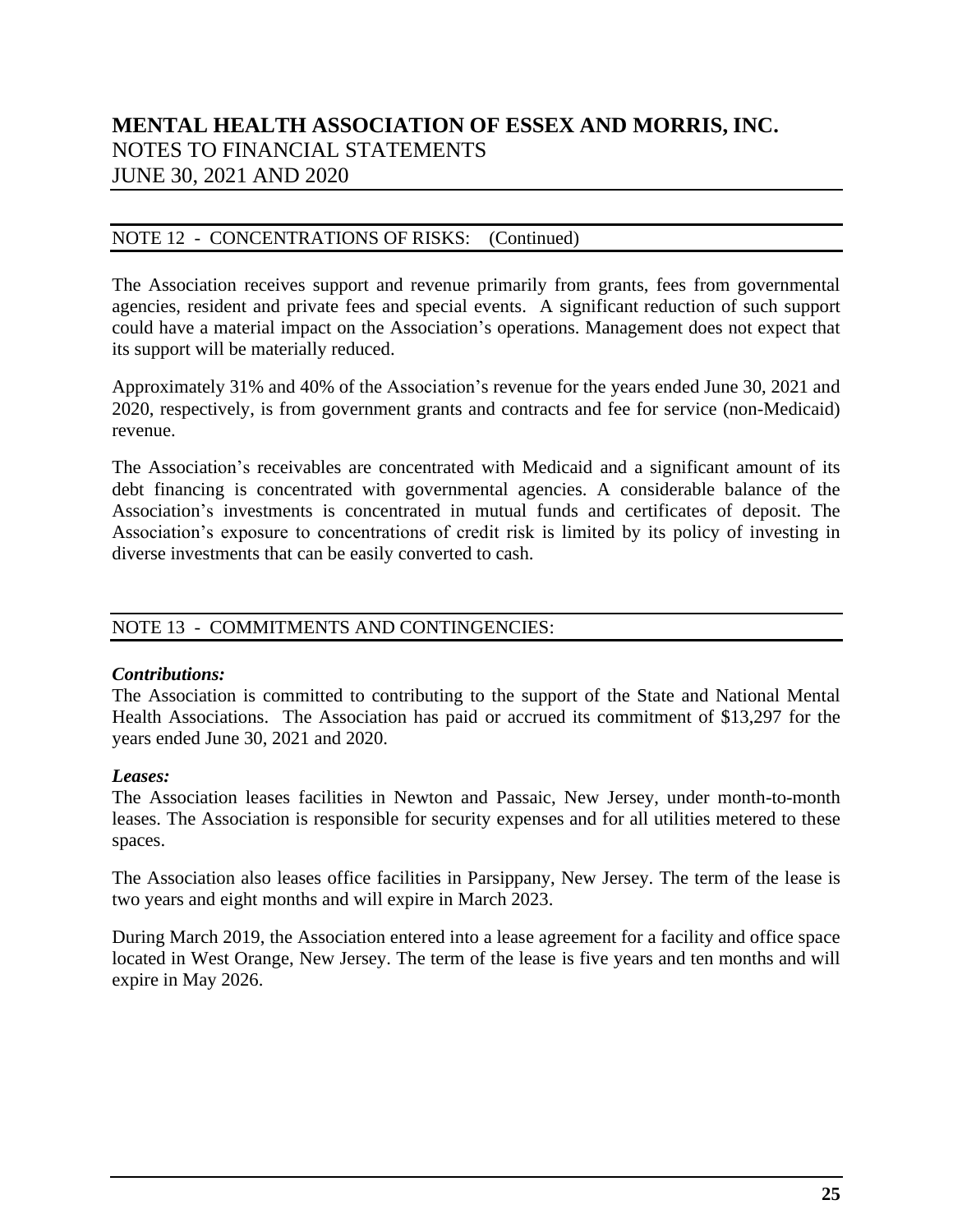# NOTE 13 - COMMITMENTS AND CONTINGENCIES: (Continued)

### *Leases: (Continued)*

Future minimum payments on these leases are as follows:

| <b>Year Ending</b> |               |
|--------------------|---------------|
| <b>June 30,</b>    | <b>Amount</b> |
| 2022               | 469,261<br>\$ |
| 2023               | 465,446       |
| 2024               | 250,609       |
| 2025               | 245,147       |
| 2026               | 212,268       |
| Thereafter         | 19,941        |
|                    | \$1,662,672   |

Rent expense for facilities for the years ended June 30, 2021 and 2020, totaled \$483,329 and \$477,685, respectively. Equipment rental expense for the years ended June 30, 2021 and 2020, totaled \$85,952 and \$84,476, respectively.

### *Grant Advances:*

During the years ended June 30, 2021 and 2020, the Association estimated that approximately \$765,000 and \$114,000, respectively, of the state contract was projected to be unused by the end of the grant years. The Association was granted the approval to use these funds by the state with a requirement to submit the purpose for the use of such funds. The amount is included in deferred revenue for the year ended June 30, 2021, in the accompanying statements of financial position.

### *Litigation:*

The Association is involved in various claims, potential unasserted claims, employment claims, and legal actions arising in the ordinary course of business. Management does not believe any of them will have a material adverse effect on the Association's financial position and changes in net assets.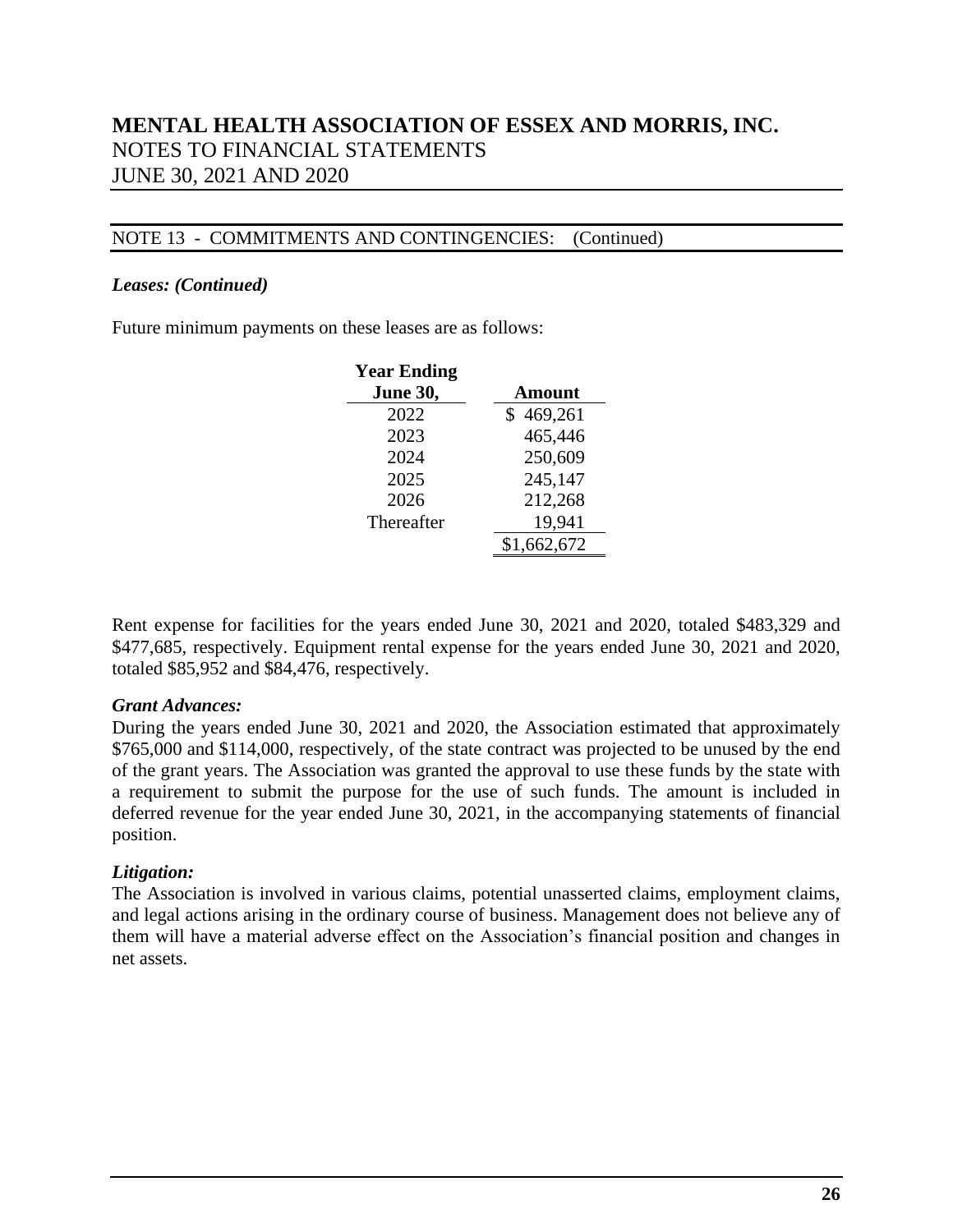### NOTE 14 - LINE OF CREDIT:

The Association has a revolving line of credit with a bank to fund temporary deficits in its working capital. The available balance on this line of credit is \$1,250,000 for the years ended June 30, 2021 and 2020. The revolving line of credit renews annually. At June 30, 2021 and 2020, the Association has no borrowings under the line. Interest on the line of credit is payable based on the prime rate as published by the financial institution, not to fall below 5%. The interest rate at June 30, 2021 was 5.13%. Borrowings under this line of credit are secured by all Uniform Commercial Code business assets of the Association.

### NOTE 15 - TAX RETURNS:

At June 30, 2021 and 2020, all required tax returns have been filed.

## NOTE 16 - LIQUIDITY AND AVAILABILITY:

The following represents the Association's financial assets at June 30, 2021 and 2020, reduced by amounts not available for general use within one year of the statement of financial position date because of contractual or donor imposed restrictions or internal designations.

|                                                              | 2021            |               | 2020       |
|--------------------------------------------------------------|-----------------|---------------|------------|
| Cash                                                         | \$<br>3,485,561 | $\mathcal{S}$ | 4,411,272  |
| Investments (Level 1)                                        | 2,357,862       |               | 898,981    |
| Accounts receivable                                          | 329,824         |               | 410,911    |
| Grants and contracts receivable                              | 370,502         |               | 232,171    |
| Pledges and charity lead annuity trusts receivable, current  | 30,720          |               | 30,720     |
| <b>Total Financial Assets</b>                                | 6,574,469       |               | 5,984,055  |
| Less amounts not available to be used within one year:       |                 |               |            |
| Net assets with donor restrictions                           | (546, 736)      |               | (495, 936) |
| Financial assets available to meet general expenditures over |                 |               |            |
| the next 12 months                                           | 6,027,733       | <b>S</b>      | 5,488,119  |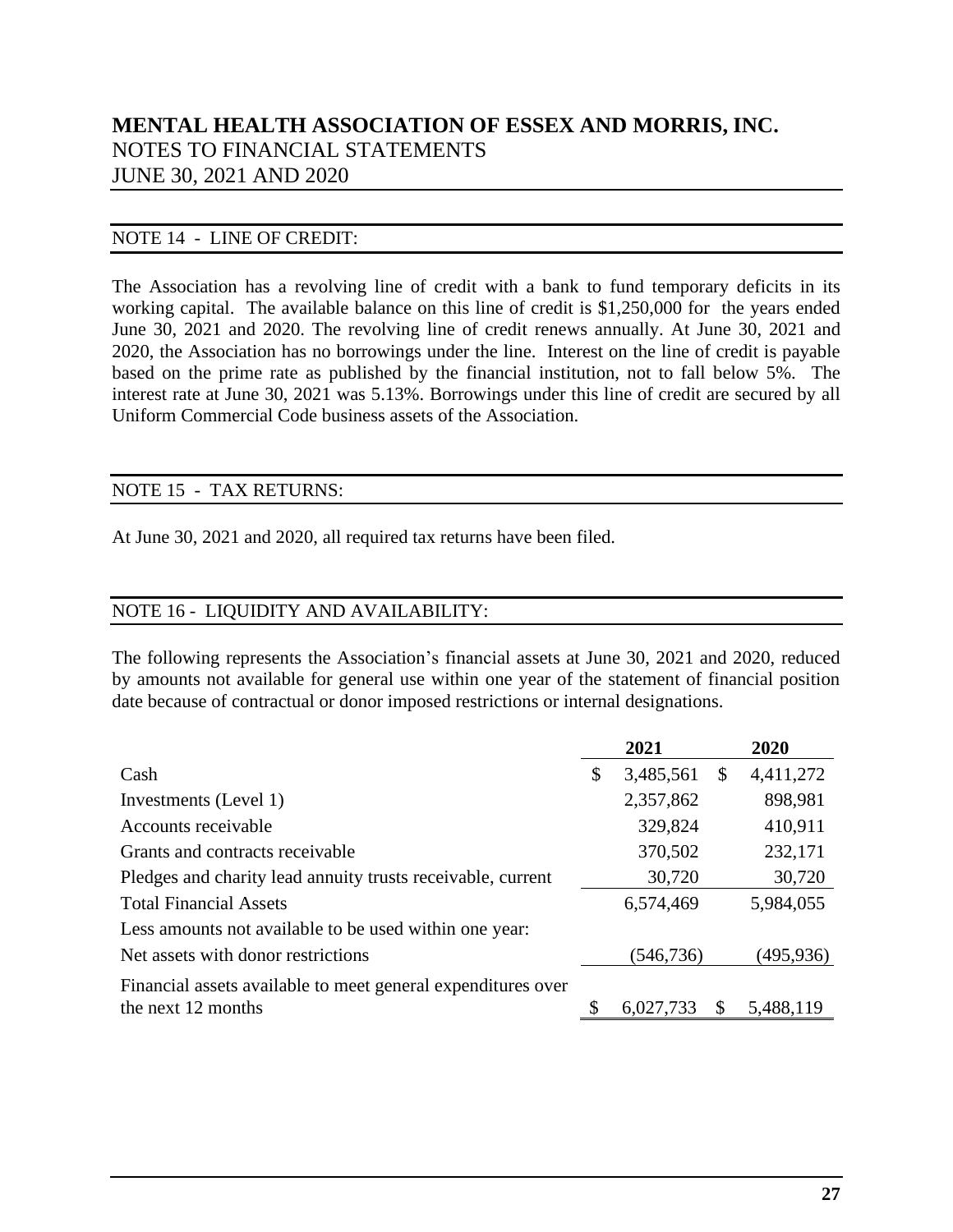# NOTE 16 - LIQUIDITY AND AVAILABILITY: (Continued)

The Association has a policy to structure its financial assets to be available as its general expenditures, liabilities, and other obligations come due. In addition, the Association has a line of credit in the amount of \$1,250,000 that is fully available to meet cash needs when necessary.

# NOTE 17 - RISKS AND UNCERTAINTIES:

The Association is actively monitoring the recent COVID-19 outbreak and its potential impact on its employees, volunteers, donors, and operations. It is not known at this time how much effect the virus will have on operations and/or financial results. The potential impact of COVID-19 is not foreseeable due to various uncertainties, including the severity of the disease, the duration of the outbreak, and actions that may be taken by governmental authorities.

### NOTE 18 - SUBSEQUENT EVENTS:

On September 15, 2021 the Organization entered into a lease agreement for a location in Clifton, New Jersey. Rent of \$3,500 is due on the first day of each month commencing December 1, 2021, and expiring November 30, 2026.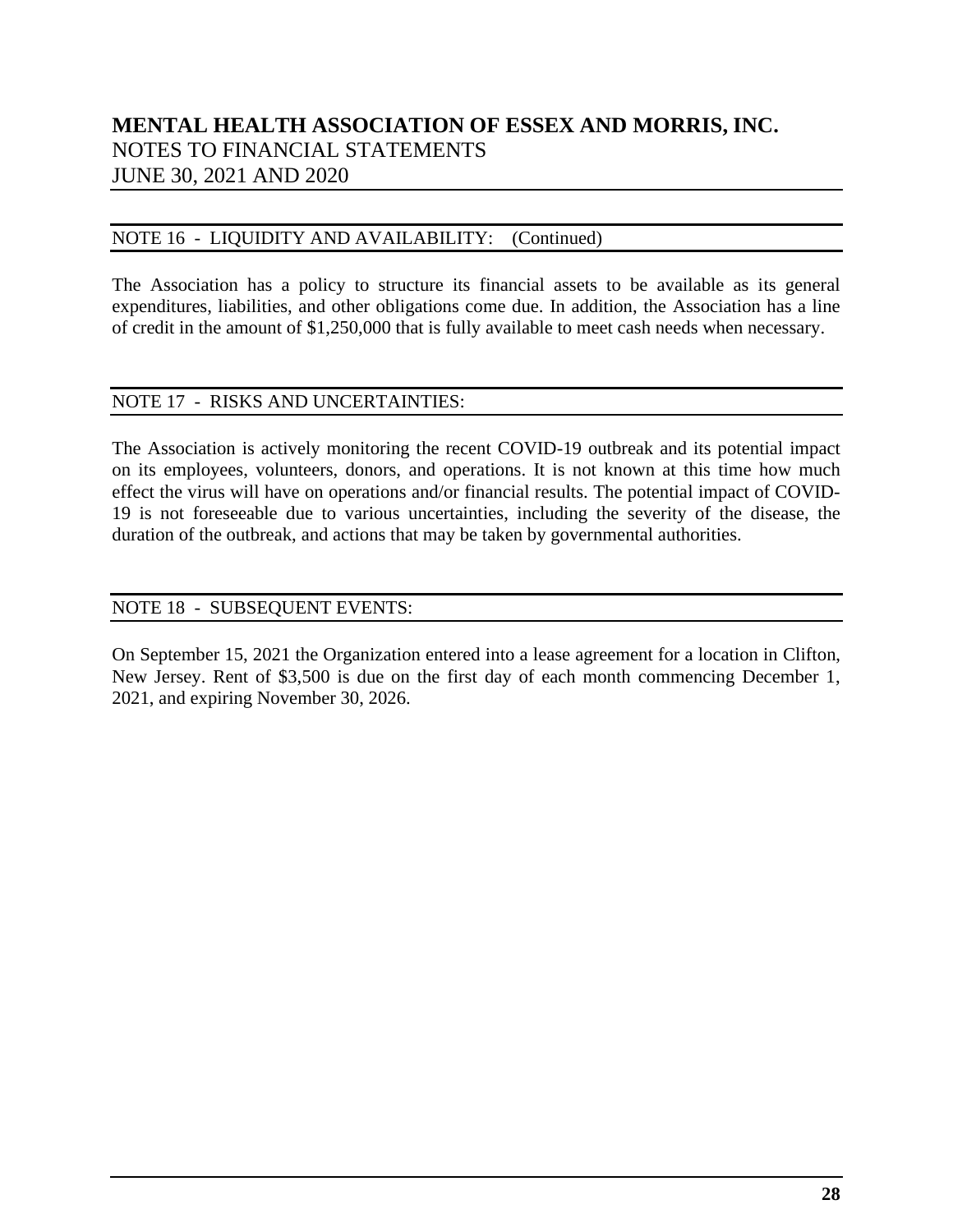# **MENTAL HEALTH ASSOCIATION OF ESSEX AND MORRIS, INC.** STATEMENT OF ACTIVITIES BY DESIGNATED PERIOD

|                                                                                                            | <b>July 2019 -</b><br>February 2020 |              | <b>March 2020 -</b><br><b>June 2020</b> |              | <b>Total for the</b><br><b>Year Ended June</b><br>30, 2020 |              | <b>July 2020 -</b><br>September 2020 |              | <b>October 2020 -</b><br><b>June 2021</b> |              |               | <b>Total for the</b><br><b>Year Ended June</b><br>30, 2021 |
|------------------------------------------------------------------------------------------------------------|-------------------------------------|--------------|-----------------------------------------|--------------|------------------------------------------------------------|--------------|--------------------------------------|--------------|-------------------------------------------|--------------|---------------|------------------------------------------------------------|
| <b>REVENUES:</b>                                                                                           |                                     |              |                                         |              |                                                            |              |                                      |              |                                           |              |               |                                                            |
| <b>DMHAS</b> Contract Revenue                                                                              | \$                                  | 3,883,191 \$ |                                         | 1,941,595 \$ |                                                            | 5,824,786 \$ |                                      | 1,456,197 \$ |                                           | 3,883,191 \$ |               | 5,339,388                                                  |
| Excluding PPP Loan Forgiveness Related to DMHAS Contract<br>PPP Loan Forgiveness Related to DMHAS Contract |                                     |              |                                         |              |                                                            |              |                                      |              |                                           |              |               |                                                            |
| <b>Total DMHAS Contract Revenue</b>                                                                        |                                     | 3,883,191    |                                         | 1,941,595    |                                                            | 5,824,786    |                                      | 1,456,197    |                                           | 3,883,191    |               | 5,339,388                                                  |
| PPP Loan Forgiveness - Not Related to DMHAS Contract                                                       |                                     |              |                                         |              |                                                            |              |                                      |              |                                           | 1,770,253    |               | 1,770,253                                                  |
| All Other Revenues, including Federal grants and Medicaid                                                  |                                     | 5,895,718    |                                         | 3,042,236    |                                                            | 8,937,954    |                                      | 2,231,751    |                                           | 8,258,273    |               | 10,490,024                                                 |
| <b>Total Revenues</b>                                                                                      |                                     | 9,778,909    |                                         | 4,983,831    |                                                            | 14,762,740   |                                      | 3,687,948    |                                           | 13,911,717   |               | 17,599,665                                                 |
| <b>EXPENSES:</b>                                                                                           |                                     |              |                                         |              |                                                            |              |                                      |              |                                           |              |               |                                                            |
| Program, Management and General (Without DMHAS Contract)                                                   |                                     | 6,225,626    |                                         | 3,241,091    |                                                            | 9,466,717    |                                      | 2,211,751    |                                           | 7,087,809    |               | 9,299,560                                                  |
| <b>DMHAS</b> Contract                                                                                      |                                     | 3,137,400    |                                         | 1,587,761    |                                                            | 4,725,161    |                                      | 1,216,514    |                                           | 3,827,357    |               | 5,043,871                                                  |
| All Other Expenses                                                                                         |                                     |              |                                         |              |                                                            |              |                                      |              |                                           |              |               |                                                            |
| <b>Total Expenses</b>                                                                                      |                                     | 9,363,026    |                                         | 4,828,852    |                                                            | 14, 191, 878 |                                      | 3,428,265    |                                           | 10,915,164   |               | 14,343,431                                                 |
| Change in Net Assets                                                                                       |                                     | 415,883 \$   |                                         | 154,979 \$   |                                                            | 570,862 \$   |                                      | 259,683      | -S                                        | 2,996,553    | <sup>\$</sup> | 3,256,234                                                  |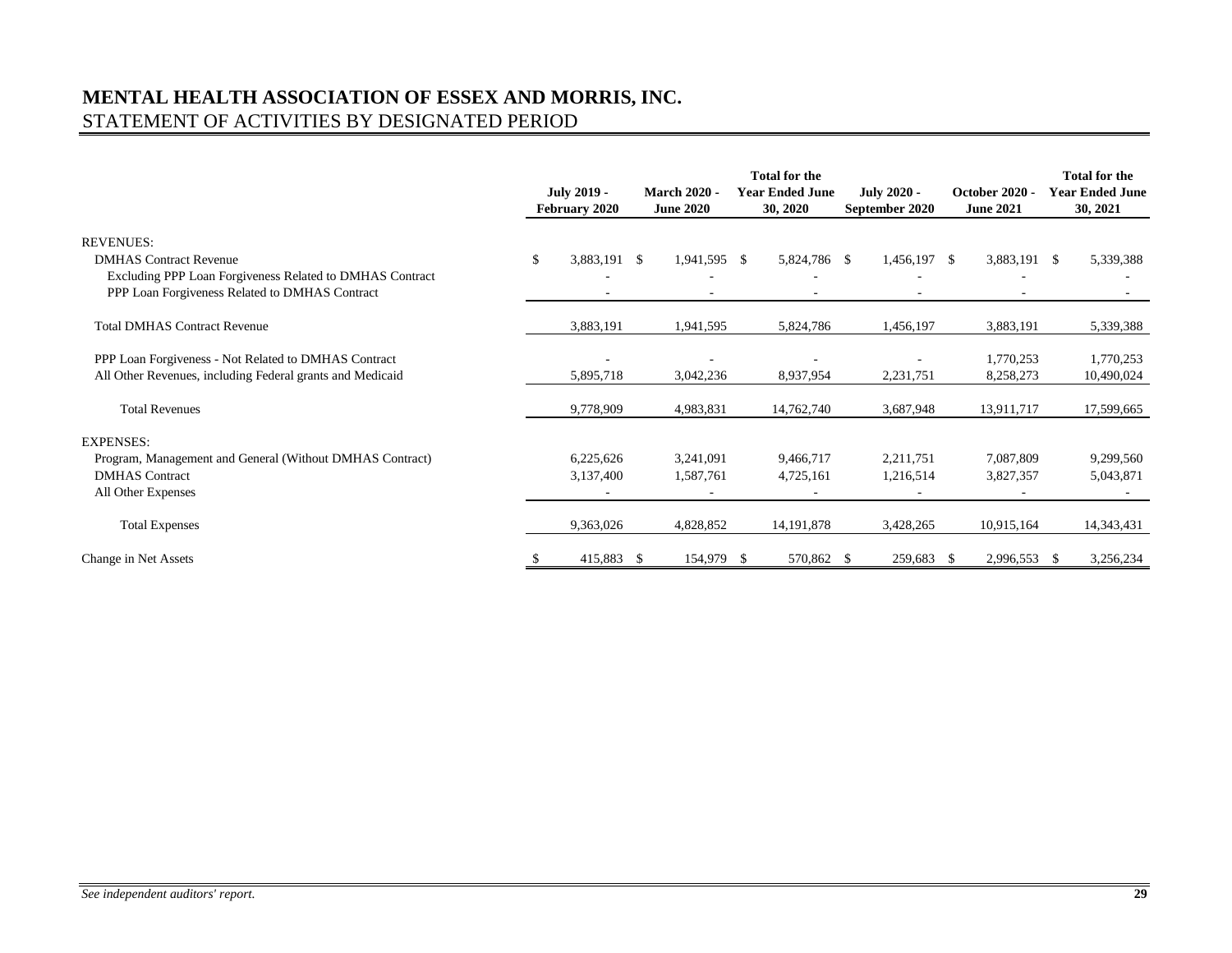#### **MENTAL HEALTH ASSOCIATION OF ESSEX AND MORRIS, INC.**

#### SCHEDULE OF EXPENDITURES OF FEDERAL AND STATE AWARDS

YEAR ENDED JUNE 30, 2021

| <b>Federal Grantor/</b><br><b>Pass-through Grantor/Program Title</b>                                                                                                                                                                                  | Federal<br><b>CFDA</b><br>Isl<br>#<br>Number | Pass-through<br>Grantor's<br><b>Number</b> | <b>Award Period</b>                      | Program<br>Award or<br>Loan<br>Amount | Loan<br><b>Balance</b> at<br><b>Beginning</b><br>of Year | <b>Expenditures</b>      |
|-------------------------------------------------------------------------------------------------------------------------------------------------------------------------------------------------------------------------------------------------------|----------------------------------------------|--------------------------------------------|------------------------------------------|---------------------------------------|----------------------------------------------------------|--------------------------|
| <b>Federal Awards</b>                                                                                                                                                                                                                                 |                                              |                                            |                                          |                                       |                                                          |                          |
| U.S. Department of Health and Human Services<br>Substance Abuse and Mental Health Services Administration:<br>Passed through state of New Jersey<br>Department of Human Services<br>Division of Mental Health and Addiction Services                  |                                              |                                            |                                          |                                       |                                                          |                          |
| <b>Block Grants for Community Mental Health Services</b><br>Projects for Assistance in Transition from Homelessness                                                                                                                                   | 93.958<br>93.150                             | 30209<br>30209                             | $7/1/20 - 6/30/21$<br>$7/1/20 - 6/30/21$ | $\mathbf S$<br>867,253 \$<br>267,487  | $\overline{a}$                                           | \$<br>867,253<br>267,487 |
| U.S. Department of Housing and Urban Development<br>Supportive Housing                                                                                                                                                                                | 14.235                                       |                                            | N/A                                      | 829,000                               | 560,000                                                  | $\blacksquare$           |
| Passed through Essex County, New Jersey, Community:<br>Development Block Grant                                                                                                                                                                        | 14.218                                       | R-2021-00122                               | N/A                                      | 28,679                                |                                                          | 28,679                   |
| Passed through city of East Orange, Community<br>Development Block Grant                                                                                                                                                                              | 14.218                                       | N/A                                        | N/A                                      | 14,327                                |                                                          | 14,327                   |
| Continuum of Care Program:<br><b>Supportive Housing Program</b>                                                                                                                                                                                       | 14.267                                       | NJ0116L2F091912                            | $7/1/20 - 6/30/21$                       | 42,633                                |                                                          | 14,513                   |
| Continuum of Care Program:<br>Passed through from Homeless Solutions, Inc.<br>Safe Haven                                                                                                                                                              | 14.267                                       | 22-2491675                                 | $7/1/20 - 12/31/20$                      | 6,075                                 |                                                          | 6,075                    |
| Continuum of Care Program:<br>Passed through NJ 2-1-1 Partnership:<br>Homeless Outreach Services                                                                                                                                                      | 14.267                                       |                                            | $7/1/20 - 6/30/21$                       | 20,592                                |                                                          | 20,592                   |
| U.S. Department of Homeland Security<br>Federal Emergency Management Agency:<br>Passed through State of New Jersey<br>Department of Human Services<br>Division of Mental Health and Addiction Services<br>Regular Services Program, Crisis Counseling | 97.032                                       | 68005                                      | $9/22/20 - 6/21/21$                      | 175,556                               |                                                          | 169,300                  |
| <b>Total Federal Awards</b>                                                                                                                                                                                                                           |                                              |                                            |                                          | 2,251,602 \$<br>\$                    | 560,000 \$                                               | 1,388,226                |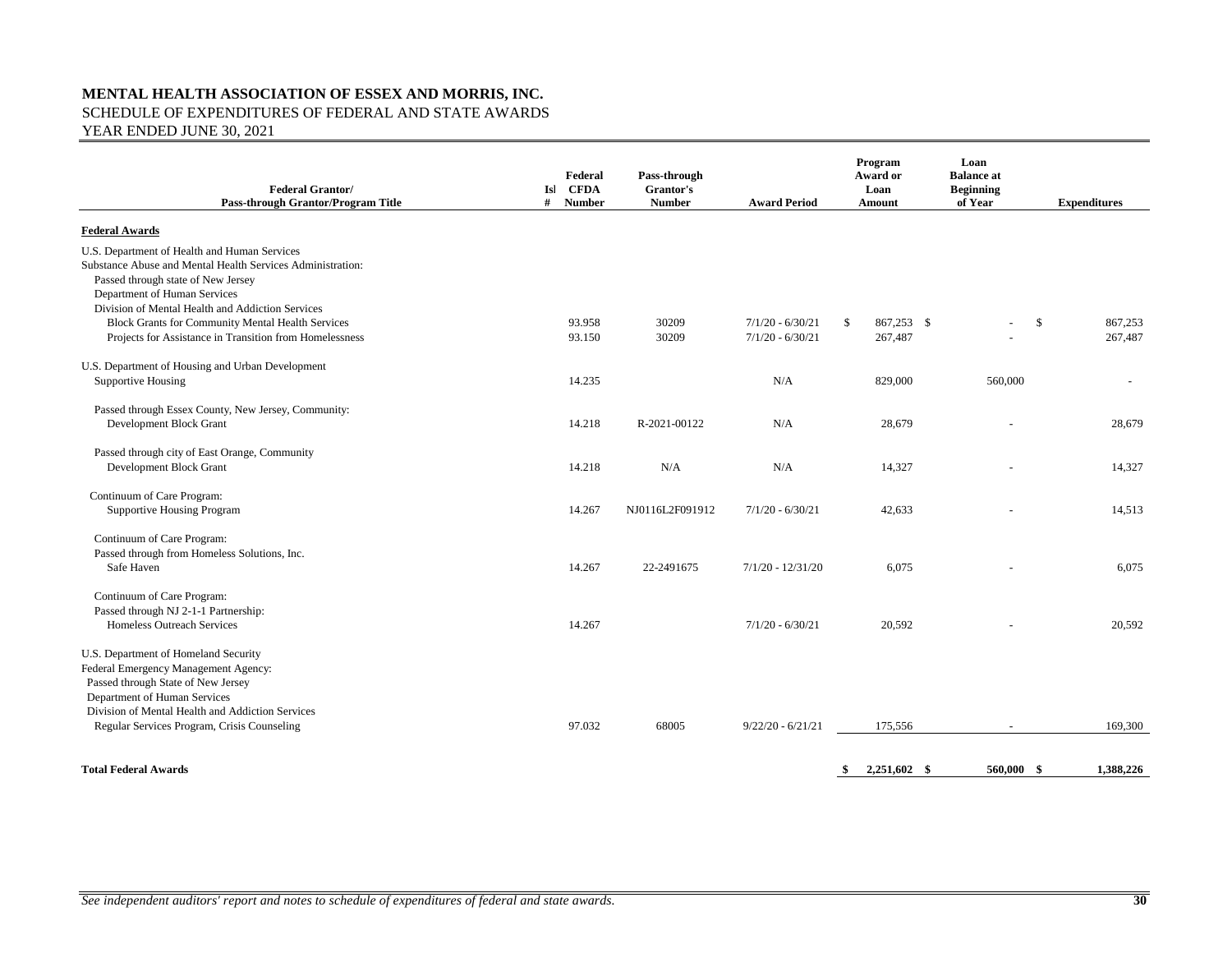#### **MENTAL HEALTH ASSOCIATION OF ESSEX AND MORRIS, INC.**

SCHEDULE OF EXPENDITURES OF FEDERAL AND STATE AWARDS (Continued) YEAR ENDED JUNE 30, 2021

| <b>Federal Grantor/</b><br>Pass-through Grantor/Program Title                                                                                                                                      | <b>Isl</b><br># | Federal<br><b>CFDA</b><br><b>Number</b> | Pass-through<br>Grantor's<br><b>Number</b> | <b>Award Period</b>  | Program<br>Award or<br>Loan<br>Amount | Loan<br><b>Balance</b> at<br><b>Beginning</b><br>of Year | <b>Expenditures</b> |
|----------------------------------------------------------------------------------------------------------------------------------------------------------------------------------------------------|-----------------|-----------------------------------------|--------------------------------------------|----------------------|---------------------------------------|----------------------------------------------------------|---------------------|
| <b>State Awards</b>                                                                                                                                                                                |                 |                                         |                                            |                      |                                       |                                                          |                     |
| State of New Jersey - Division of Mental Health and Addiction Services:<br><b>Involuntary Outpatient Commitment</b><br>Criminal Justice Program<br>Collaborative Justice Services (Jail Diversion) |                 | N/A                                     | 30209                                      | $7/1/20 - 6/30/21$   | 4,484,890 \$<br>-S                    | $\sim$                                                   | \$<br>3,834,941     |
| Projects for Assistance in Transition from Homelessness                                                                                                                                            |                 | N/A                                     | 30209                                      | $7/1/20 - 6/30/21$   | 205,156                               |                                                          | 100,019             |
| Passed through New Jersey Child Assault Prevention                                                                                                                                                 |                 |                                         |                                            | $7/1/20 - 6/30/21$   | 69,368                                |                                                          | 69,368              |
| State of New Jersey - Department of Children and Families:<br>Children's System of Care                                                                                                            |                 | N/A                                     | 21CVGR                                     | $7/1/20 - 6/30/21$   | 150,000                               |                                                          | 150,000             |
| New Jersey Department of Community Affairs<br>SRAP (State Rental Assistance Program)                                                                                                               |                 | N/A                                     |                                            | $7/1/20 - 6/30/21$   | 170,436                               |                                                          | 170,436             |
| New Jersey Department of Labor and Workforce Development<br>NJ Incumbent Worker Training Grant                                                                                                     |                 | N/A                                     | 027-00075                                  |                      | 49,860                                |                                                          | 49,860              |
| New Jersey Division of Food and Nutrition<br><b>Adult Care Food</b>                                                                                                                                |                 | N/A                                     |                                            |                      | 18,224                                |                                                          | 18,224              |
| New Jersey Housing and Mortgage Finance Agency<br><b>NJHMFA</b>                                                                                                                                    |                 | N/A                                     |                                            | $11/24/08 - 6/30/21$ | 3,667,528                             | 3,667,528                                                |                     |
| <b>Total State Awards</b>                                                                                                                                                                          |                 |                                         |                                            |                      | 8,815,462                             | 3,667,528                                                | 4,392,848           |
| <b>Total Federal and State Awards</b>                                                                                                                                                              |                 |                                         |                                            |                      | $$11,067,064$ \$                      | 4,227,528 \$                                             | 5,781,074           |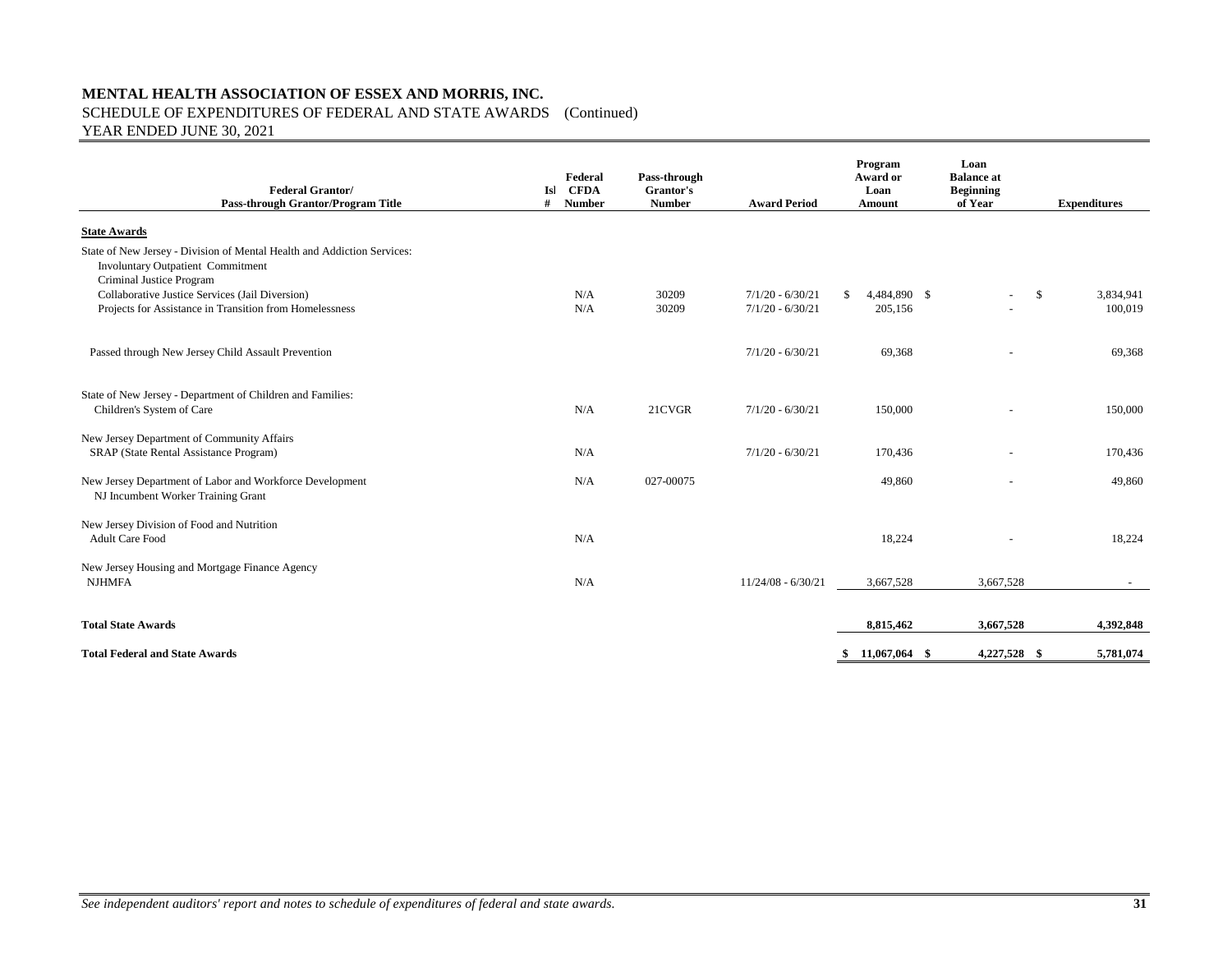# **MENTAL HEALTH ASSOCIATION OF ESSEX AND MORRIS, INC.**  NOTES TO SCHEDULE OF EXPENDITURES OF FEDERAL AND STATE AWARDS JUNE 30, 2021

### NOTE 1 - BASIS OF PRESENTATION:

The accompanying schedule of expenditures of federal and state awards includes the federal and state grant activity of the Association and is presented on the accrual basis of accounting. The information in this schedule is presented in accordance with the requirements of Title 2 U.S. *Code of Federal Regulations* Part 200, *Uniform Administrative Requirements, Cost Principles, and Audit Requirements for Federal Awards*. Therefore, some amounts presented in this schedule may differ from amounts presented in, or used in the preparation of, the financial statements.

# NOTE 2 - SUBRECIPIENTS:

During the year ended June 30, 2021, the Association did not provide any funds relating to their federal or state programs to subrecipients.

# NOTE 3 - INDIRECT COSTS:

During the year ended June 30, 2021, the Association did not elect to use the de minimis cost rate when allocating indirect costs to its federal or state programs.

### NOTE 4 - LOAN AND LOAN GUARANTEE PROGRAMS:

As of June 30, 2021, \$520,000 was outstanding on the federal loan program. As of June 30, 2021, \$3,667,528 was outstanding on the state loan program.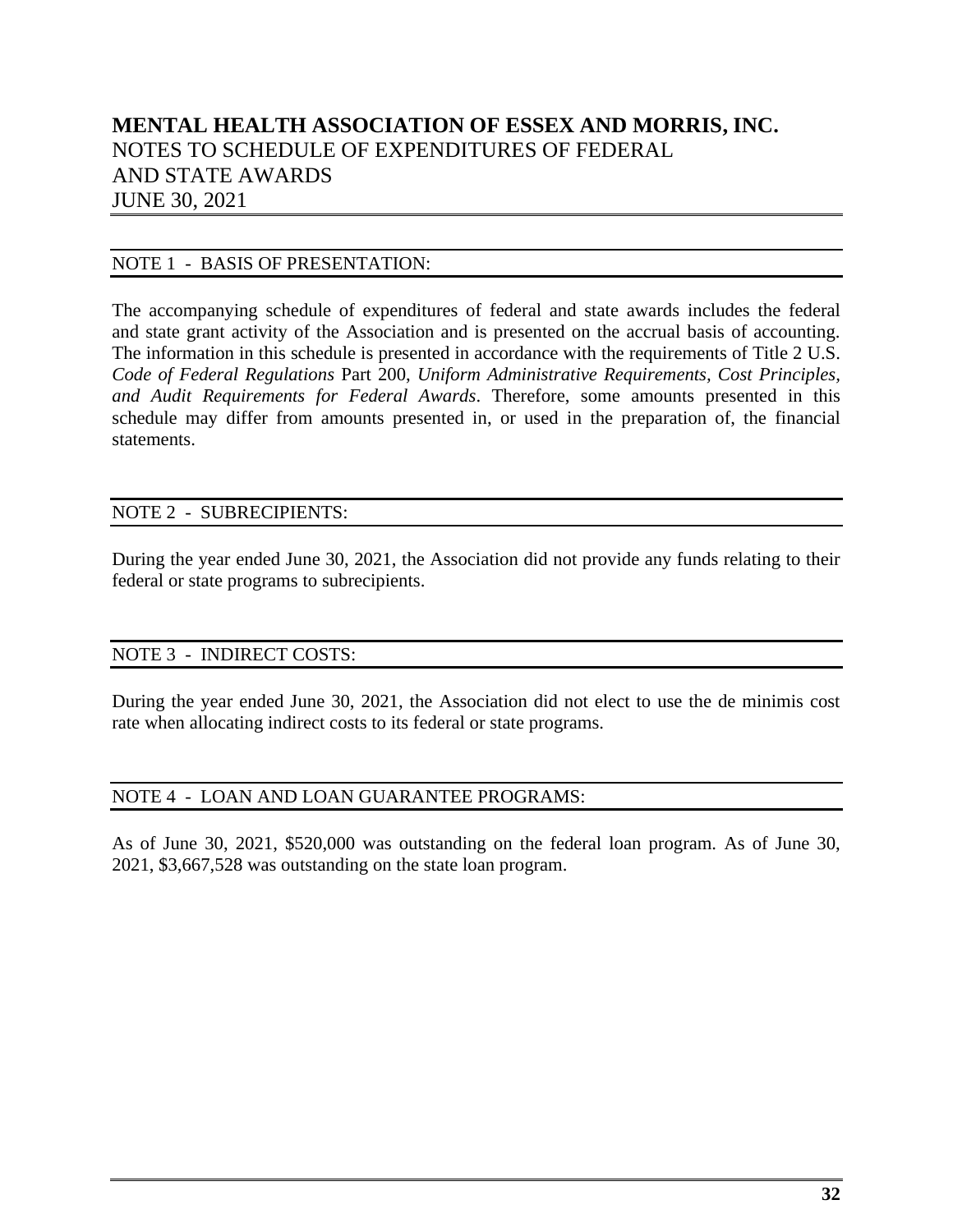

# **INDEPENDENT AUDITORS' REPORT ON INTERNAL CONTROL OVER FINANCIAL REPORTING AND ON COMPLIANCE AND OTHER MATTERS BASED ON AN AUDIT OF FINANCIAL STATEMENTS PERFORMED IN ACCORDANCE WITH** *GOVERNMENT AUDITING STANDARDS*

To the Board of Directors Mental Health Association of Essex and Morris, Inc. Montclair, New Jersey

We have audited, in accordance with the auditing standards generally accepted in the United States of America and the standards applicable to financial audits contained in *Government Auditing Standards* issued by the Comptroller General of the United States of America, the financial statements of Mental Health Association of Essex and Morris, Inc. ("Association") (a nonprofit organization), which comprise the statement of financial position as of June 30, 2021, and the related statements of activities and changes in net assets, functional expenses, and cash flows for the year then ended, and the related notes to the financial statements and have issued our report thereon dated October 21, 2020.

## **Internal Control Over Financial Reporting**

In planning and performing our audit of the financial statements, we considered the Association's internal control over financial reporting ("internal control") to determine the audit procedures that are appropriate in the circumstances for the purpose of expressing an opinion on the financial statements, but not for the purpose of expressing an opinion on the effectiveness of the Association's internal control. Accordingly, we do not express an opinion on the effectiveness of the Association's internal control.

A *deficiency in internal control* exists when the design or operation of a control does not allow management or employees, in the normal course of performing their assigned functions, to prevent, or detect and correct, misstatements on a timely basis. A *material weakness* is a deficiency, or a combination of deficiencies, in internal control, such that there is a reasonable possibility that a material misstatement of the Association's financial statements will not be prevented, or detected and corrected, on a timely basis. A *significant deficiency* is a deficiency, or a combination of deficiencies, in internal control that is less severe than a material weakness, yet important enough to merit attention by those charged with governance.

Our consideration of the internal control was for the limited purpose described in the first paragraph of this section and was not designed to identify all deficiencies in internal control that might be material weaknesses or significant deficiencies. Given these limitations, during our audit we did not identify any deficiencies in internal control that we consider to be material weaknesses. However, material weaknesses may exist that have not been identified.



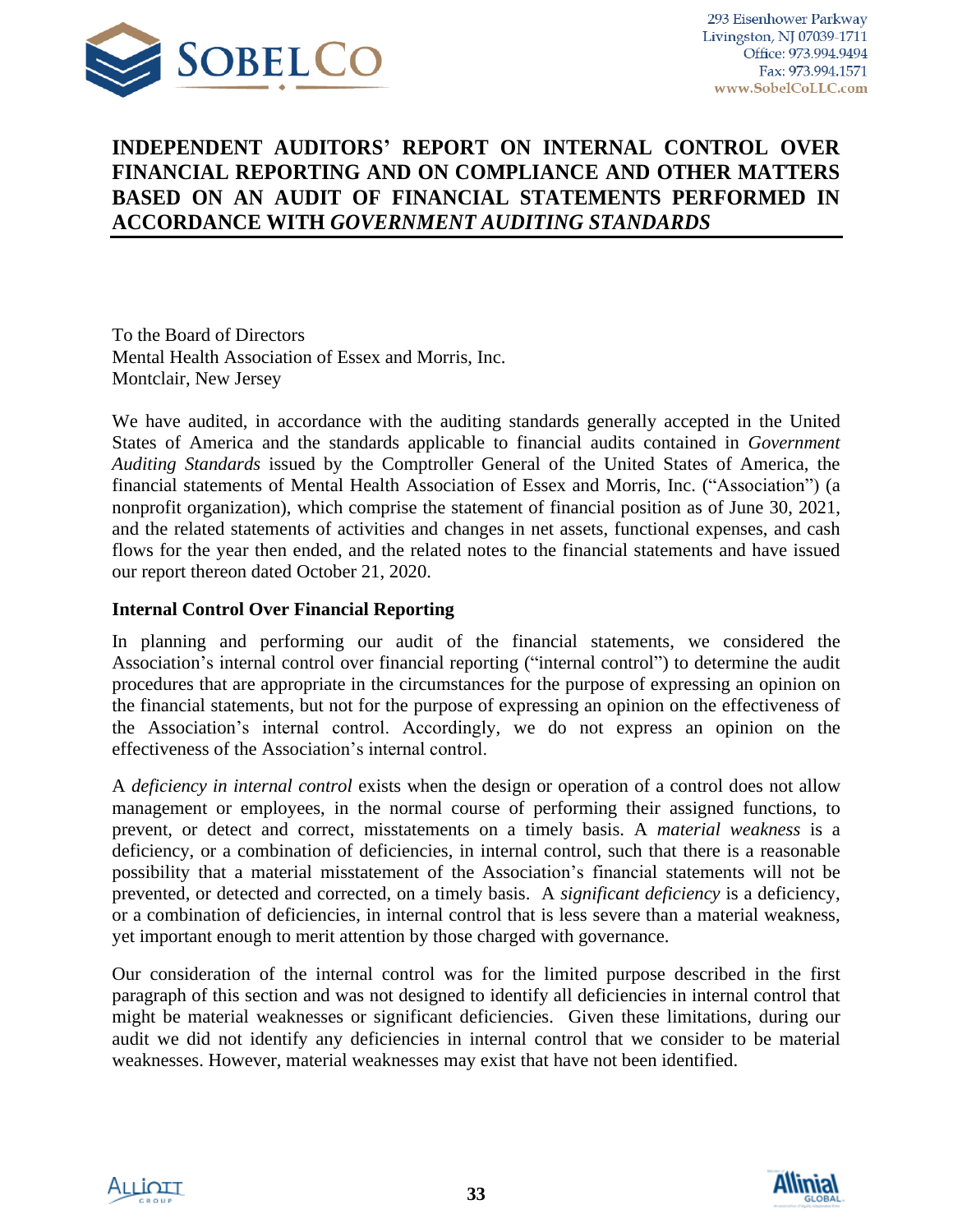### **Compliance and Other Matters**

As part of obtaining reasonable assurance about whether the Association's financial statements are free of material misstatement, we performed tests of its compliance with certain provisions of laws, regulations, contracts and grant agreements, noncompliance with which could have a direct and material effect on the determination of financial statement amounts. However, providing an opinion on compliance with those provisions was not an objective of our audit and, accordingly, we do not express such an opinion. The results of our tests disclosed no instances of noncompliance or other matters that are required to be reported under *Government Auditing Standards*.

### **Purpose of this Report**

The purpose of this report is solely to describe the scope of our testing of internal control over financial reporting and on compliance and other matters, and the results of that testing, and not to provide an opinion on the effectiveness of the Association's internal control over financial reporting or on compliance. This report is an integral part of an audit performed in accordance with *Government Auditing Standards* in considering the Association's internal control over financial reporting, compliance, and other matters. Accordingly, this communication is not suitable for any other purpose.

Sobel & Co. Id.C

Certified Public Accountants

Livingston, New Jersey October 21, 2021

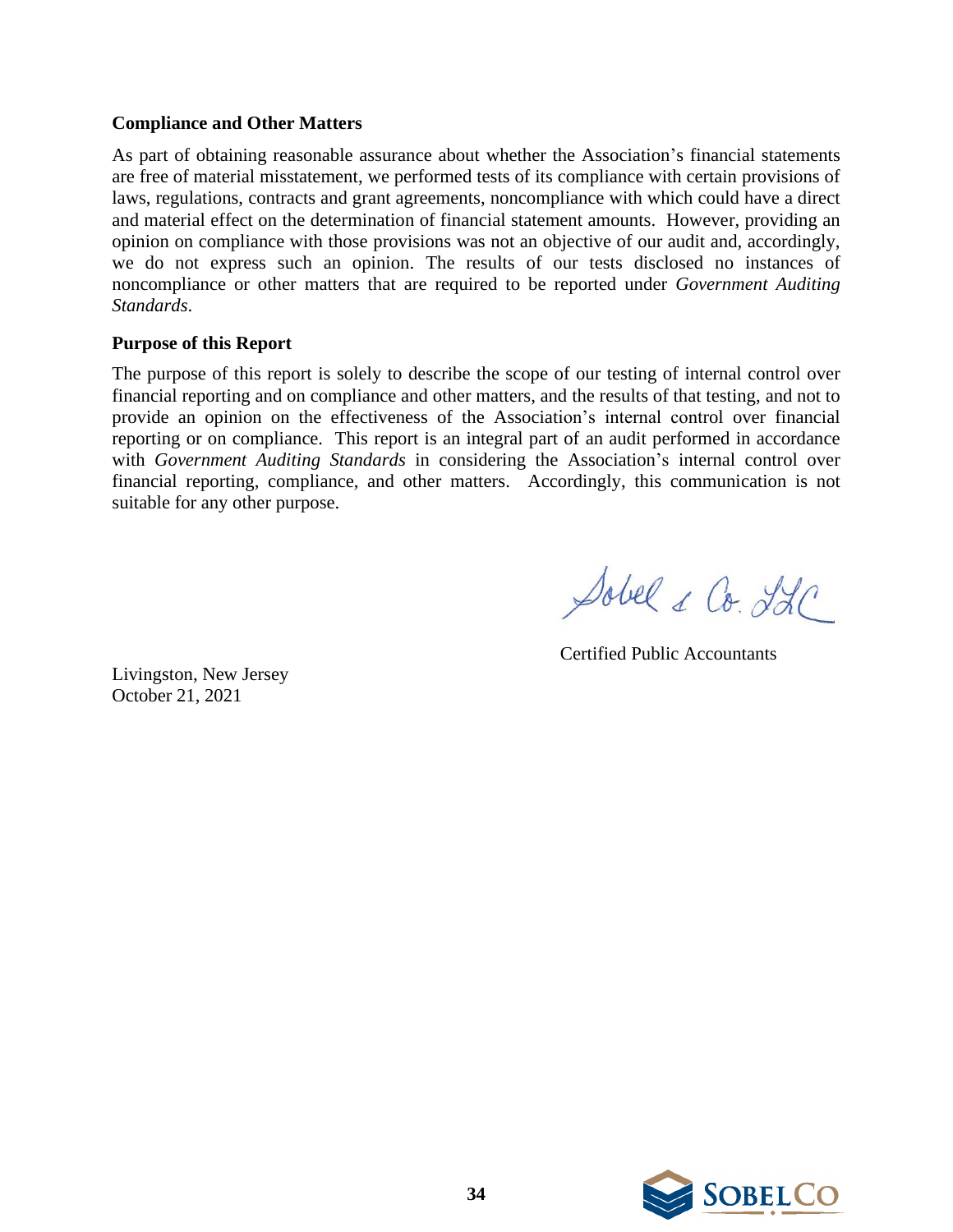

# **INDEPENDENT AUDITORS' REPORT ON COMPLIANCE FOR EACH MAJOR PROGRAM AND ON INTERNAL CONTROL OVER COMPLIANCE REQUIRED BY THE UNIFORM GUIDANCE AND NEW JERSEY OFFICE OF MANAGEMENT AND BUDGET CIRCULAR LETTER 15-08**

To the Board of Directors Mental Health Association of Essex and Morris, Inc. Montclair, New Jersey

### **Report on Compliance for Each Major Federal and State Program**

We have audited Mental Health Association of Essex and Morris, Inc.'s ("Association") compliance with the types of compliance requirements described in the U.S. Office of Management and Budget *Compliance Supplement* and the New Jersey Office of Management and Budget ("NJOMB") Circular Letter 15-08 that could have a direct and material effect on each of the Association's major federal and state programs for the year ended June 30, 2021. The Association's major federal and state programs are identified in the summary of auditors' results section of the accompanying schedule of findings and questioned costs.

#### *Management's Responsibility*

Management is responsible for compliance with the requirements of federal and state statutes, regulations, and the terms and conditions of its federal and state awards applicable to its federal and state programs.

### *Auditors' Responsibility*

Our responsibility is to express an opinion on compliance for each of the Association's major programs based on our audit of the types of compliance requirements referred to above. We conducted our audit of compliance in accordance with auditing standards generally accepted in the United States of America; the standards applicable to financial audits contained in *Government Auditing Standards* issued by the Comptroller General of the United States; and the audit requirements of Title 2 U.S. *Code of Federal Regulations* Part 200, *Uniform Administrative Requirements, Cost Principles, and Audit Requirements for Federal Awards* ("Uniform Guidance") and NJOMB Circular Letter 15-08. Those standards, the Uniform Guidance, and NJOMB Circular Letter 15-08 require that we plan and perform the audit to obtain reasonable assurance about whether noncompliance with the types of compliance requirements referred to above that could have a direct and material effect on a major program occurred. An audit includes examining, on a test basis, evidence about the Association's compliance with those requirements and performing such other procedures as we considered necessary in the circumstances.

We believe that our audit provides a reasonable basis for our opinion on compliance for each major program. However, our audit does not provide a legal determination of the Association's compliance.



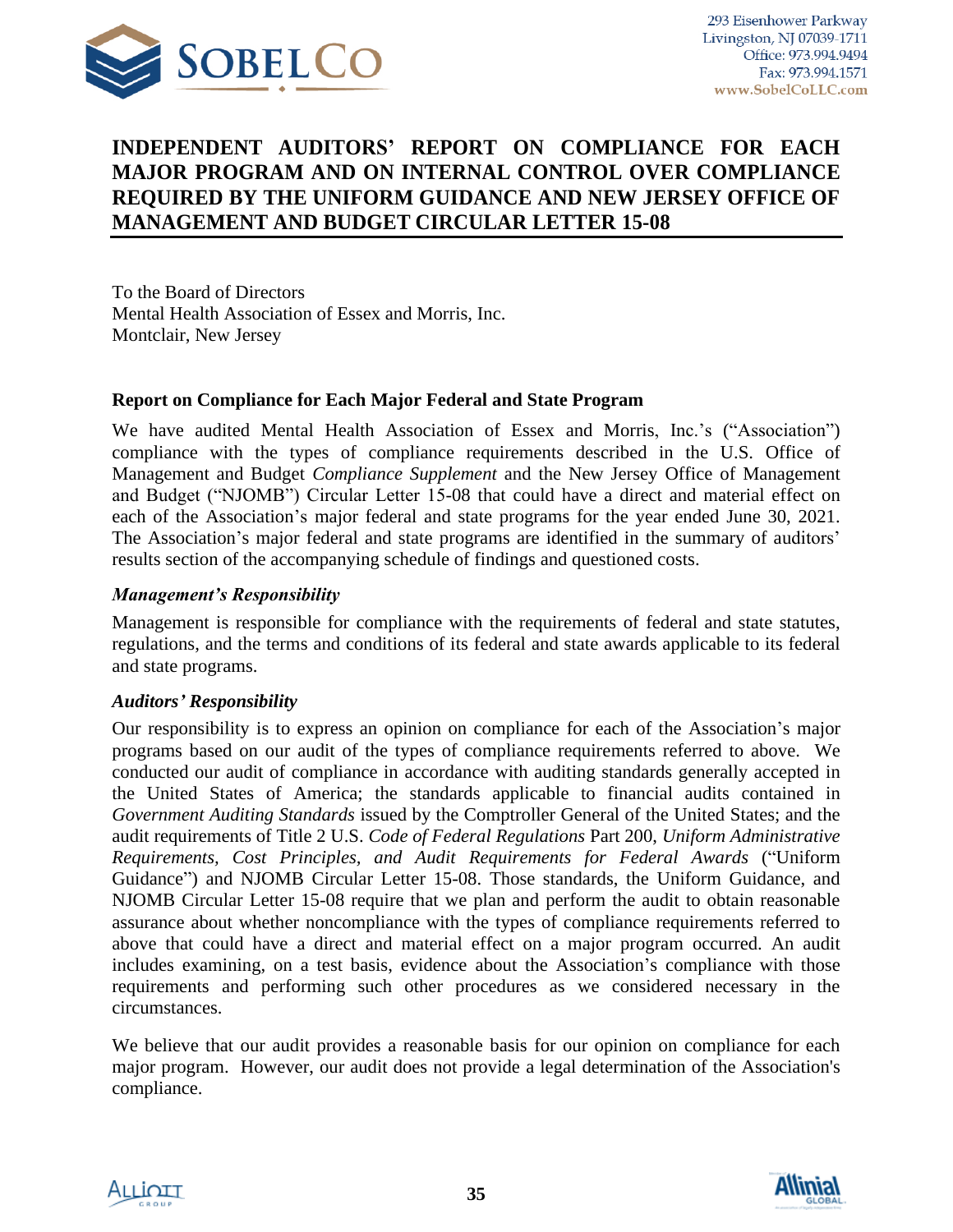### *Opinion on Each Major Federal and State Program*

In our opinion, the Association complied, in all material respects, with the types of compliance requirements referred to above that could have a direct and material effect on each of its major federal and state programs for the year ended June 30, 2021.

### *Report on Internal Control Over Compliance*

Management of the Association is responsible for establishing and maintaining effective internal control over the types of compliance requirements referred to above. In planning and performing our audit of compliance, we considered the Association's internal control over compliance with the types of requirements that could have a direct and material effect on each major federal and state program to determine the auditing procedures that are appropriate in the circumstances for the purpose of expressing an opinion on compliance for each major federal and state program and to test and report on internal control over compliance in accordance with the Uniform Guidance and NJOMB Circular Letter 15-08, but not for the purpose of expressing an opinion on the effectiveness of internal control over compliance. Accordingly, we do not express an opinion on the effectiveness of the Association's internal control over compliance.

A *deficiency in internal control over compliance* exists when the design or operation of a control over compliance does not allow management or employees, in the normal course of performing their assigned functions, to prevent, or detect and correct, noncompliance with a type of compliance requirement of a federal or state program on a timely basis. A *material weakness in internal control over compliance* is a deficiency, or combination of deficiencies, in internal control and compliance such that there is a reasonable possibility that material noncompliance with a type of compliance requirement of a federal or state program will not be prevented, or detected and corrected, on a timely basis. A *significant deficiency in internal control over compliance* is a deficiency, or a combination of deficiencies, in internal control over compliance with a type of compliance requirement of a federal or state program that is less severe than a material weakness in internal control over compliance, yet important enough to merit attention by those charged with governance.

Our consideration of internal control over compliance was for the limited purpose described in the first paragraph of this section and was not designed to identify all deficiencies in internal control over compliance that might be material weaknesses or significant deficiencies. We did not identify any deficiencies in internal control over compliance that we consider to be material weaknesses. However, material weaknesses may exist that have not been identified.

The purpose of this report on internal control over compliance is solely to describe the scope of our testing of internal control over compliance and the results of that testing based on the requirements of the Uniform Guidance and NJOMB Circular Letter 15-08. Accordingly, this report is not suitable for any other purpose.

Sobel & Co. Id.C

Certified Public Accountants

**SOBELCO** 

Livingston, New Jersey October 21, 2021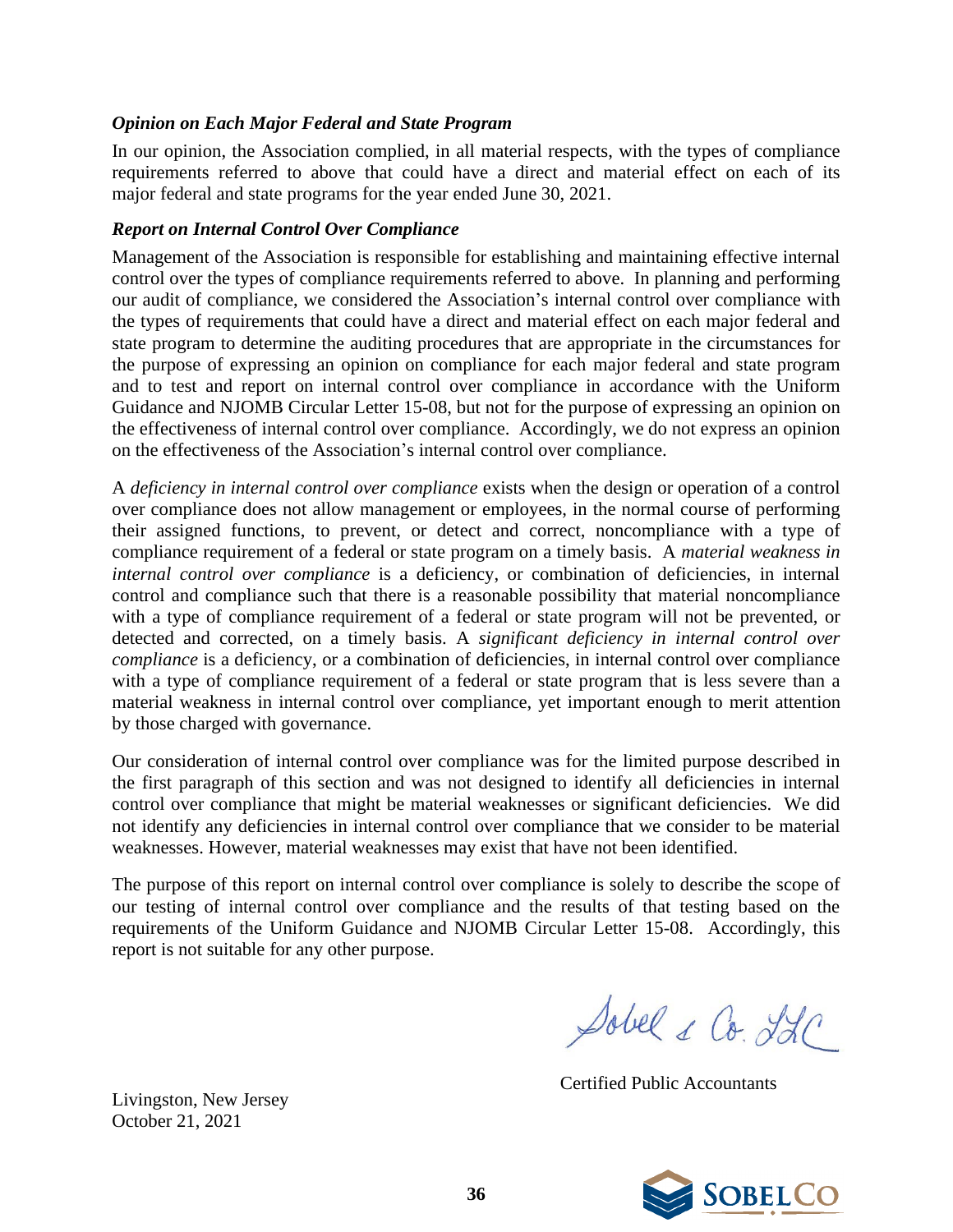# **I. Summary of Auditors' Results**

### **Financial Statements**

The auditors' report issued on the financial statements of Mental Health Association of Essex and Morris, Inc., was an unmodified opinion.

Internal control over financial reporting:

| Material weaknesses identified?                          | Yes | No. |
|----------------------------------------------------------|-----|-----|
| $\bullet$ Significant deficiencies identified?           | Yes | No. |
| Noncompliance material to financial<br>statements noted? | Yes | No. |

### *Major Federal and State Awards*

Internal control over the major federal and state programs:

| • Material weaknesses identified?      | Yes | - No |
|----------------------------------------|-----|------|
| • Significant deficiencies identified? | Yes | - No |

Type of auditors' report issued on compliance for the major federal and state programs: Unmodified

Any audit findings disclosed that are required to be reported in accordance with the Uniform Guidance and NJOMB Circular Letter 15-08?  $Y$ es  $X$  No